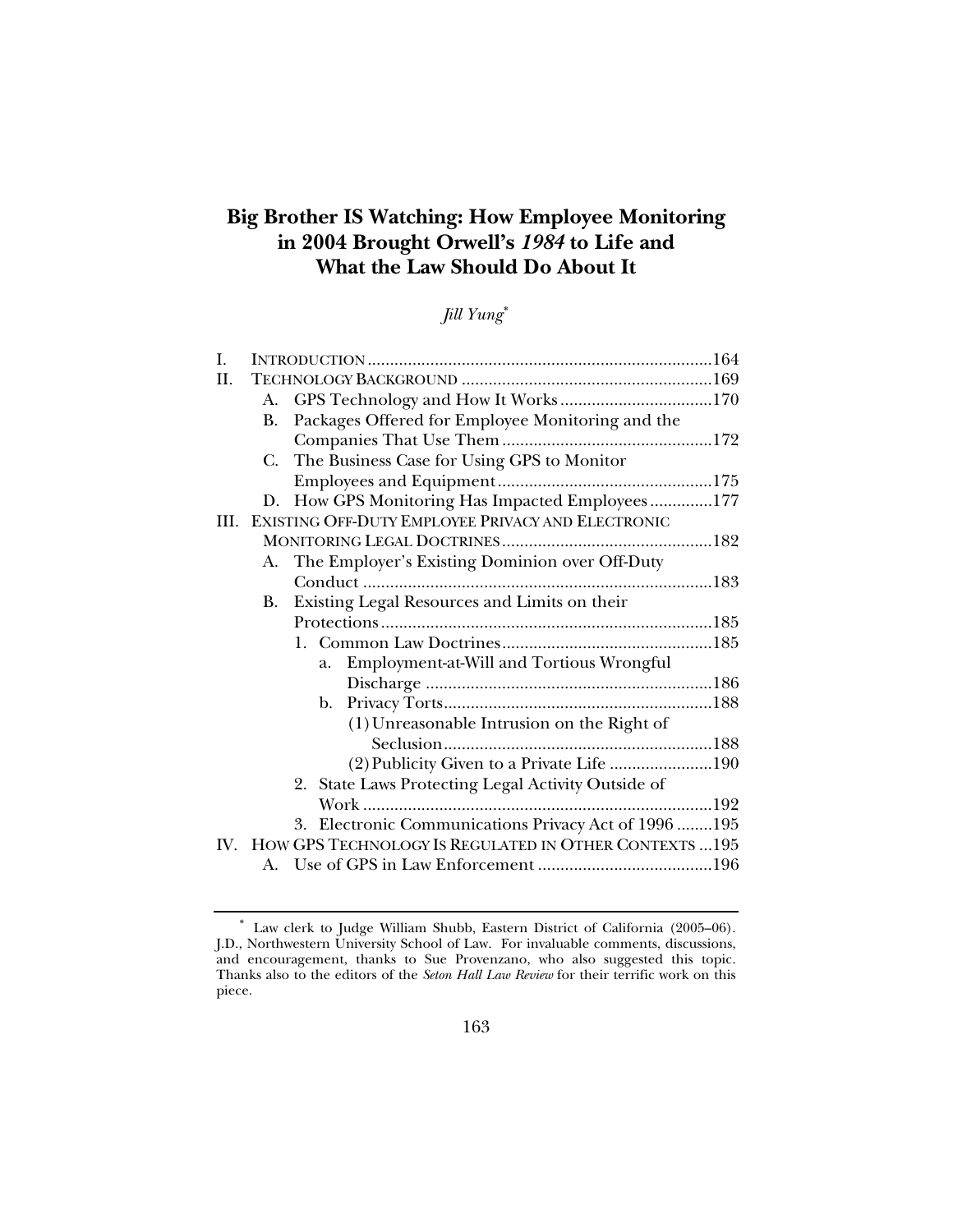<span id="page-1-0"></span>164 *SETON HALL LAW REVIEW* [Vol. 36:163

| 1. Privacy for Consumers and Workers Act (PCWA) 205      |                                                                                                                |
|----------------------------------------------------------|----------------------------------------------------------------------------------------------------------------|
| 2. Notice of Electronic Monitoring Act (NEMA)207         |                                                                                                                |
|                                                          |                                                                                                                |
|                                                          |                                                                                                                |
|                                                          |                                                                                                                |
|                                                          |                                                                                                                |
| 3. Exceptions Limited to Legitimate Business Interest213 |                                                                                                                |
|                                                          |                                                                                                                |
|                                                          |                                                                                                                |
|                                                          |                                                                                                                |
|                                                          |                                                                                                                |
|                                                          | B. Use of GPS by Businesses to Monitor Consumers 201<br>A PROPOSAL FOR REASONABLE PROTECTION AGAINST GPS<br>D. |

### I. INTRODUCTION

The telescreen received and transmitted simultaneously. Any sound that [a person] made, above the level of a very low whisper, would be picked up by it. . . . There was of course no way of knowing whether you were being watched at any given moment. How often, or on what system, the Thought Police plugged in on any individual was guesswork. It was even conceivable that they watched everybody all the time. . . . You had to live—did live, from habit that became instinct—in the assumption that every sound you made was overheard, and  $\ldots$  every movement scrutinized.<sup>[1](#page-1-1)</sup>

Nineteen eighty-four came and went without realizing the bleak existence imagined in George Orwell's novel, set in a world where the terms "privacy" and "freedom" were, literally, scheduled to be erased from the common vernacular.<sup>[2](#page-1-2)</sup> However, a survey of modern technology and its uses just twenty years later raises the question: was Orwell altogether wrong, or just overzealous in his estimates of how long it would take to erode completely our understanding of

<sup>1</sup>

<span id="page-1-2"></span><span id="page-1-1"></span><sup>&</sup>lt;sup>2</sup> GEORGE ORWELL, 1984, at 4 (1949).<br><sup>2</sup> Id. at 53 (describing the work of those compiling the "Eleventh Edition of the Newspeak dictionary" and the ultimate goal: to make "[e]very year fewer and fewer words, and the range of consciousness always a little smaller" until "[e]very concept that can ever be needed will be expressed by exactly *one* word"); *see also id.* at 54 (speaking optimistically of a time "when the concept of freedom has been abolished").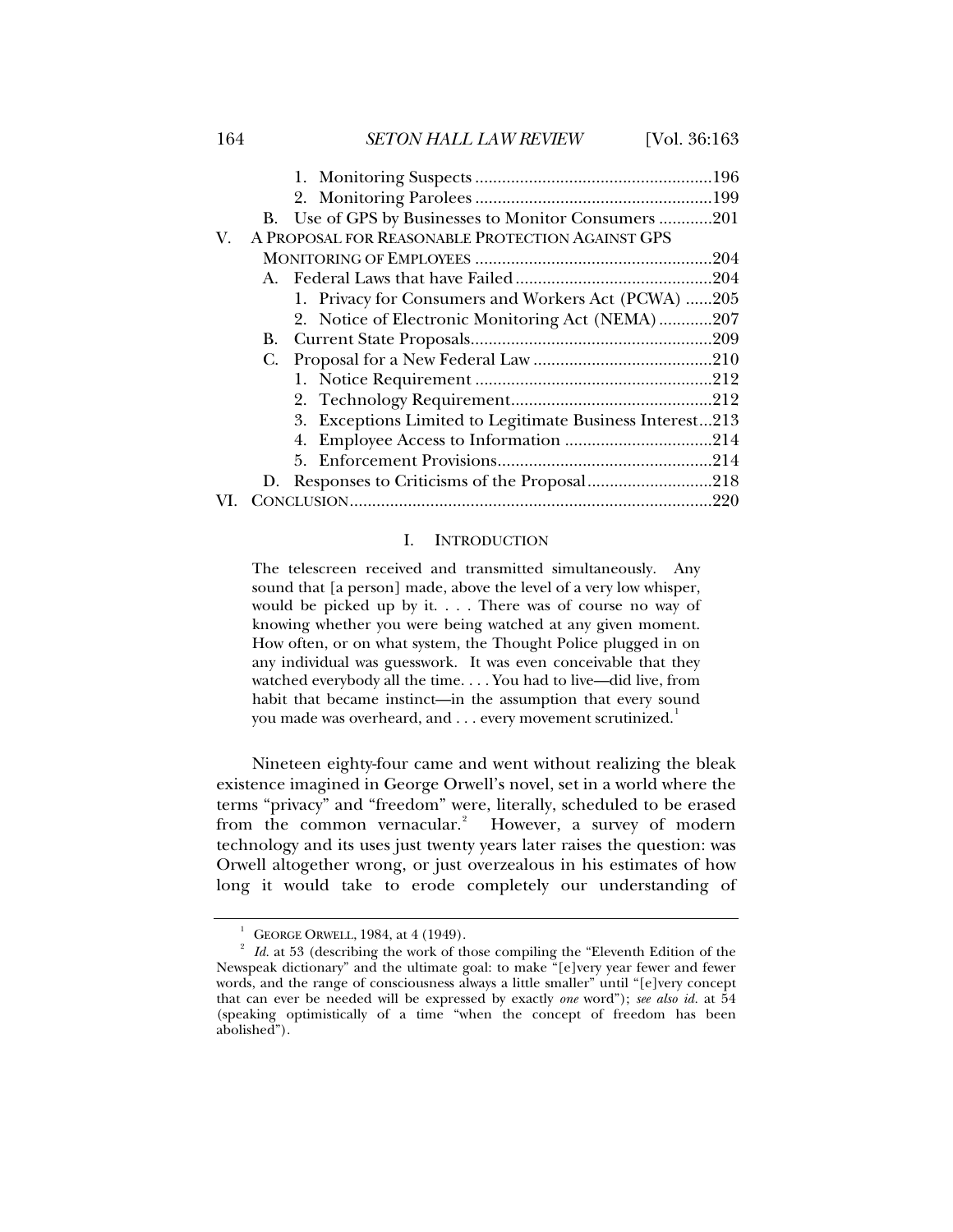personal space and privacy? In the context of employment, an Orwellian reality is not as fanciful as once thought, for new developments in employee surveillance programs threaten to bring us closer to the world Orwell envisioned.<sup>[3](#page-2-0)</sup> With the advent of Global Positioning System ("GPS") tracking services, employers can now purchase technology that allows them to *watch everybody all the time* and *scrutinize every movement*.

Other commentators have already expressed concern about various types of employee surveillance. The alarm bells went off when video surveillance and Internet tracking software debuted in workplaces.<sup>[4](#page-2-1)</sup> Still, these practices, limited somewhat by a need to show business-relatedness, have largely found acceptance in some form.<sup>[5](#page-2-2)</sup> GPS monitoring programs, however, raise unique issues that arguably go beyond acceptable boundaries for employee surveillance. Because GPS tracking systems can, have, and likely will continue to capture off-duty movements of employees,<sup>[6](#page-2-3)</sup> this form of surveillance is more nefarious than the types of employee monitoring programs debated elsewhere.

Moreover, in contrast to the at-work monitoring of, for example, e-mail and Internet use, the after-hours stalking of employees bears no relationship to productivity, trade secret theft, or harassment prevention efforts—a few of the reasons employers have proffered to justify monitoring activities in other contexts.<sup>[7](#page-2-4)</sup> GPS is a prime example of "technology [that enables] employers to gather enormous amounts of data about employees, *often far beyond what is necessary to satisfy safety or productivity concerns*."[8](#page-2-5) Even more disconcerting, "the

<span id="page-2-0"></span><sup>3</sup>  *See* Eric Wieffering, *Blurring of Home, Online and Work May Redraw Privacy Limits*, MINNEAPOLIS STAR TRIB., Feb. 13, 2000, at A1 ("'We used to worry that Big Brother would be the government,' said Craig Cornish, a Colorado attorney who specializes in worker privacy rights. 'But Big Brother is increasingly the employer.'").

<span id="page-2-1"></span>*See, e.g.*, Jay P. Kesan, *Cyber-Working or Cyber-Shirking?: A First Principles Examination of Electronic Privacy in the Workplace*, 54 FLA. L. REV. 289 (2002) (electronic monitoring of Internet use); Stephen B. Stern & Pamela J. White, *Legal Risks of Electronic Surveillance in the Workplace*, MD. B. ASS'N, Jan.–Feb. 2002, at 3 (video surveillance).

<span id="page-2-2"></span>Kristen Bell DeTienne & Richard D. Flint, *The Boss's Eyes and Ears: A Case Study of Electronic Employee Monitoring and the Privacy for Consumers and Workers Act*, 12 LAB. LAW. 93, 93 (1996) ("Traditionally, employers in America have been allowed to eavesdrop, videotape, tap phone lines, and search through computer files, without employee knowledge or consent. In fact, some federal laws that prohibit wire tapping and other forms of spying specifically exempt employers  $\dots$ .").

*See* discussion *infra* Part II.D. 7

Tonianne Florentino, *Privacy in the Workplace*, 788 PLI/PAT. 551, 563 (2004). 8

<span id="page-2-5"></span><span id="page-2-4"></span><span id="page-2-3"></span>FREDERICK S. LANE III, THE NAKED EMPLOYEE: HOW TECHNOLOGY IS COMPROMISING WORKPLACE PRIVACY 3–4 (2003) (emphasis added).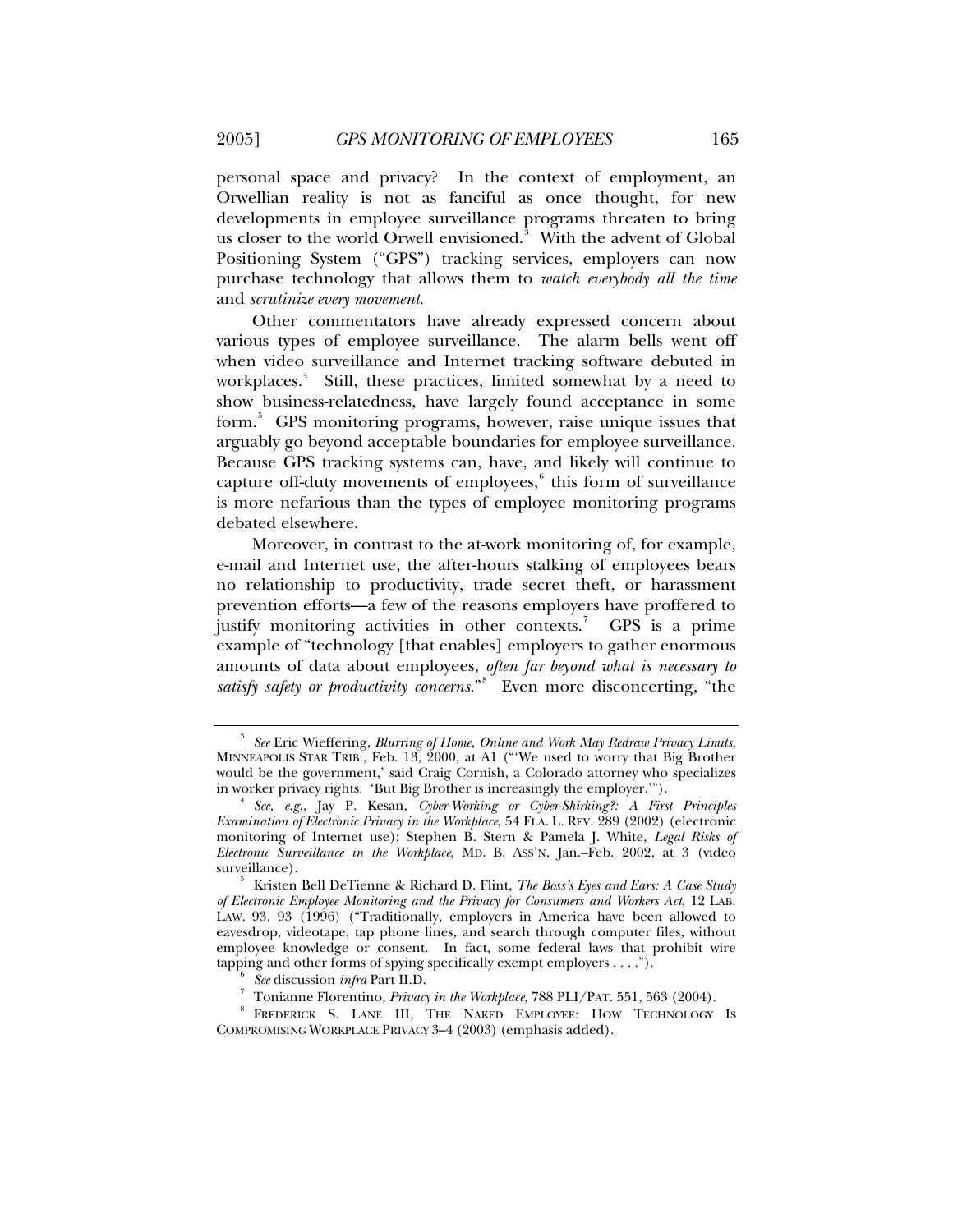trends that drive technology—faster, smaller, cheaper—[will] make it possible for larger and larger numbers of employers to gather ever-greater amounts of personal data"<sup>[9](#page-3-0)</sup> by saddling their employees with GPS tracking devices.

Location determination technologies have proliferated rapidly in the workplace not only because of technology's seemingly instinctive ability to develop faster than the laws that might control it,<sup>[10](#page-3-1)</sup> but also because federal regulations have lowered the cost of utilizing these services. The Federal Communications Commission ("FCC") imposed a December 31, 2002 deadline on mobile phone service providers to update their product lines to include only phones capable of pinpointing a user's location. $11$  This translated to a requirement that new phones function as GPS receivers. Additionally, the regulations tasked service providers with the chore of ensuring that ninety-five percent of their customers possess "location-capable" phones by December 31, 2005—a deadline that is rapidly approaching.<sup>[12](#page-3-3)</sup> Through this regulation, the FCC hopes to provide faster and more accurate emergency service to those who make 9-1-1 calls from cell phones. $13$  But with nearly every cell phone owner toting a GPS tracking device in their pocket or purse, this development also has unintentional benefits for the emerging personnel and fleet management industry.<sup>[14](#page-3-5)</sup> Soon, companies will be able to *stalk* the large number of people in their workforce who carry cell phones.

Without reasonable statutory restrictions on employee tracking techniques, workers will need to rely on existing laws and doctrines, which this Article will expose as wholly inadequate to handle this emerging problem.<sup>[15](#page-3-6)</sup> Defenseless, employees thus face the danger

<span id="page-3-0"></span><sup>9</sup>  *Id.*; *see also* Otis B. Grant, *Law and Perceptions: Internal Investigations and Employee Privacy Interests in Public Sector Employment*, 71 UMKC L. REV. 1, 24 (2002) (warning that "[w]ith the advent of new technology, employee monitoring will steadily increase as it becomes cheaper to perform").

<span id="page-3-1"></span><sup>&</sup>lt;sup>10</sup> William R. Corbett, *The Need for a Revitalized Common Law of the Workplace*, 69 BROOK. L. REV. 91, 103 (2003) (characterizing "electronic monitoring [as] an area where technology has outstripped the law, leaving employees largely unprotected").<br>
<sup>11</sup> 47 C.F.R. § 20.18(g)(1)(iv) (2004).<br>
<sup>12</sup> *Id.* § 20.18(g)(1)(v).

<span id="page-3-4"></span><span id="page-3-3"></span><span id="page-3-2"></span><sup>&</sup>lt;sup>13</sup> Id. § 20.18 (establishing the E-911 program); *see also* Laurie Thomas Lee, *Can Id.* § 20.18 (establishing the E-911 program); *Police Track Your Wireless Calls? Call Location Information and Privacy Law*, 21 CARDOZO

<span id="page-3-6"></span><span id="page-3-5"></span><sup>&</sup>lt;sup>14</sup> One author described the E-911 program as "[p]erhaps the single most important thrust area for locator services." John A. Lever, *Unintended Consequences of the Global Positioning System*, SYSTEMS ENGINEERING, May 6, 2004, at 217, *available at*  http://www3.interscience.wiley.com/cgi-bin/abstract/108563806/ABSTRACT. 15 *See* discussion *infra* Part III.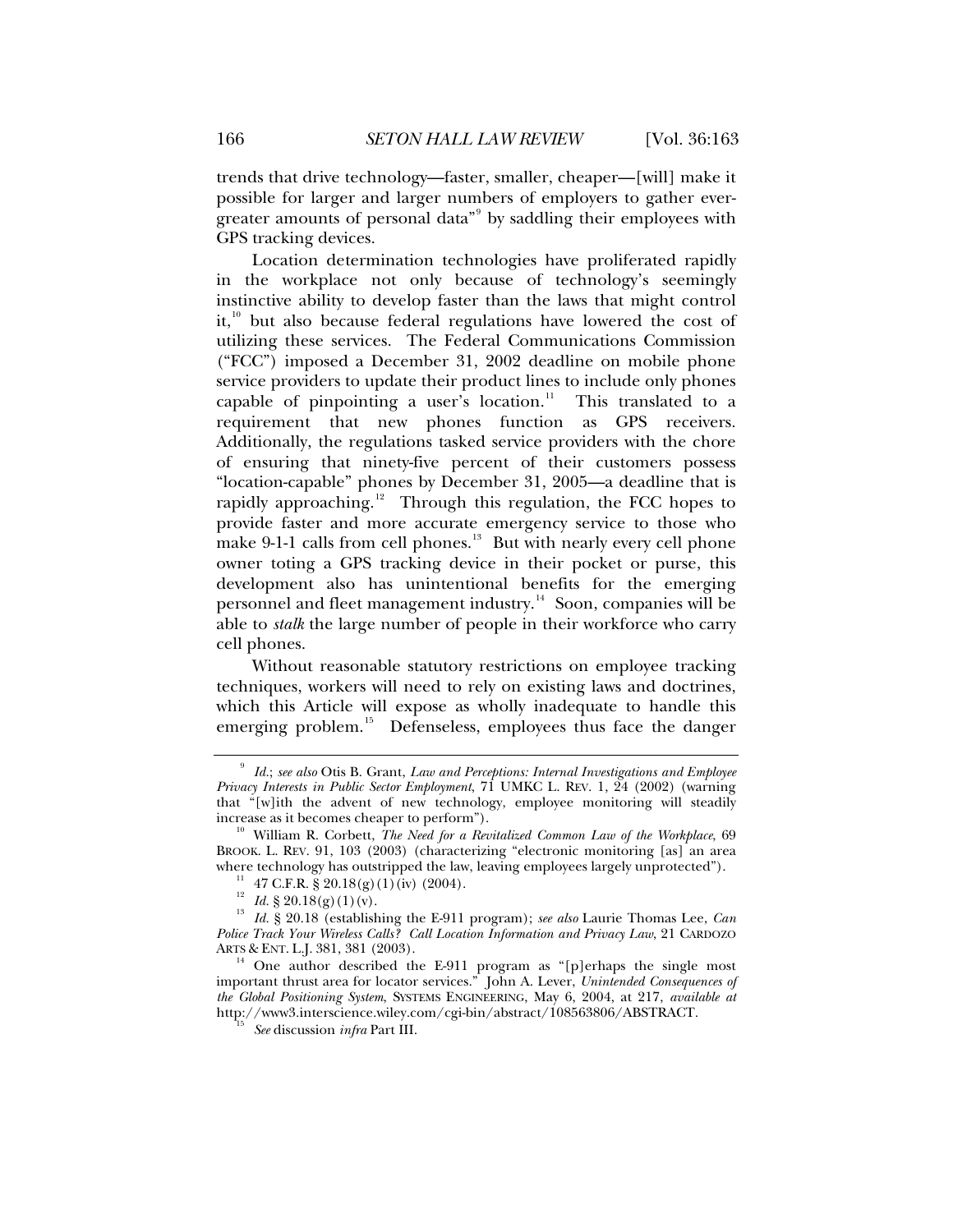that electronic devices will erode their personal privacy,  $^{16}$  $^{16}$  $^{16}$  a fear first articulated by Samuel D. Warren and Louis D. Brandeis in their seminal work, *The Right to Privacy*. [17](#page-4-1) Once again, "[t]he intensity and complexity of life, attendant upon advancing civilization, have rendered necessary some retreat from the world . . . ."<sup>[18](#page-4-2)</sup> Without some form of legal protection for off-duty employees, however, employers will have an unchecked ability to follow them into that retreat,<sup>[19](#page-4-3)</sup> making note of every place an employee stops along the way.

On the other side of the debate, GPS monitoring certainly offers attractive benefits for employers. These devices enable companies to provide faster service and increase productivity through better coordination of employees who work remotely—particularly advantageous features for employers of delivery and maintenance workers.<sup>[20](#page-4-4)</sup> They also function as risk management tools by facilitating faster recovery of stolen property and encouraging respect for traffic rules.<sup>[21](#page-4-5)</sup> But when the workday ends, many of the justifications for monitoring become irrelevant.<sup>[22](#page-4-6)</sup>

Additionally, these interests should be weighed against the negative impact that employee surveillance tends to have on its subjects. Monitoring "takes its toll on workers and companies in terms of stress, fatigue, apprehension, motivation, morale, and trust; this results in increased absenteeism, turnover, poorer management,

<span id="page-4-0"></span><sup>&</sup>lt;sup>16</sup> Peter J. Isajiw, Comment, *Workplace Email Privacy Concerns: Balancing the Personal Dignity of Employees with the Proprietary Interests of Employers*, 20 TEMP. ENVTL. L. &

<span id="page-4-1"></span><sup>&</sup>lt;sup>17</sup> Samuel D. Warren & Louis D. Brandeis, *The Right to Privacy*, 4 HARV. L. REV. 193 (1890).

<span id="page-4-2"></span><sup>&</sup>lt;sup>18</sup> *Id.* at 196 (discussing how the press was, at the time "overstepping in every direction the obvious bounds of propriety and of decency").

<span id="page-4-3"></span>The technology "rarely works anywhere but outdoors." David A. Schumann, *Tracking Evidence with GPS Technology*, WIS. LAW., May 2004, at 62 n.13. But given how far the technology has come, this obstacle will likely be overcome in the near future. Some reports claim that companies, including Sprint, already have technology that "can pinpoint a phone's location within . . . 1,000 feet if it is inside." David Hayes,

<span id="page-4-4"></span>*Locator Phones: Spies or Helpers?*, KAN. CITY STAR, May 16, 2005, at A1. 20 *See* DeTienne & Flint, *supra* note 5, at 95–96; *see also infra* note 56 and

<span id="page-4-6"></span><span id="page-4-5"></span>accompanying text.<br><sup>21</sup> *See* discussion *infra* notes 60–61, 65 and accompanying text.<br><sup>22</sup> Granted, regardless of whether an employee is off-duty, other employer interests may be furthered by after-hours monitoring when company vehicles, vulnerable to theft or misuse, are involved. However, these concerns are not relevant for every employer using GPS tracking devices and exceptions, like the one described in the statutory proposal in Part V.C.3 of this Article, can protect legitimate afterhours interests in valuable employer-owned property.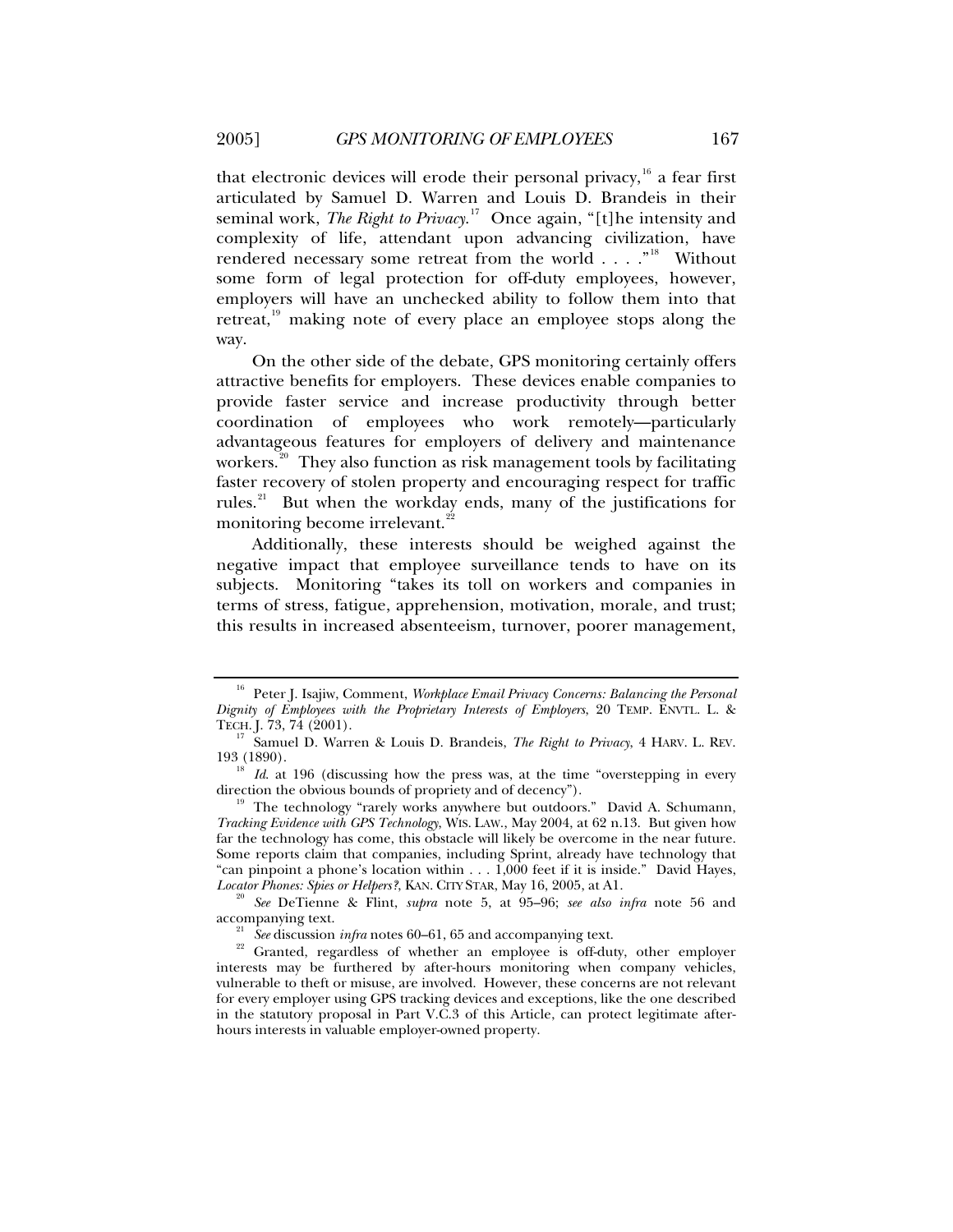and lower productivity, not to mention higher health-care costs."<sup>[23](#page-5-0)</sup> By failing to legislate in this area and allowing employers to exercise an absolute power to stalk employees around the clock, government implicitly favors the employers' interests over those of employees, who have an equally substantial stake in how the law approaches this issue. For example:

[E]mployment is a key source of self-esteem for many workers. Individuals often define themselves by their occupations, which becomes a significant aspect of their personae. Because of the substantial interests individuals have in both employment and in privacy, invasive monitoring puts employees in a "catch-22" situation, forcing them to sacrifice reasonable expectations of privacy because of their need to work.<sup>2</sup>

The law should not enable employers to put employees in this impossible position.

After-hours GPS monitoring takes two controversial issues in employment law—electronic monitoring and discipline for off-duty activity—and combines them, creating the potential for a "worst of both worlds" situation. Legislators and courts have found reasonable exceptions that separately allow for electronic monitoring in the workplace and off-duty observations in some contexts, $^{25}$  $^{25}$  $^{25}$  but off-duty GPS tracking of employees goes beyond these tolerable limits.

Motivated by these concerns, this Article will attempt to build a case for why and how off-duty GPS tracking of employees should be limited by federal statute. Part II provides historical information regarding the development of GPS technology, how it became a part of civilian business operations, and its impact on workers thus far. Part III explores the potential legal theories that might provide a means for balancing employer interests in using technology that enhances efficiency and employee interests in maintaining some shred of privacy in a world where personal lives are increasingly less

*See* discussion *infra* Part III.B.2 and *infra* notes 144–45 and accompanying text.

<span id="page-5-0"></span><sup>23</sup> Kesan, *supra* note 4, at 320; *see also* 139 CONG. REC. S6122, 6123 (1993) (statement of Sen. Paul Simon in support of S. 984) (recalling the testimony of a Northwest Airlines sales representative who was electronically monitored so pervasively "that she had to get a doctor's note to limit the amount of monitoring she [was] to be subjected to during a work day due to the stress and health problems the monitoring had caused"). Given these effects, one would think that employers would recognize on their own how short-sighted the ruthless operation of an electronic sweatshop really is; but even economic losses resulting from employee stress have not dampened employers' interest in gathering more information about

<span id="page-5-2"></span><span id="page-5-1"></span>their employees.<br><sup>24</sup> S. Elizabeth Wilborn, *Revisiting the Public/Private Distinction: Employee Monitoring in the Workplace, 32 GA. L. REV. 825, 835 (1998).*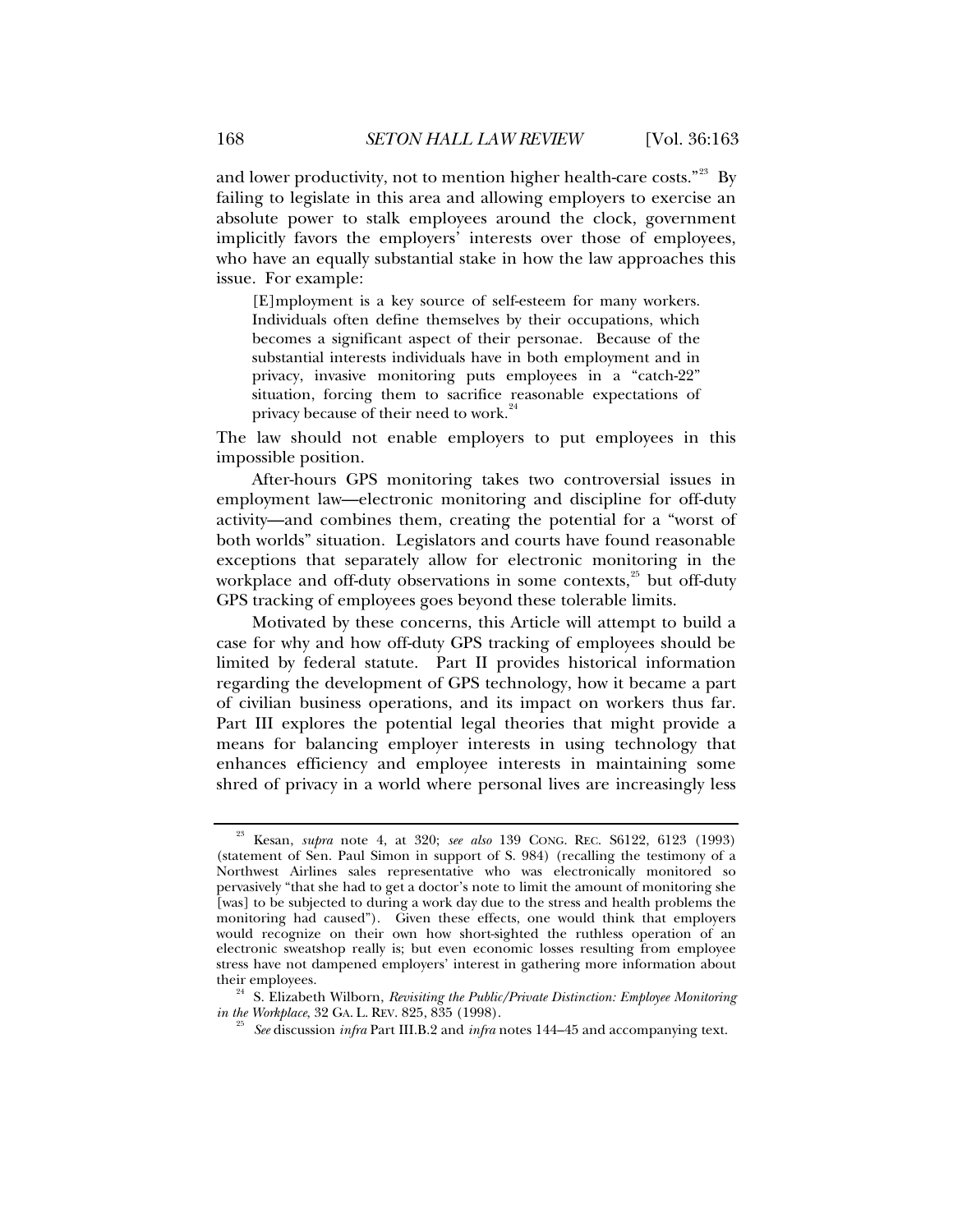<span id="page-6-0"></span>distinguishable from work lives.<sup>[26](#page-6-1)</sup> This section concludes, however, that existing legal doctrines are imperfect vehicles for the pursuit of an employee's right not to be monitored after hours. Part IV explores how the law has responded to the use of GPS devices to monitor people in other contexts and observes that, in an unregulated world, the rights of employees most closely resemble those of suspected and convicted criminals, when they should instead correspond with the rights against surreptitious monitoring that state legislators have recently created for consumers. Part V thus seeks to develop an acceptable proposal for a federal law governing afterhours monitoring of employees. This section explores recent failed efforts to create generic employee privacy laws and attempts to remedy the shortcomings of these bills by proposing a more narrow solution targeted at one of the more egregious forms of employee privacy violations: the constant surveillance of the off-duty activities of employees.

#### II. TECHNOLOGY BACKGROUND

As with other technological developments, GPS tracking systems threaten to outpace lawmakers' abilities to ensure that old rights are not sacrificed in exchange for the "convenience" offered by modern machinery. $27$  Blinded by the glowing screen of each new gadget, society generally tends to moon over efficiency gains without considering the true cost of living in a more automated society. The story behind the evolution of GPS monitoring technology reveals another invention falling into this pattern, in which the modern marvel becomes, under some circumstances, the modern menace.

<span id="page-6-2"></span><span id="page-6-1"></span><sup>26</sup> Wieffering, *supra* note 3. 27 *See* LANE, *supra* note 8, at 185 (discussing the "persistent tension between 'privacy'—our innate desire to control the information that is known about us—and 'convenience'—our equally innate desire for day-to-day life to be a little easier"). Lane offers Internet technologies, capable of remembering preferences and payment information, as one example of the trade-off between privacy and convenience. *Id.* The same technology that relieves us of having to retype personal information for every Internet transaction also "help[s] websites track which pages we look at and the sites we visit afterwards." *Id.* Going back even further, Lane reminds us that we also traded huge amounts of information about our shopping, eating, and travel habits to credit card companies in exchange for the convenience of not having to carry cash. *Id.* "The trading of privacy for convenience has become so commonplace that we often don't even think about it." *Id.*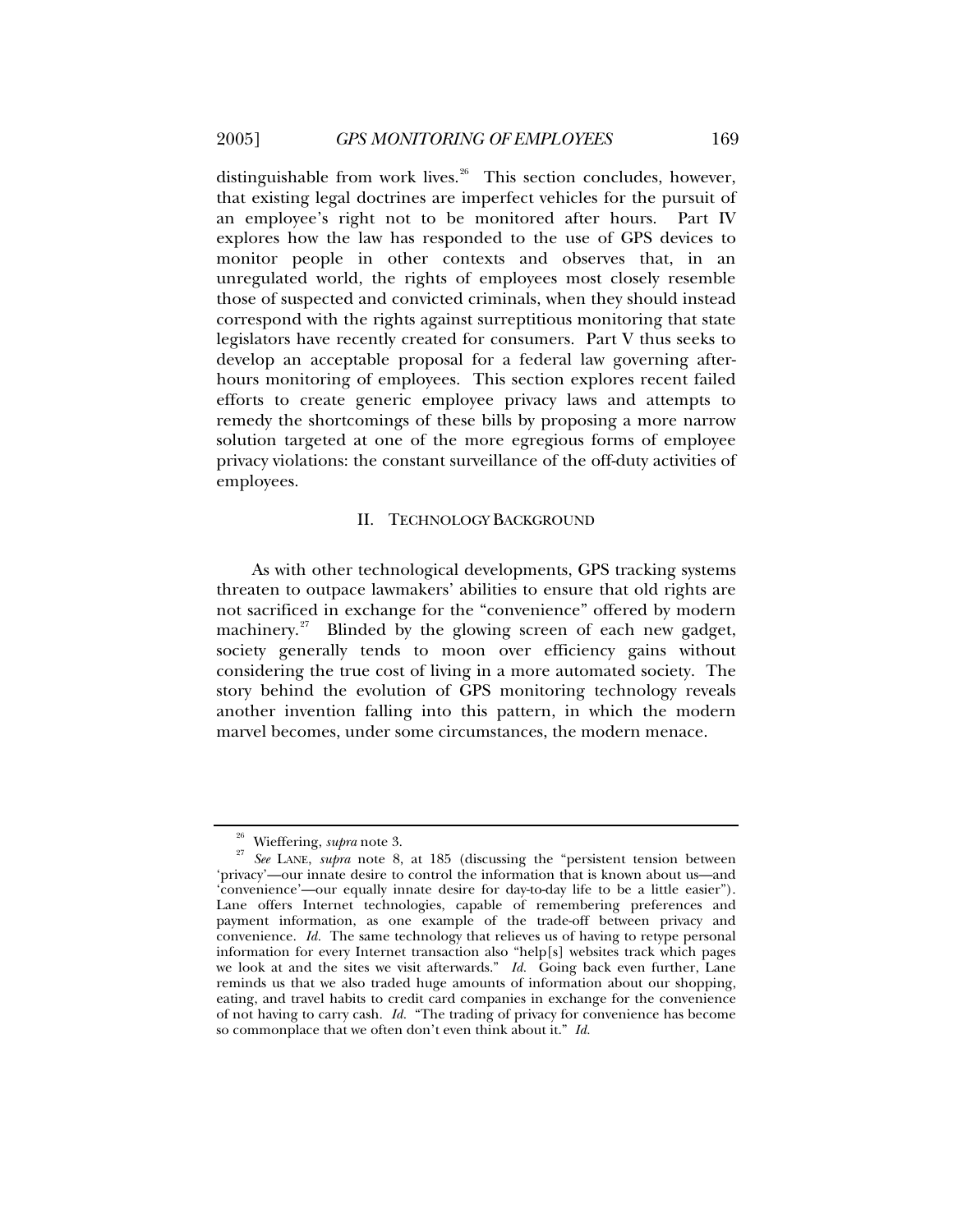#### *A. GPS Technology and How It Works*

From the beginning, the Global Positioning System was designed to track an increasingly mobile population, although not the civilian masses who are now the targets of its unblinking gaze.<sup>[28](#page-7-1)</sup> The military developed the technology after the Vietnam War "to form a worldwide navigational system"<sup>[29](#page-7-2)</sup> that could track troops on the ground in remote locations.<sup>[30](#page-7-3)</sup> The resulting GPS infrastructure consisted of twenty-four primary satellites, arranged in six orbital planes, and a handful of spares<sup>[31](#page-7-4)</sup> that now circle the earth every twelve hours from a distance of about  $10,900$  nautical miles.<sup>[32](#page-7-5)</sup> At any given time, five satellites are visible from a given point on earth, although determining a receiver's location requires using only three to four satellites. $33$  By measuring the length of radio signals emitted by these satellites, a receiver on earth can calculate its own location, within ten to  $100$  meters, by "triangulating" the signals. $34$ Additionally, "[i]f a person is mobile, a GPS receiver may calculate the person's speed and direction of travel  $\dots$ ."<sup>[35](#page-7-8)</sup>

<span id="page-7-3"></span><sup>30</sup> Richard C. Balough, *Global Positioning System and the Internet: A Combination with Privacy Risks*, 15 CBA REC. 28, 29 (Oct. 2001).

<span id="page-7-8"></span><span id="page-7-7"></span><sup>34</sup> Balough, *supra* note 30, at 29; *see also* David J. Phillips, *Beyond Privacy*: *Confronting Locational Surveillance in Wireless Communication*, 8 COMM. L. & POL'Y 1, 4 (2003) (explaining that "[t]riangulation calculates the user's location by comparing the same signal as it arrives at several receiving towers"). Depending on the number of satellites involved in the calculation, a GPS receiver may be able to determine its altitude in addition to its geographic position. RICHARD RAYSMAN ET AL., *supra* note 29. 35 RAYSMAN ET AL., *supra* note 29.

<span id="page-7-0"></span>

<span id="page-7-1"></span><sup>28</sup> One author has described GPS as "an asset of the U.S. Government that has seen widespread adoption in the last decade, far beyond its original intended purpose." Lever, *supra* note 14, at 220.

<span id="page-7-2"></span> $\stackrel{29}{\sim}$  RICHARD RAYSMAN ET AL., EMERGING TECHNOLOGY: FORMS & ANALYSIS § 1.03 (2003).

<span id="page-7-4"></span><sup>&</sup>lt;sup>31</sup> The number of spares appears to fluctuate. At the start of 2003, with only two back-ups in place, the United States launched its first new addition since 2001. Justin Ray, *Delta Rocket Launches GPS Navigation Satellite*, SPACEFLIGHT NOW, Jan. 29, 2003, http://spaceflightnow.com/delta/d295 [hereinafter Ray, *Delta Rocket Launches*]. Subsequently, hurricanes and other weather-related obstacles interfered with launches in 2004. *Worldwide Launch Schedule*, SPACEFLIGHT NOW, http://spaceflight now.com/tracking (last visited Sept. 25, 2005). At last count, the military had a total of twenty-eight craft (twenty-four functioning satellites and four back-ups), in place for navigation purposes. Justin Ray, *Delta Rocket Successfully Launches One for The Gipper*, SPACEFLIGHT NOW, June 23, 2004, http://www.spaceflightnow.com/delta/

<span id="page-7-6"></span><span id="page-7-5"></span><sup>&</sup>lt;sup>33</sup> Balough, *supra* note 30, at 29; Ray, *Delta Rocket Launches*, *supra* note 31.<br><sup>33</sup> SCOTT PACE ET AL., THE GLOBAL POSITIONING SYSTEM: ASSESSING NATIONAL POLICIES app. A, at 218 (1995), *available at* http://www.rand.org/publications/MR/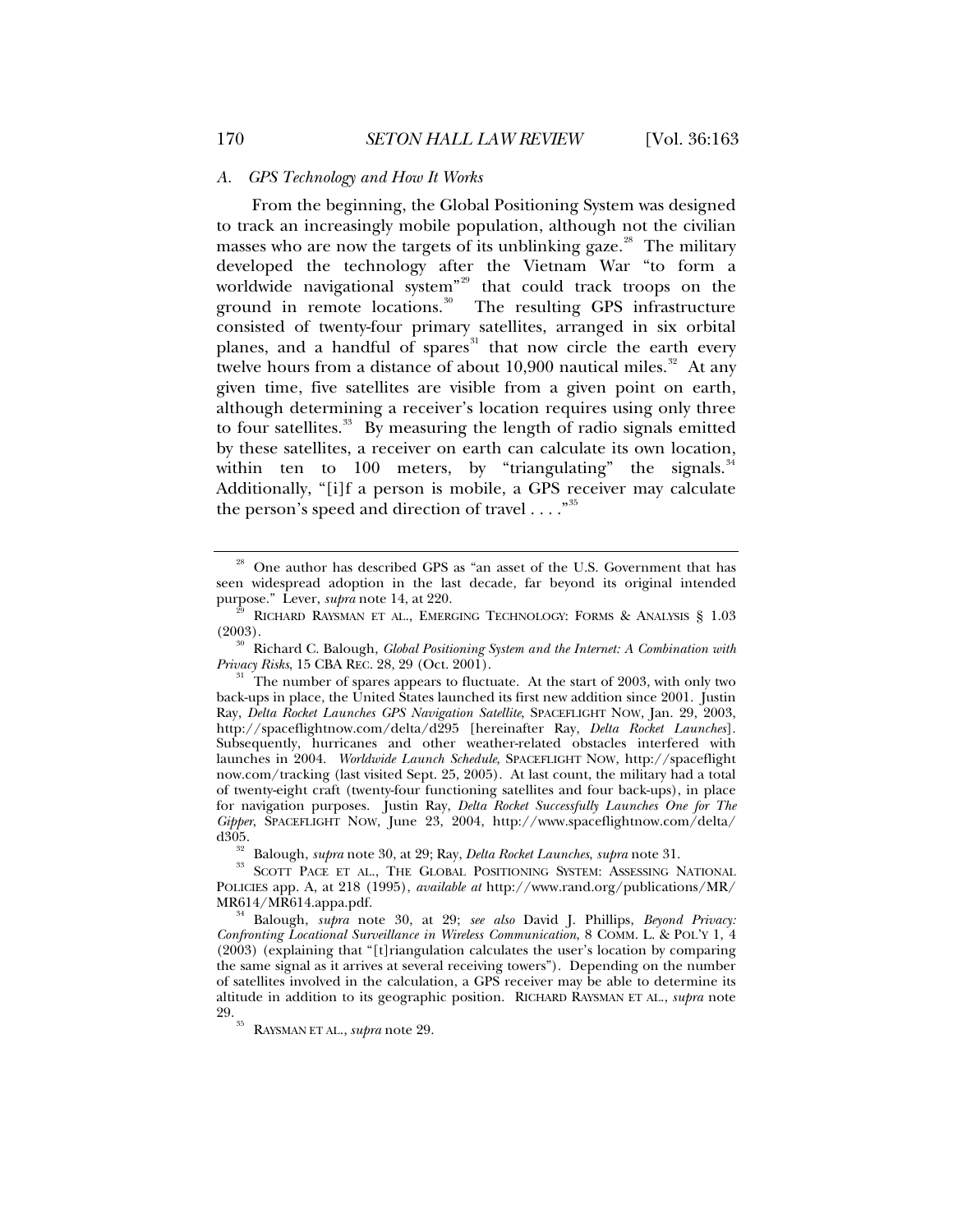In 1983, after the Russians shot down a disoriented Korean Airlines flight that mistakenly entered Russian airspace, President Ronald Reagan approved the commercial use of the military's GPS infrastructure.<sup>[36](#page-8-0)</sup> At first, civilian use of the technology developed slowly in niche markets such as surveying and aviation. $37$  Then, just as the 24-satellite constellation in place today neared completion, "[t]he success of GPS in Operation Desert Storm sparked a surge in a growing multi-million-dollar market that had barely existed just a few years prior to the war."<sup>[38](#page-8-2)</sup> News coverage of "soldiers navigat[ing] across a featureless desert" and "bomber units target[ing] the enemy with unprecedented accuracy" essentially provided free advertising for GPS service providers.<sup>[39](#page-8-3)</sup>

The industry grew rapidly after these events and continues to expand. "[S]ome analysts now predict that the burgeoning industry may see annual revenues as high as \$34 to \$41 billion by 2006."<sup>[40](#page-8-4)</sup> Additionally, the product line continues to diversify and currently includes services ranging from OnStar's Neverlost system, an onboard navigation tool that guides drivers to a user-specified destination, to Wherify and Digital Angel's personal tracking wristwatches, ideal devices to use when pursuing a kidnapped toddler or rebellious teenager.<sup>[41](#page-8-5)</sup> Despite the ever-expanding array of available services,

<span id="page-8-5"></span>Karim, *supra* note 36, at 488–92 (describing personal tracking devices). The industry's plans are not, however, limited to stand-alone tracking devices. Firms like Applied Digital Solutions, the maker of VeriChip, have designed more invasive devices that are "surgically imbedded underneath a person's skin," *id.* at 490–92,

<span id="page-8-0"></span><sup>36</sup> Waseem Karim, Note, *The Privacy Implications of Personal Locators: Why You Should Think Twice Before Voluntarily Availing Yourself to GPS Monitoring*, 14 WASH. U. J.L. & POL'Y 485, 485 & n.3 (2004) (citing ALESSANDRA A.L. ANDRADE, THE GLOBAL NAVIGATION SATELLITE SYSTEM: NAVIGATING INTO THE NEW MILLENNIUM 37, 38, 53 n.6 (2001)).

<span id="page-8-2"></span><span id="page-8-1"></span><sup>&</sup>lt;sup>37</sup> PACE ET AL., *supra* note 33, app. B, at 248–49.<br><sup>38</sup> *Id.* at 250. Shortages of military receivers further stimulated sales of civilian GPS products as the military had to purchase thousands of privately manufactured devices for its operations in Iraq. To use these devices, the military also had to make the system more accessible to civilian products, which enhanced the accuracy of commercial GPS receivers. *Id.* at 250–51. 39 *Id.*

<span id="page-8-4"></span><span id="page-8-3"></span><sup>40</sup> LANE, *supra* note 8, at 200; *see also* James C. White, People, Not Places: A Policy Framework for Analyzing Location Privacy Issues 13 (Spring 2003) (unpublished M.A. memorandum, Duke University), http://www.epic.org/privacy/location/jwhite locationprivacy.pdf ("[B]y 2006, the worldwide market for location-based services is expected to be almost \$40 Billion."). *Contra Employee Tracking Technology Raises Concerns About Privacy*, 174 Lab. Rel. Rep. (BNA) 347 (May 10, 2004) (offering a more conservative estimate, predicting that "[l]ocation-based services—which can be used to monitor employee movement—will be a \$15 billion industry by 2007 as a variety of interested companies scramble to implement it in various elements of their<br>business operations" (quoting Cindy-Ann L. Thomas, Taft HR Solutions)).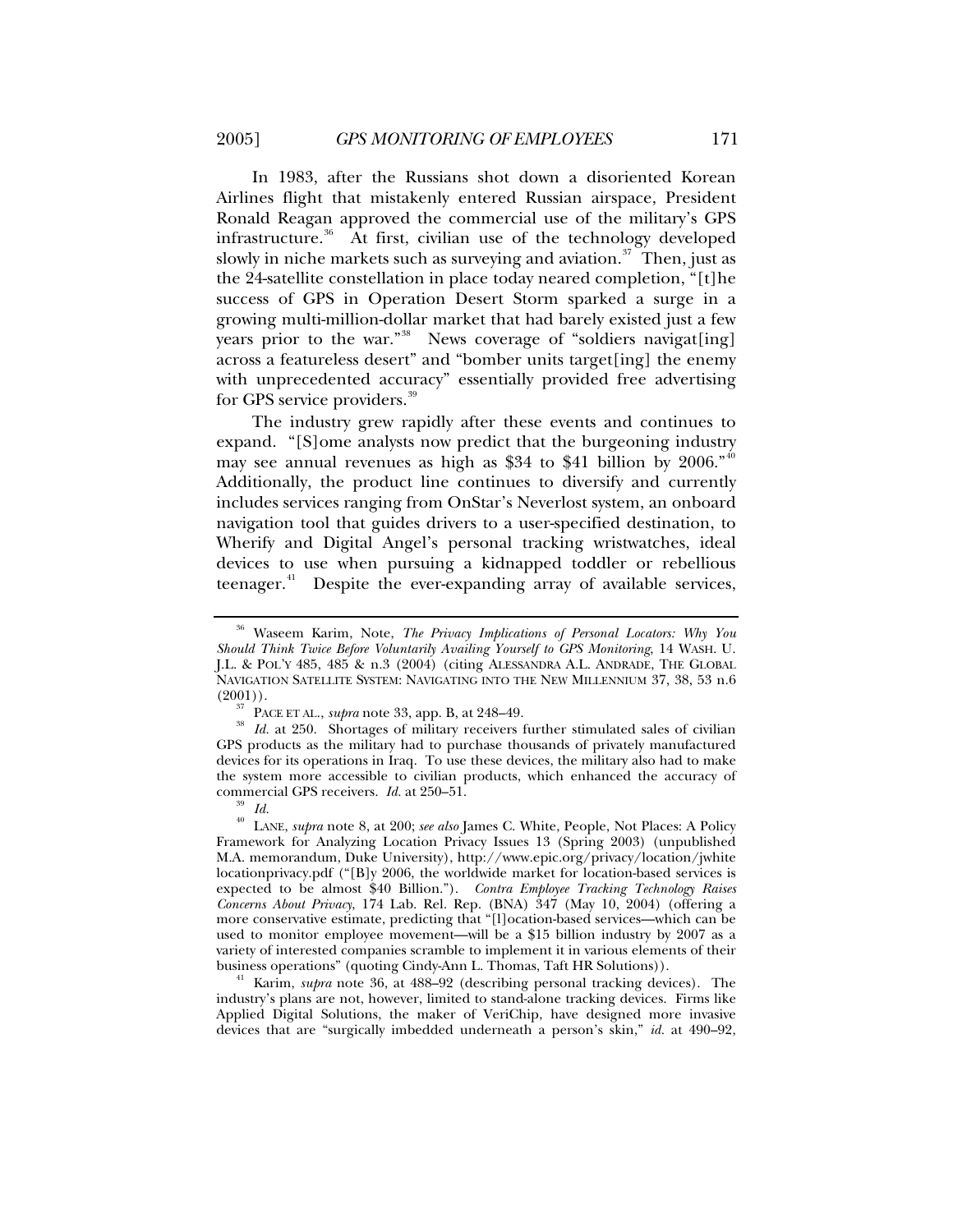<span id="page-9-0"></span>however, this Article focuses exclusively on one segment of the market: the fleet and personnel management tools that, unbeknownst to many employees, are already in place, monitoring a worker's every move. The next section describes these tools and services and the companies that deploy them.

# *B. Packages Offered for Employee Monitoring and the Companies That Use Them*

As previously noted, employers do have compelling reasons for using GPS tracking systems to monitor a mobile workforce.<sup>[42](#page-9-1)</sup> Many fleet management programs tout their ability to prevent theft of company assets, verify employee productivity, and reduce insurance premiums by providing carriers with evidence that drivers comply with traffic laws. These companies offer a variety of tracking options, ranging from "active" systems that report location data at regular intervals, to "passive" devices that log downloadable tracking information. Thus, when choosing a system, employers must weigh their interests in having such services and business needs against cost and system complexity.<sup>[43](#page-9-2)</sup> The following provides a sampling of the specific services these tracking companies offer.

One example of a workforce monitoring program is Aligo's WorkTrack, an active, real-time system that allows employers to monitor time and location information via the Internet.<sup>[44](#page-9-3)</sup> Like many systems, Aligo promotes itself as "an easy, accurate way to manage the time of your mobile employees, raising productivity and bringing

causing some to speculate "that it is only a matter of time until people are routinely 'scanned like a box of Wheaties.'" Marren Sanders, *Chipping: Could a High Tech Dog Tag Find Future American MIAs?*, 4 J. HIGH TECH. L. 209, 211 (2002) (citation omitted). Indeed, the FDA's recent approval of VeriChip implants moved the United States one step closer to this reality. *FDA OKS Implanted Medical Info Chip*, CNN, Oct. 13, 2004, http://www.cnn.com/2004/HEALTH/10/13/fda.implant.chip.ap/index. 2004, http://www.cnn.com/2004/HEALTH/10/13/fda.implant.chip.ap/index. html. *But cf.* Barnaby J. Feder & Tom Zeller, Jr., *Identity Chip Planted Under Skin Approved for Use in Health Care*, N.Y. TIMES, Oct. 14, 2004, at A1 (reporting that although Applied Digital Solutions hopes that the VeriChip's approved medical use will "accelerate the acceptance of under-the-skin ID chips as security and accesscontrol devices," the chips do not currently have "the ability to track individuals via

<span id="page-9-2"></span><span id="page-9-1"></span><sup>&</sup>lt;sup>42</sup> See supra notes 20–22 and accompanying text.<br><sup>43</sup> ERETAILNEWS, ERETAILREPORT: GLOBAL POSITIONING SYSTEMS FOR RETAIL FLEET MANAGEMENT 6 (2001), http://www.eretailnews.com/issues/2001-7.PDF. Hybrid active/passive systems are also available, as well as systems that use another set of satellites for two-way communication. *Id.* at 3.<br><sup>44</sup> Aligo – The Mobile Enterprise Software Company, WorkTrack, http://www.

<span id="page-9-3"></span>aligo.com/products/workTrack (last visited Sept. 25, 2005).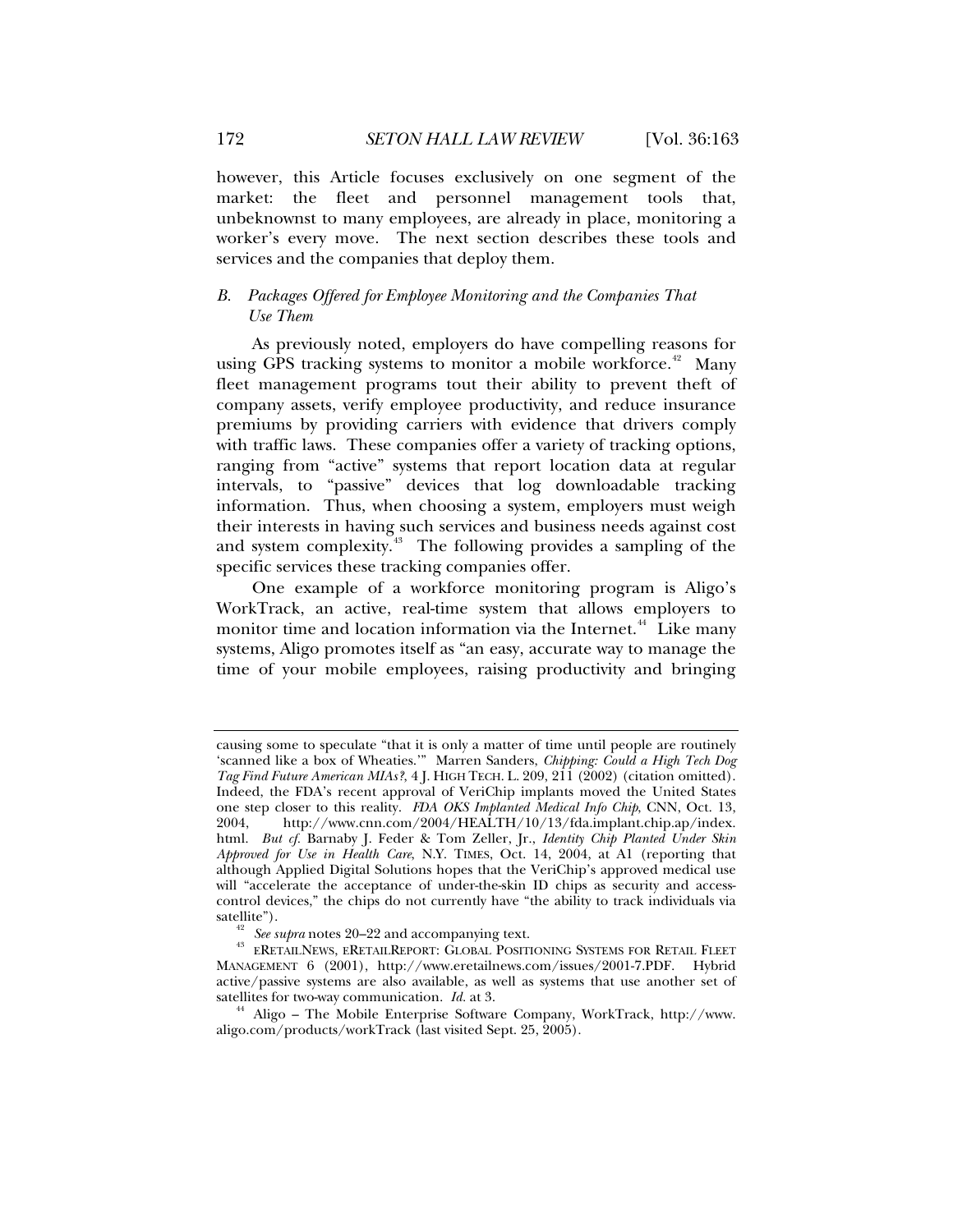substantial cost savings to your business."<sup>[45](#page-10-0)</sup> However, unlike other products that merely track movements of an employer's equipment, such as a company car, Aligo monitors employees using "the GPSenabled phones they already carry  $\dots$ ."<sup>[46](#page-10-1)</sup>

This technology is troublesome for two reasons. First, cell phone tracking systems, based on hand held devices, allow employers to monitor not only their equipment, but, more specifically, the people who carry it. Although Aligo has an "on break" mode, the marketing materials suggest that this feature exists for the employer's benefit, not the employee's. This function allows the employer to record time more accurately—the materials say nothing about whether the employee can use this feature to prevent his employer from hunting him down when he is "on break," or even off the job entirely, if the device is turned off. $47$  Devices that continue to relay location information after an employee clocks out give employers control, or at least influence, over an employee's uncompensated time and invite overbearing invasions of privacy. Second, assuming that the device can be tracked after-hours and while off, an employer might discipline an employee for someone else's extracurricular activity. No feature offers confirmation that the device remained in the employee's possession at all times.

The system offered by Comet Tracker is only slightly less invasive. As a phone-based system, it has the potential, like Aligo's WorkTrack, to mistakenly attribute the location of a misplaced phone to the employee responsible for it. The system does, however, have

 $rac{45}{46}$  *Id.* 

 $\frac{46}{47}$  *Id.* 

<span id="page-10-2"></span><span id="page-10-1"></span><span id="page-10-0"></span>Id. Given that the devices can be used to "[a]lert[] the central office of status and availability to take new jobs" and "[d]isplay[] a current map with the location of your entire workforce," the technology appears to track workers both on and off the job. *Id.* Even more disconcerting for the employees, Aligo promises "continuous access, regardless of connectivity." *Id.* This statement seems to give more credence to the assumption that the products can function as homing devices even when turned off. *See also* NAT'L WORKRIGHTS INST., ON YOUR TRACKS: GPS TRACKING IN THE WORKPLACE 11 (2004), http://www.workrights.org/issue\_electronic/NWI\_GPS\_ Report.pdf ("[I]n some cases, even when the devices appear to be turned off, they still emit detectable signals."); Stacy A. Teicher, *It's 2 a.m. Do You Know Where Your Workers Are?*, CHRISTIAN SCI. MONITOR, Dec. 22, 2003, *available at* http://www. csmonitor.com/2003/1222/p14s02-wmgn.html (speaking generally of GPS tracking devices embedded in cell phones and noting that "[i]n some cases, even when the devices appear to be turned off, they still emit signals that can be detected"). Perhaps most frightening, however, is Aligo's promise to enable employers to "*[a]lways know* where [their] employees are." Aligo – The Mobile Enterprise Software Company, WorkTrack, http://www.aligo.com/products/workTrack (emphasis added) (last visited Sept. 26, 2005).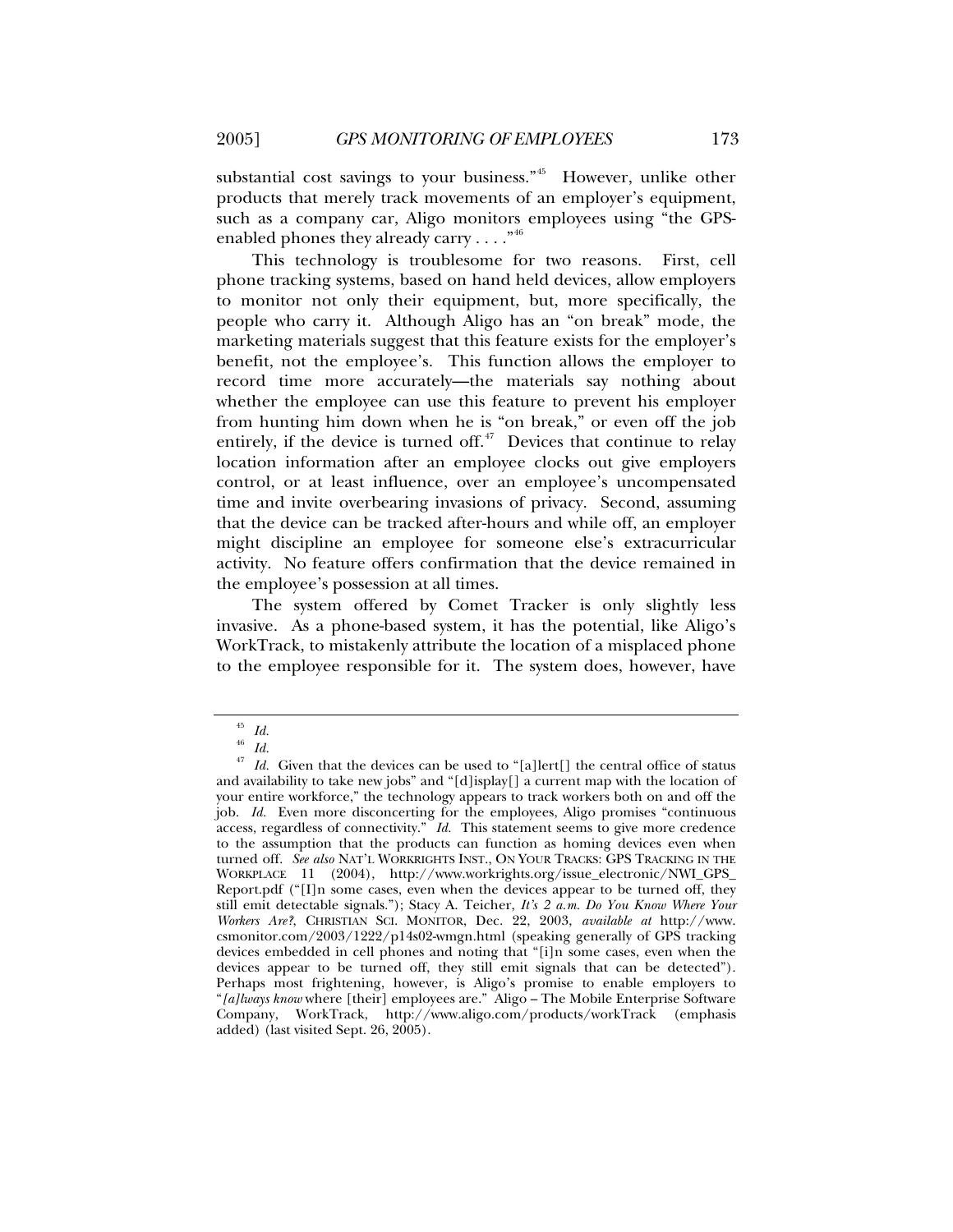an automatic shut off feature that prevents after-hours tracking.<sup>[48](#page-11-0)</sup> In exchange for this "protection" though,  $9$  employees monitored using Comet Tracker must operate within a "geofence"—a predefined area that, when breached, will trigger an alert.<sup>[50](#page-11-2)</sup> Again, this technology puts the worker who takes an innocent detour to avoid traffic or road construction at an incredible disadvantage as he or she might be fired for venturing out of the employer's virtual cage. $51$  Employers may be interested in "always know[ing] exactly where [their] workers are and where they've been,"[52](#page-11-4) but do they really *need* such far-reaching power over their employees—especially after-hours?

Employees might feel slightly less threatened by FleetBoss Global Positioning Solutions' fleet management services. Using GPS tracking devices, FleetBoss monitors vehicles, not people, although this might be of little consequence to the employee who stops to run an errand on the way home in the company car and unintentionally reveals information about her personal life to her employer. FleetBoss might discourage employees from "going home, . . . to Wal-Mart and  $[$ to $]$  the grocery store on company time, $^{553}$  $^{553}$  $^{553}$  but what happens when an employer virtually observes the employee stopping during her lunch hour at Planned Parenthood and fires her based on

<span id="page-11-0"></span><sup>48</sup> Comet Tracker Overview, *available at* http://www.comettracker.com/ overview.html (describing the features of Comet Tracker, the company's brochure claims to offer employers the ability to "[a]lert workers to start tracking" and "[a]utomatically *stop tracking* at the end of the day" (emphasis added)). Although the program appears to place all control over the timing and duration of monitoring in the hands of the employer, at least the system offers a technically feasible cloaking

<span id="page-11-1"></span>The Author remains skeptical that the physical ability to turn off the phone can offer employees much relief given that the employer is likely to assume the worst if an employee decides to shield her activities from observation. *See* LANE, *supra* note 8, at 207 ("If a constant stream of location data is the norm in your workplace, then information gaps are going to be suspicious. Sometimes, the absence of data can be just as problematic as reams of it."). 50 Comet Tracker, *available at* http://www.actsoft.com/products/tracker.html

<span id="page-11-2"></span><sup>(</sup>describing communication features capable of "[a]utomati[cally] email[ing] an alert when workers . . . travel outside their set home areas").

<span id="page-11-3"></span>See Ben Charny, *Big Boss Is Watching*, CNET NEWS.COM, Sept. 24, 2004, http://news.com.com/Big+boss+is+watching/2100-1036\_3-5379953.html (describing Xora's "'geofences' technology that sets off an alarm at the office when field workers go to preprogrammed off-limits sites, such as a bar or a park"); Charny, *supra*

<span id="page-11-4"></span> $52$  Comet Tracker, How Do You Track Your Workers? (2003), http://www.comettracker.com/nextel/docs/CometTrackerFlyer.pdf.

<span id="page-11-5"></span><sup>&</sup>lt;sup>53</sup> FleetBoss Global Positioning Solutions, Fleet Management – Business Needs Survey, http://www.fleetboss.com/needssurvey.asp (follow "Overtime Tip" hyperlink) (last visited Sept. 26, 2005) (quoting ServiceMaster, Lakeland, FL, a satisfied FleetBoss customer).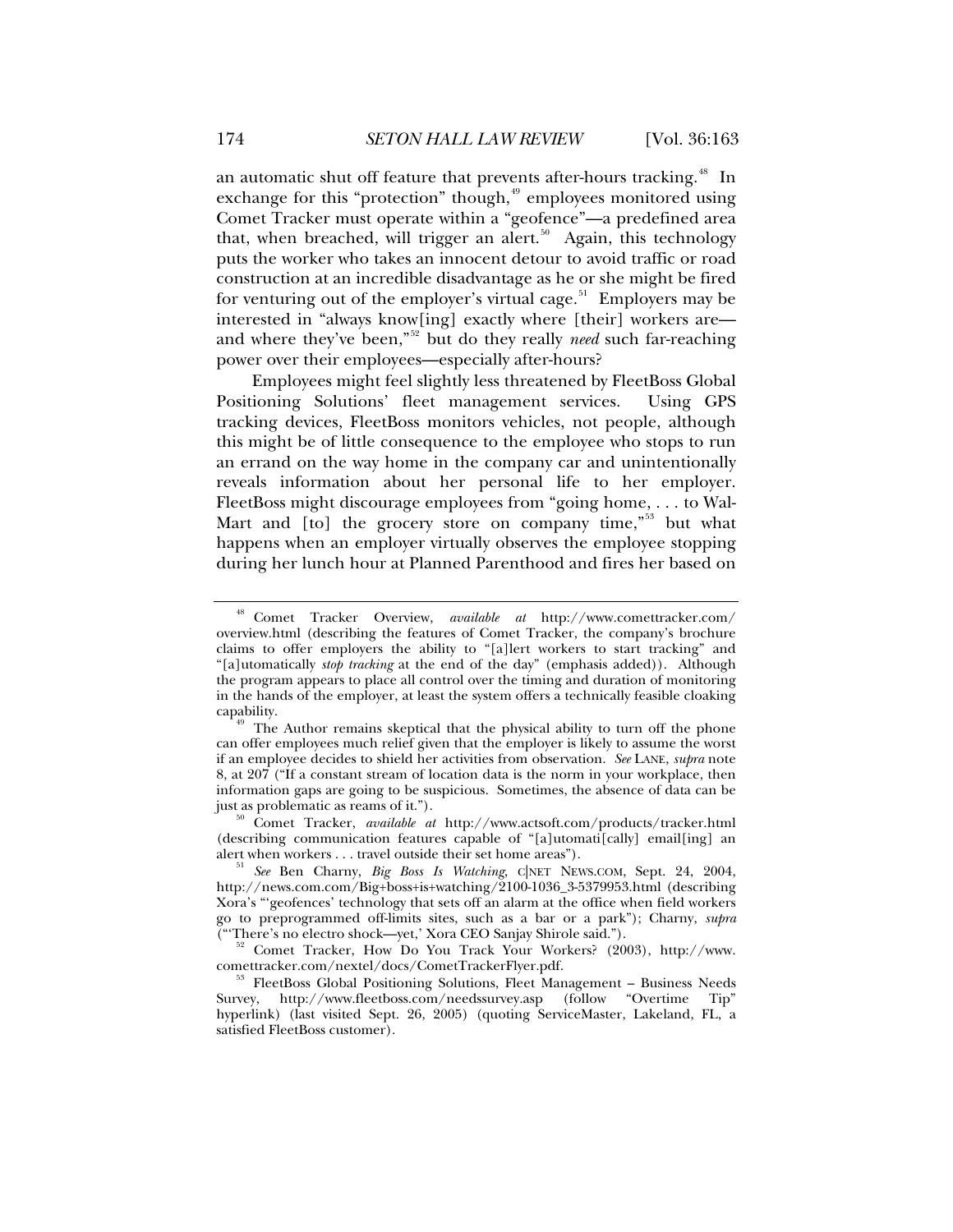<span id="page-12-0"></span>assumptions about her position on family planning methods?<sup>[54](#page-12-1)</sup> Even programs that only monitor vehicles can threaten to restrict the activities of mobile employees while they are on breaks or off-duty and not being compensated by their employer. In fact, after-hours control over workers in part motivated at least one FleetBoss customer, Mr. Rooter Plumbing, to subscribe to FleetBoss' services.<sup>[55](#page-12-2)</sup>

This discussion describes just a few of the many service providers clamoring for a piece of this emerging market. Employers already using these services include Orkin Pest Control (FleetBoss), Sun Microsystems (WorkTrack), and Lucent Technologies<br>(WorkTrack).<sup>56</sup> Customers are often companies that, like those Customers are often companies that, like those mentioned, have a deployable service-providing workforce. The tracking services, however, might appeal to any employer that desires more control over the productivity of largely unsupervised employees. Corporate lawyers, already equipped with the industry's standard issue BlackBerry, might some day find themselves subject to similar tracking programs.<sup>[57](#page-12-4)</sup>

# *C. The Business Case for Using GPS to Monitor Employees and Equipment*

Although the discussion in Part II.B described GPS monitoring systems as somewhat sinister and suspect, a fair discussion of these programs must recognize the legitimate business objectives achieved using monitoring services. Generally, an employer's interest in tracking its mobile workforce will stem from either an interest in

<span id="page-12-1"></span><sup>&</sup>lt;sup>54</sup> LANE, *supra* note 8, at 200 ("What if you stop at Planned Parenthood on your lunch break and your supervisor wants to know if you're pregnant?").

<span id="page-12-2"></span><sup>&</sup>lt;sup>55</sup> FleetBoss Global Positioning Solutions, Fleet Management Testimonials: Rob Birnie of Mr. Rooter Plumbing, http://www.fleetboss.com/testimonials.asp?REFERE NCE\_ID=53 (last visited Sept. 26, 2005) (describing one customer's requirements: "Drivers take trucks home, so after hours monitoring was needed").

<span id="page-12-3"></span><sup>&</sup>lt;sup>56</sup> FleetBoss Global Positioning Solutions, Fleet Management Testimonials, http://www.fleetboss.com/testimonials.asp (last visited Sept. 26, 2005); Aligo Inc., Aligo Customers, http://www.aligo.com/customers/ (last visited Sept. 26, 2005).

<span id="page-12-4"></span>Research In Motion's ("RIM") BlackBerry is a wireless e-mail device, phone, and electronic organizer all rolled into one. The company claims that over eighty percent of AmLaw 200 firms use its products to make the lives of mobile attorneys more manageable. BlackBerry.com, *BlackBerry for the Legal Community*, http://www. blackberry.com/solutions/industry/legal/index.shtml?CPID=ILC-hllegal (last visited Sept. 26, 2005). But the reverse may also be true—equipped with a GPS receiver in accordance with new FCC regulations, *see supra* notes 11–13 and accompanying text, the BlackBerry could be used to manage the attorneys themselves, not just their schedules. The invasion of privacy may be staged by employers of every stripe—not just those who manage delivery services.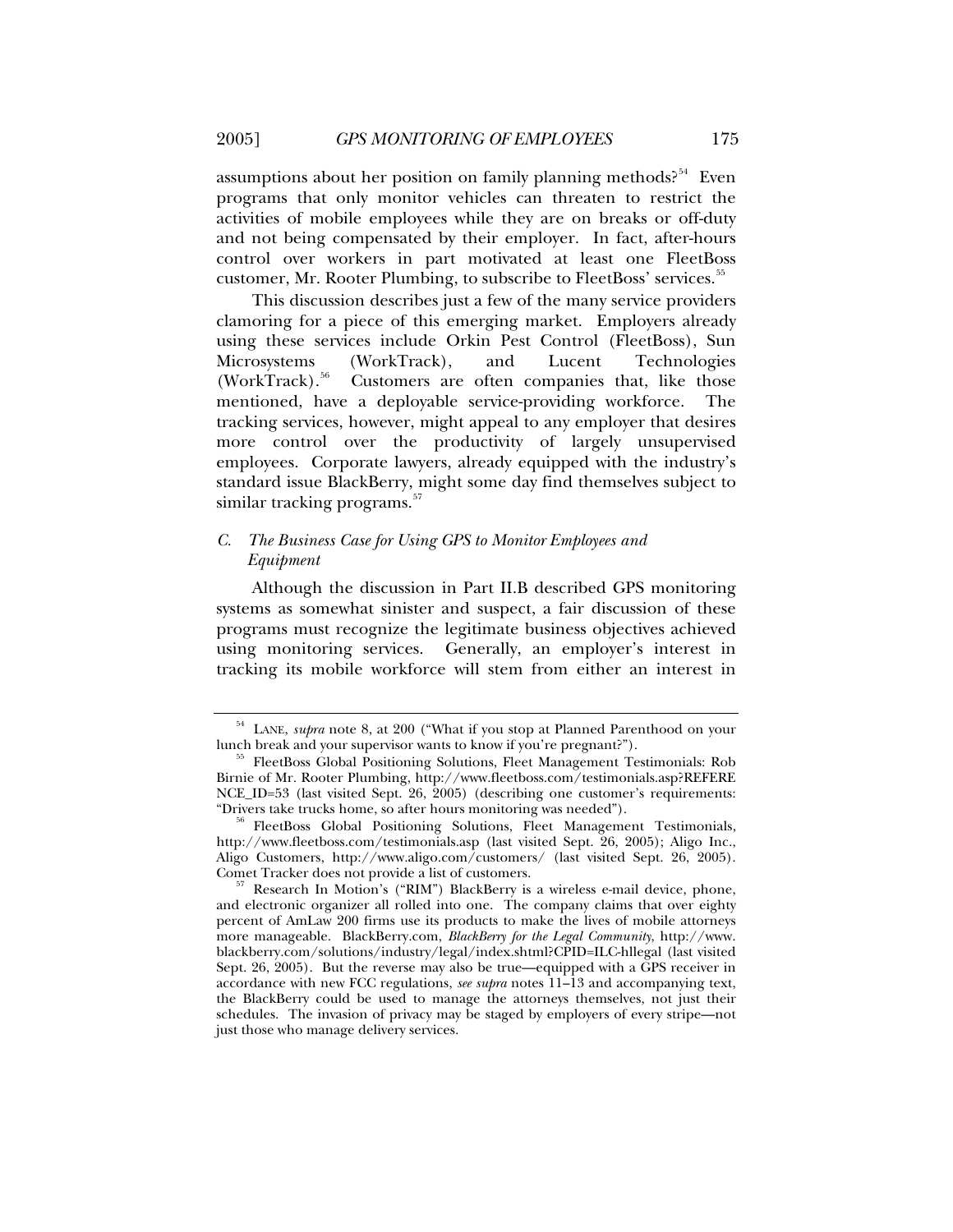limiting employer liability or in maintaining effective business operations (or both).<sup>[58](#page-13-0)</sup> This section will explain each of these categories in turn.

First, concern about liability for employee torts and work-related injuries can justify an employer's interest in monitoring how employees perform away from the office. "If employees were solely responsible for their own actions, the need for surveillance would be greatly reduced . . . . [But] the doctrine of respondeat superior which provides that an employer is liable for the negligence of an employee—has become an integral part of our legal system."[59](#page-13-1) As the GPS service providers point out, the ability to monitor and discipline employees for speeding can significantly reduce employer liability for accidents and other traffic violations.<sup>[60](#page-13-2)</sup> Moreover, "[i]nsurers will likely reward employers that monitor employees with lower rates, because GPS information will help predict and control risk, and confirm legitimate claims for early payment," thus providing employers with still more incentives to monitor speed. $61$  Finally, in the event that a worker is injured in the field, the ability to quickly pinpoint his location and provide medical assistance may reduce the extent of his injuries and resulting workers' compensation costs.<sup>[62](#page-13-4)</sup> Employers do not enjoy less responsibility for providing a safe

<span id="page-13-2"></span>position to compensate the injured party." *Id.* <sup>60</sup> *See* Xora, *Industry Solutions Brief: Transportation & Distribution*, http://www. xora.com/timetrack/documents/pdf/LQ/Industry\_Solutions\_Transportation.pdf (monitoring an employee's speed "helps to ensure the safety of a company's driver staff as well as other motorists, while protecting the customers' shipments").

<span id="page-13-3"></span>Schumann, *supra* note 19, at 61; Xora, *supra* note 60 (promoting Xora's GPS TimeTrack product by claiming that "if the drivers have better driving records, companies can keep insurance costs down").

<span id="page-13-0"></span><sup>58</sup> Marisa Anne Pagnattaro, *What Do You Do When You Are Not at Work?: Limiting the Use of Off-Duty Conduct as the Basis for Adverse Employment Decisions*, 6 U. PA. J. LAB. &

<span id="page-13-1"></span>LANE, *supra* note 8, at 187. Lane explains that "[t]he theory behind the doctrine is that employers have the ability to control the actions of their employees, through both training and company policy, and therefore are liable for the injuries that their employees cause within the scope of their duties." *Id.* But Lane also notes, perhaps cynically, that "[t]he practical motivation is that the employer generally has greater resources (or can afford more insurance) and is therefore in a better position to compensate the injured party."  $Id$ .

<span id="page-13-4"></span>Kesan, *supra* note 4, at 318 ("Monitoring is key to some safety initiatives and better safety means lower insurance premiums and workers' compensation payouts."). Interestingly, despite the enhanced personal safety offered by GPS monitoring systems, even those employed in one of the most dangerous mobile professions—police officers—would rather risk being alone and injured if the alternative is invasive surveillance. *See* Geoffrey James, *Can't Hide Your Prying Eyes*, COMPUTERWORLD, Mar. 1, 2004, http://www.computerworld.com/printthis/2004/ 0,4814,90518,00.html (describing the Orlando Police Department's failed attempt to pilot an officer surveillance program).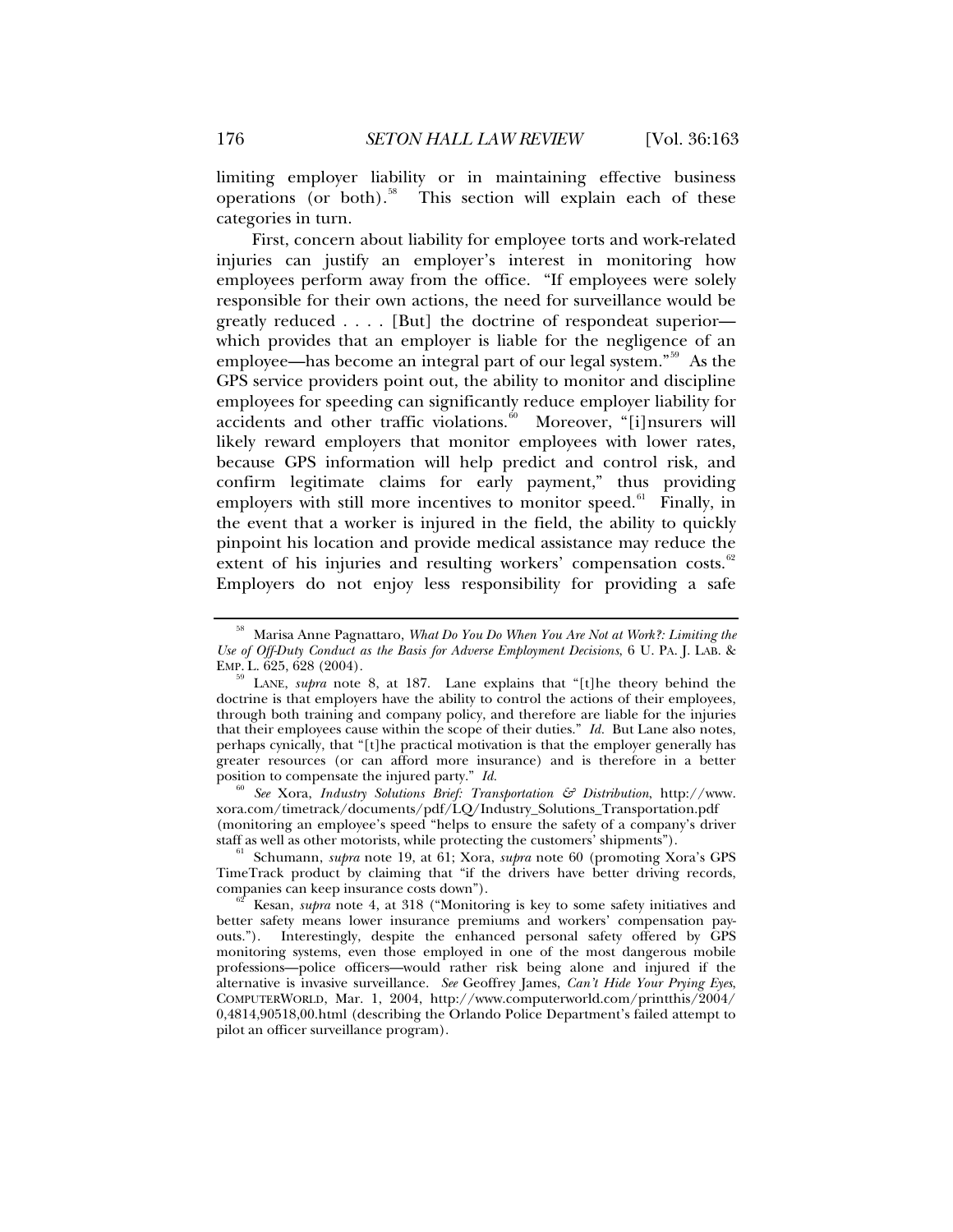working environment simply because their employees are not in the workplace, and GPS surveillance offers one way to better manage this potential liability.

Second, GPS systems can significantly improve the efficiency of an employer's fleet management practices by helping to identify unproductive employees,<sup>[63](#page-14-1)</sup> eliminate wasteful service routes,<sup>64</sup> and recover stolen property—especially vehicles.<sup>[65](#page-14-3)</sup> Services such as FleetBoss can significantly lower fuel costs by helping employers control vehicle idling and speeding, which uses fuel inefficiently.<sup>[66](#page-14-4)</sup> More dynamic routing plans can further reduce fuel costs, in addition to providing better customer service, by allowing employers to deploy the nearest available service person with very little notice. $67$ Employers are not just interested in monitoring employees for sport—GPS tracking of mobile employees offers substantial savings.

## *D. How GPS Monitoring Has Impacted Employees*

On the other hand, the substantial benefits that GPS tracking systems offer come at a cost. Scores of news stories document how GPS monitoring has disrupted the lives of numerous employees who live in fear of being dismissed for innocuous behavior that a monitoring system might distort into something more suspicious.<sup>[68](#page-14-6)</sup>

<span id="page-14-5"></span><sup>67</sup> FleetBoss Global Positioning Solutions, Unleashing Your Full Business Potential, http://www.fleetboss.com/oursolutions.asp (last visited September 26, 2005). 68 Although research for this Article uncovered a few examples of GPS-related

<span id="page-14-6"></span>legal authority, discussed *infra* notes 75–81, "much of the evidence regarding the breadth of GPS technology use by employers and abuse of the technology is anecdotal." *Use of GPS Technology Growing, But Privacy Concerns Are Voiced*, 176 Lab. Rel. Rep. (BNA) 15 (Analysis/News and Background Information) (2004). Only five percent of companies recently surveyed by the American Management Association

<span id="page-14-0"></span>

<span id="page-14-1"></span><sup>63</sup> Schumann, *supra* note 19, at 61 ("GPS information will disclose employee abuses, such as alcohol consumption while working, deviations from routes . . . , and general shirking, and result in greater productivity.").

<span id="page-14-2"></span><sup>&</sup>lt;sup>64</sup> Christopher Sherman, *Polk Keeping an Eye on the Wheels When Workers Drive the County*, ORLANDO SENTINEL, June 24, 2004, at H1 (explaining that technology can help employers "find[] the closest vehicle to a particular address" and provide better customer service).

<span id="page-14-3"></span><sup>&</sup>lt;sup>65</sup> Sue Darcy, *Employers' Use of GPS Units Stirs Employee Privacy Concerns*, 175 Lab. Rel. Rep. (BNA) 212 (Aug. 30, 2004).

<span id="page-14-4"></span><sup>&</sup>lt;sup>66</sup> One customer in particular, Orkin Pest Control in Atlanta, Georgia, claimed that FleetBoss helped the business save \$50,000 a month on fuel costs. FleetBoss Global Positioning Solutions, Fleet Management Testimonials: Don King, http:// www.fleetboss.com/testimonials.asp?REFERENCE\_ID=1; *see also* GPS Fleet Solutions, CHECKMate High Resolution System, http://www.gpsfleetsolutions.com/pdfs/ overviews/CHECKmate%20Presentation.pdf (last visited Sept. 28, 2005) (noting that "[r]esearch indicate[s] that each mile per hour above 50 MPH increases fuel consumption by  $1.5\%$ ").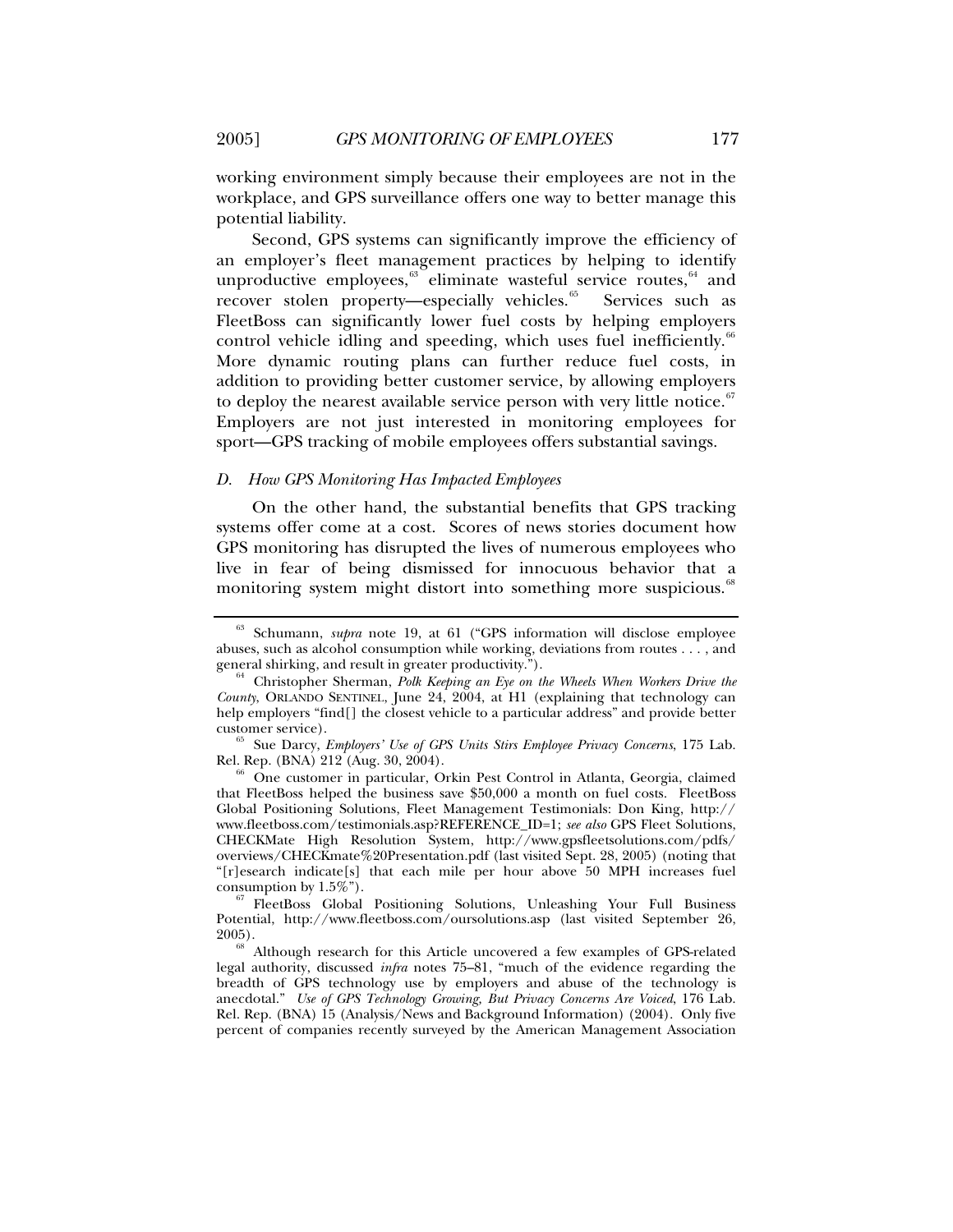For example, snowplow operators in Massachusetts<sup>[69](#page-15-0)</sup> rallied on the capitol steps and stormed a legislative hearing in Boston to protest a new requirement that they carry GPS enabled phones.<sup>[70](#page-15-1)</sup> In addition to their fears that the state would use surveillance data to challenge their time sheet entries, the plowers expressed concern that the technology might misinterpret idling in a traffic jam as sleeping on the job. $\frac{71}{10}$  $\frac{71}{10}$  $\frac{71}{10}$  Data collected through positioning systems tells only half of the story. It provides only the "where and when" not the "why," and as the snowplowers suggested, employers might fire workers based on

Examples of discipline based on assumptions drawn from positioning data can be found in the news and in court filings. In Dallas, the owner of a car alarm installation company fired an employee after discovering, through use of a wireless tracking device, that the employee's vehicle was in the parking lot of the Million Dollar Saloon (a strip club).<sup>[73](#page-15-4)</sup> And in *In re Superior Products Inc.*,<sup>[74](#page-15-5)</sup> a company fired an employee when it determined, using GPS tracking data, that his late deliveries resulted, at least in part, from his failure

an assumed, perhaps inaccurate, explanation for why an employee

was at a particular place for a given amount of time.<sup>[72](#page-15-3)</sup>

 $rac{71}{72}$  *Id.* 

stated that "they use GPS technology to track company cell phones." *Study Concludes Most Employers Monitor Employee Internet Usage*, 177 Lab. Rel. Rep. (BNA) 138 (Analysis/News and Background Information) (2005). Lewis Maltby, president of the National Workrights Institute, concedes that "GPS use by employers is not a huge problem today," but warns that "it has the potential to become a huge problem." *Use* 

<span id="page-15-0"></span><sup>&</sup>lt;sup>9</sup> Note that the plowers, as state employees, could have raised objections to surveillance practices that would not apply in the context of private employment. *See* LANE, *supra* note 8, at 11 ("If your employer is a government body, agency, or department, then generally speaking, the protections of the Constitution (and particularly the Fourth Amendment, which prohibits unreasonable search and seizure) do apply to you."). However, an employee's discomfort with GPS surveillance and her reaction to her employer's threat to use such technology is not necessarily tempered by her legal options. As the anecdotes presented in Part II.D demonstrate, public and private employees alike chafe at the thought of being tagged and tracked. For this reason, the personal stories of both public and private

<span id="page-15-1"></span>employees are relevant to this discussion. 70 Charles Forelle, *On the Road Again, But Now the Boss Is Sitting Beside You*, WALL ST.J., May 14, 2004, at A1.

<span id="page-15-3"></span><span id="page-15-2"></span><sup>&</sup>lt;sup>72</sup> See infra note 77 (discussing Senator John Edwards' concerns about how GPS tracking data can be misinterpreted).

<span id="page-15-5"></span><span id="page-15-4"></span><sup>&</sup>lt;sup>73</sup> Simon Romero, *Location Devices' Use Rises, Prompting Privacy Concerns*, N.Y. TIMES, Mar. 4, 2001, § 1, at 1. Romero does not reveal whether the employee actually patronized the gentleman's club or merely happened to leave his vehicle in the vicinity of that establishment. *Id.* <sup>74</sup> 116 Lab. Arb. Rep. (BNA) 1623 (2002).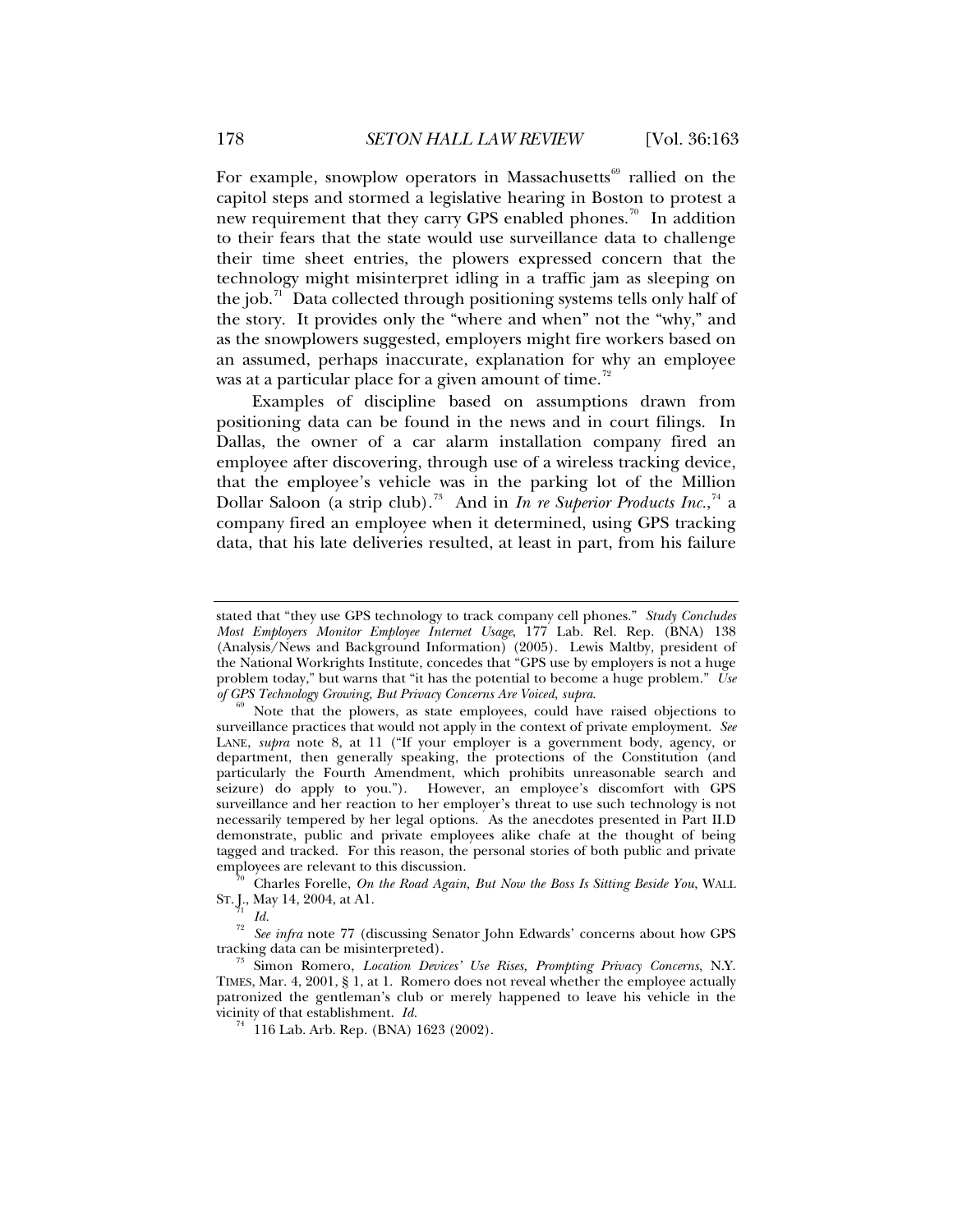to take the most direct routes.<sup>[75](#page-16-0)</sup> The company refused to credit the employee's explanation for the detours: his supervisor owed him \$87.32 in toll reimbursements and he could not afford to front additional toll costs for his employer.<sup>[76](#page-16-1)</sup> When employers jump to conclusions about the on- and off-duty whereabouts of their employees, workers like those in these examples face harsh repercussions for what *may be* justifiable behavior.<sup>[77](#page-16-2)</sup>

Discipline based on monitoring strictly off-duty conduct unrelated to theft or misuse of the employer's property, the focus of this Article, provides perhaps the most troubling evidence of employers' abuse of GPS services. Such actions are not only unjustifiably intrusive, but, as the situation in *Preferred Transportation, Inc.*[78](#page-16-3) demonstrates, can also be used to mask an employer's illegal reasons for firing an employee. In *Preferred Transportation*, an employer terminated an employee for picking up extra passengers when the dispatcher ignored his calls for approval<sup>[79](#page-16-4)</sup> and for spending

Furthermore, technology can malfunction and place an employee in a location she never visited. For example, one former BellSouth worker claims to have been discharged after the GPS system installed in his truck reported that the vehicle remained stationary for half a day, although written statements attested to his presence at various appointments. Adventures in Blacksburg, http://www.jazybones. com/archives/000296.php (Mar. 1, 2002, 12:16 a.m.). The same system also reported that the employee "drove to three jobs without ever starting the engine." *Id.* Admittedly, these are the claims of a disgruntled ex-employee; however, we have all experienced enough internet outages and losses of cell phone service to know

<span id="page-16-3"></span><sup>78</sup> No. 21-CA-33407, 2003 NLRB LEXIS 236 (May 14, 2003) (decision of the administrative law judge reproduced in full at  $*20$ ).

 $\frac{75}{76}$  *Id.* at 1625.

<span id="page-16-2"></span><span id="page-16-1"></span><span id="page-16-0"></span>As previously suggested, *supra* text accompanying note 73, the data gathered using GPS monitoring applications encourages employers to assume the worst about their employees. When introducing the Location Privacy Protection Act, a bill aimed at restricting how companies use GPS technology to interact with their customers, *see infra* note 194, Senator John Edwards noted that "[l]ocation information is very private, sensitive information that can be misused . . . to draw inaccurate or embarrassing inferences about [people]." 147 CONG. REC. S7497 (2001). In some instances, GPS tracking systems are a blunt tool for discerning what an employee is doing. For example, what if the auto alarm employee, *see supra* note 73 and accompanying text, chose the Million Dollar Saloon parking space because the lot at a nearby grocery store was full? This hardly justifies termination.

<span id="page-16-4"></span> $\frac{1}{2}$  *Id.* The case involved an airport shuttle service. *Id.* While driving more than one loop around the airport without permission, as the employee had done, technically violated policy, the discharged employee and a general manager testified that a second loop was generally acceptable under certain circumstances. *Id*. Moreover, the company abolished these restrictions shortly after firing the employee. *Id.* at \*31, \*33. Additionally, the judge dismissed the fact that the employee made more than three stops, another policy violation, as pretext for his termination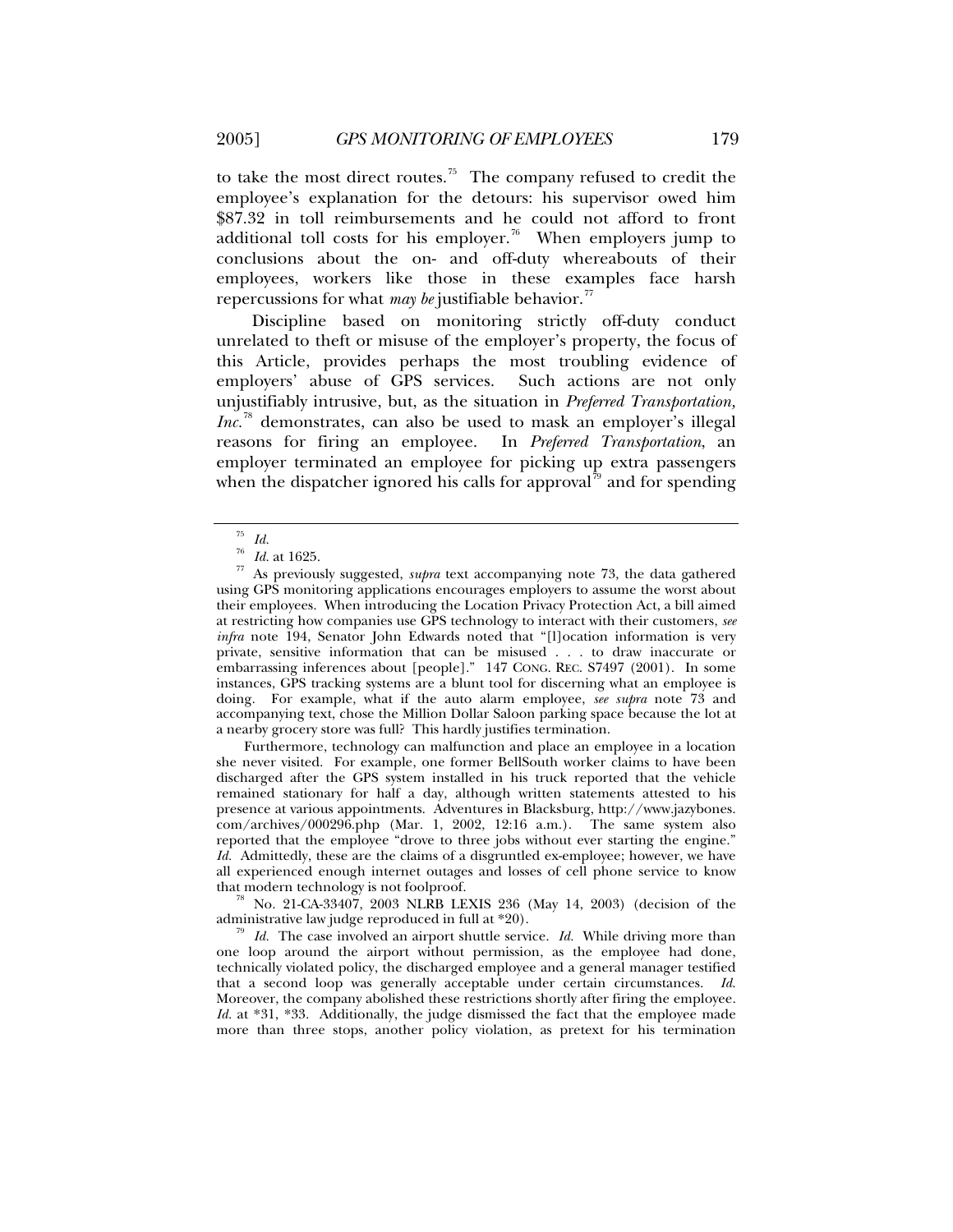his entire lunch *break* at Home Depot and not, as the employee reported when asked, at Boston Market *and then* Home Depot.<sup>[80](#page-17-0)</sup> Further inquiry revealed, however, that the employee was fired for his union activities, not, as alleged, for his inaccurate account of his whereabouts *while off the company clock*. [81](#page-17-1)

Several commentators feel that these early examples of employees wronged by GPS tracking systems are a harbinger of a new breed of wrongful employment practices. Drawing upon examples of innocent after-work activities that have cost people their jobs in the past, these authors describe how GPS tracking systems would enable employers to ascertain covertly what employees do away from the office, thus stripping them of control over the personal information they once *chose* whether or not to reveal at work. One author describes how an employee's regular stops at an AIDS clinic after work, discovered by his employer through GPS tracking technologies, might trigger dismissal.<sup>[82](#page-17-2)</sup> Another wonders: "[W] hat if your employer decides to lay you off because you stop at McDonald's for lunch two days out of three and there's concern that the cost of providing you health insurance and medical care will be increased by your weight?"<sup>[83](#page-17-3)</sup> Additionally, these authors predict that the situation will only get worse because "[i]ncreasingly[,] . . . the tools employers are using to gather legitimate information about how [employees are]

because although "three or four drivers *per week* similarly violated the policy" the company had not disciplined *anyone* for such violations in the previous year. *Id.* at

<span id="page-17-1"></span><span id="page-17-0"></span><sup>&</sup>lt;sup>80</sup> Id. at \*39–42.<br><sup>81</sup> Id. at \*2. The driver involved was not a model employee. Id. The court held, however, that the discrepancies between his story and the GPS data recorded were part of a scheme designed solely "as a means to entrap him" in retribution for his protected union activities. *Id.* at  $*9$ .

<span id="page-17-2"></span>Aaron Renenger, *Satellite Tracking and the Right to Privacy*, 53 HASTINGS L.J. 549, 557 (2002). The facts of this scenario are likely based on those in *Brunner v. Al Attar*, 786 S.W.2d 784 (Tex. Ct. App. 1990). In *Brunner*, an employer fired an employee who revealed that she spent her Saturdays, Sundays, and evenings volunteering with the AIDS Foundation. He feared that her activities would "place himself, his family, and the office workers in jeopardy." *Id.* at 784–85; *see also infra* text accompanying note 97.<br><sup>83</sup> LANE, *supra* note 8, at 200. The ACLU's study on lifestyle discrimination may

<span id="page-17-3"></span>have inspired Lane's example. The report notes that, driven by economics, employers have, in the past, attempted to "broaden[] the sphere of their control to include what employees do in their own homes," by "refus[ing] to hire people who drink, have high cholesterol levels, or ride motorcycles." American Civil Liberties Union, Legislative Briefing Kit: Lifestyle Discrimination (Dec. 31, 1998), http://www. aclu.org/WorkplaceRights/WorkplaceRights.cfm?ID=9080&c=34.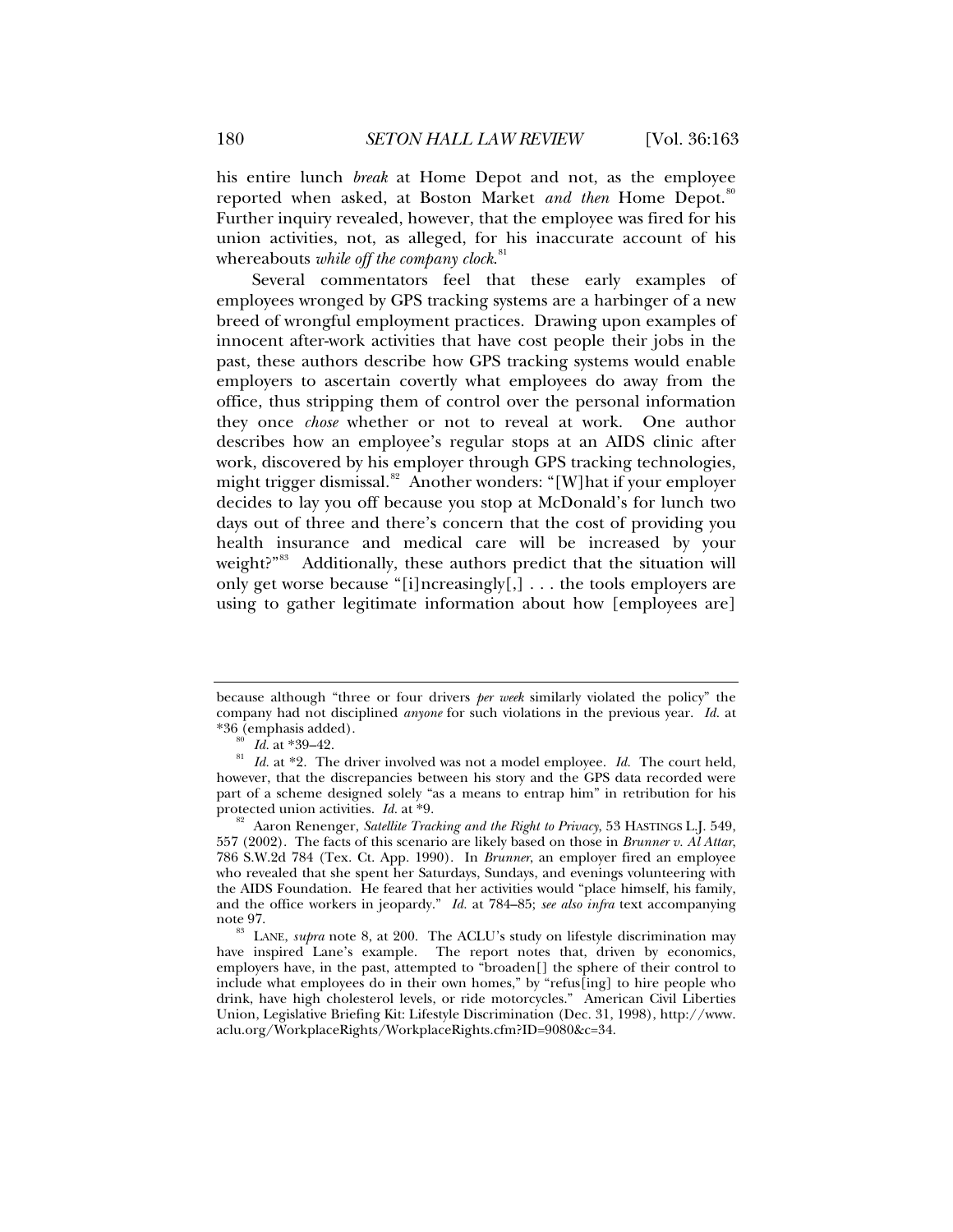doing [their] job[s] are also being used to track how [they] spend [their] personal time."<sup>[84](#page-18-0)</sup>

In response, employees have taken some steps to curb abusive GPS monitoring. Notably, UPS employees, aligned with the Teamster's Union, negotiated a clause in their collective bargaining agreement that places some limits on the company's use of information obtained via GPS receivers that are attached to trucks and scheduled to be embedded in job-related portable electronic devices.<sup>[85](#page-18-1)</sup> Likewise, the snowplowers discussed in this section secured concessions from the state and agreed to carry GPS-enabled phones as long as they were paid based on their manually submitted time sheets.<sup>[86](#page-18-2)</sup> But for the many non-unionized, private employees out there, these bargaining solutions are not feasible.<sup>[87](#page-18-3)</sup> Mere promises by employers not to discipline employees based on information gathered through electronic monitoring are not always binding in the private employment at-will context,<sup>[88](#page-18-4)</sup> and consequently these

<span id="page-18-3"></span><span id="page-18-2"></span><sup>86</sup> Forelle, *supra* note 70. 87 James, *supra* note 62 ("Although unionized employees . . . can fight the monitoring technologies, nonunion personnel have no legal recourse in the U.S., according to James T. Bennett, a professor at George Mason University who studies workplace privacy."); *see also* Joel Cutcher-Gershenfeld & Thomas Kochan, *Taking Stock: Collective Bargaining at the Turn of the Century*, 58 INDUS. & LAB. REL. REV. 3, 3 (Oct. 2004) ("Union membership in the private sector has fallen to below 9% essentially pre-New Deal levels."); Transport Workers Union Local 562, United We Win: A Discussion of the Crisis Facing Workers and the Labor Movement (Feb. 2003), http://www.twu562.org/unitedwewin.html (noting that only nine percent of the private workforce in the United States is unionized). <sup>88</sup> *See, e.g.*, Smyth v. Pillsbury Co., 914 F. Supp. 97, 98, 101 (E.D. Pa. 1996)

<span id="page-18-4"></span>(allowing company to renege on its promise to workers to keep e-mail communications confidential and privileged, and holding that, in spite of this promise, the plaintiff's expectation of privacy was not reasonable). In the context of location monitoring, unofficial reports of broken promises not to use GPS tracking

<span id="page-18-1"></span><span id="page-18-0"></span><sup>&</sup>lt;sup>84</sup> LANE, *supra* note 8, at 187.<br><sup>85</sup> National Master United Parcel Service Agreement, art. 37, § 1(d) (2002), http://www.browncafe.net/public/upsnma (collective bargaining agreement between UPS and the International Brotherhood of Teamsters, effective August 1, 2002 through July 31, 2008, providing that "[n]o employee shall be disciplined for exceeding personal time based on data retrieved from the DIAD/IVIS [Delivery Information Acquisition Device] or other information technology"). The agreement also requires that "the Employer shall not in any way intimidate . . . or overly supervise any employee in the performance of his or her duties." *Id.* art. 37, § 1(a). One might assume that protection from excessive supervision would extend to offduty conduct if it is prohibited during the workday, although the agreement does not specify this. *See also* RECORDS MGMT. ASS'N OF AUSTRALASIA, TECHNOLOGY ISSUES REPORT: OCTOBER 2004, http://www.rmaa.com.au/docs/branches/nsw/pub/TISre port/2004/TIS200410.pdf (reporting that 500 Chicago city employees worked through their unions to secure concessions "allowing workers to shut down geotracking features during lunch time and after hours").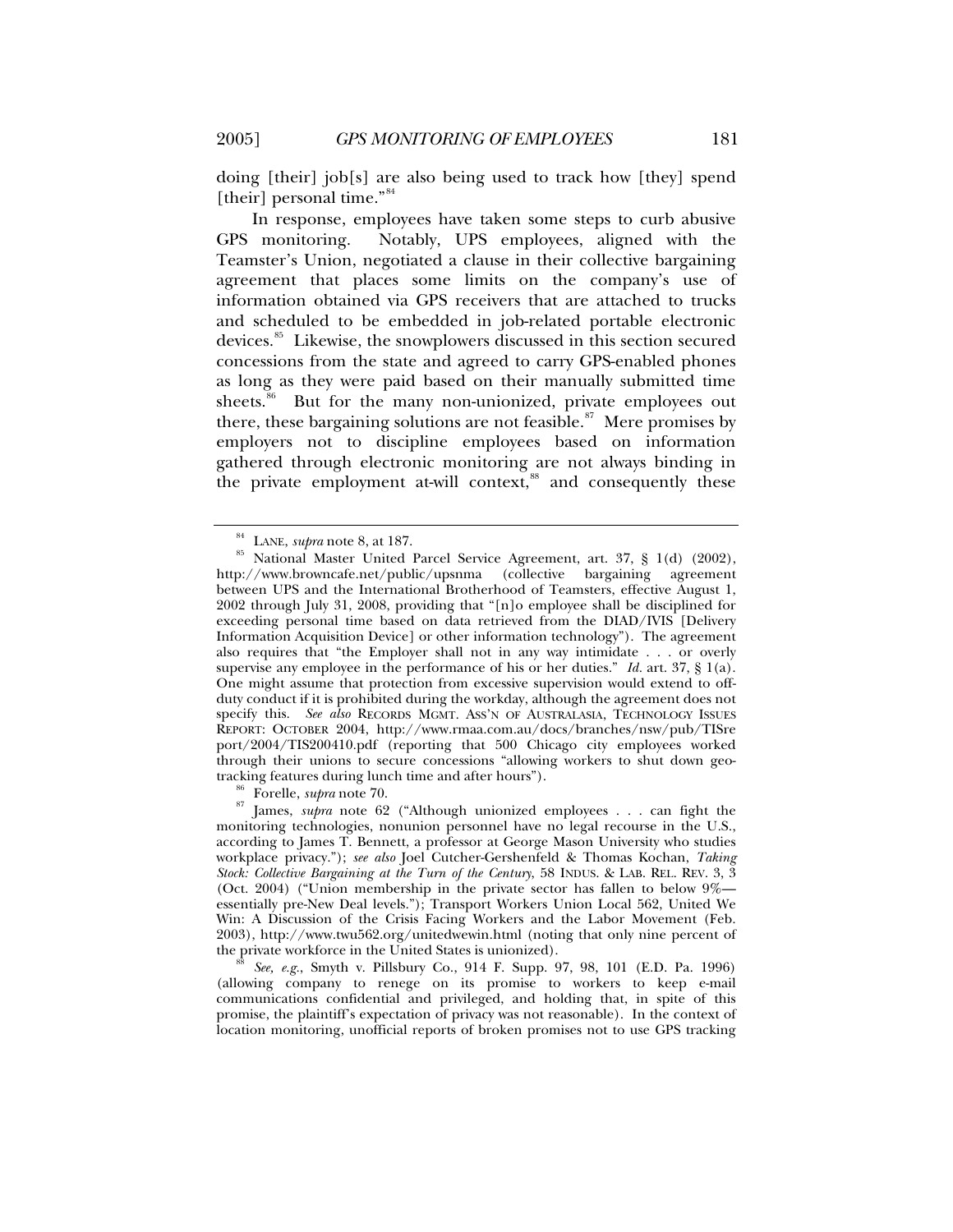<span id="page-19-0"></span>employees have few options for recourse when their employers pry into their private lives. Part III will further explore how existing legal protections fail to set reasonable limits on private employers who use GPS monitoring technologies.

# III. EXISTING OFF-DUTY EMPLOYEE PRIVACY AND ELECTRONIC MONITORING LEGAL DOCTRINES

Based on a survey of cases involving employers' investigations of employee off-duty conduct, one treatise concludes that "[g]enerally, an employer appears to have a right . . . to investigate employee offduty conduct [when it relates to] a business interest of the employer  $\dots$ ."<sup>[89](#page-19-1)</sup> Because the law has come to expect that employers will protect their "employees . . . and the public from wrongdoing by employees," courts have recognized a nexus between employers' business interests and employees' drug use, sexual activities, and other behavior away from the office.<sup>[90](#page-19-2)</sup> As a result, these interests have justified "a variety of [investigative] techniques [including] surveillance, wiretapping, interviews, polygraphs, and medical examinations."<sup>[91](#page-19-3)</sup> In addition to this right to investigate and punish business-related, after-hours conduct, very little restrains employers from discharging employees at-will for activities that the employer finds repugnant and serendipitously learns about via office banter. If these methods of investigation and the resulting consequences are currently lawful employment practices, then we have little reason to

devices to discipline employees already exist. ABC affiliate WJLA-TV installed GPS tracking devices "to dispatch crews quickly to breaking news, not to spy on them when they are on the road;" however, "[s]ources in the newsroom [reported that] at least two staffers [were] disciplined for using a company car for personal use or for speeding in a company car." Chris Baker, *Channel 7 Uses GPS to Dispatch its Crews*, WASH. TIMES, Jan. 23, 2003, at C11. "We all understand we can't take the company car to go to Ocean City for the weekend. But is it OK to pick up milk or pizza on the way home? All of these things were never questioned before we got the GPS system,' one photographer said."  $Id$ .

<span id="page-19-2"></span><span id="page-19-1"></span><sup>1</sup> WILLIAM E. HARTSFIELD, INVESTIGATING EMPLOYEE CONDUCT § 7:15 (2004).<br>*Id.* (citing, among others, Smith v. Zero Defects, Inc., 980 P.2d 545, 549–50 (Idaho 1999) (recognizing an employer's interest in off-duty alcohol consumption by employees, which allegedly threatened the employer's reputation, increased absenteeism, and hurt productivity); Hougum v. Valley Mem'l Homes, 574 N.W.2d 812, 814–15, 822 (N.D. 1998) (holding that whether an ordained minister's act of masturbating in a public restroom would negatively impact his "pastoral relationship" with the residents of an assisted living facility was a question of fact preventing summary judgment); French v. United Parcel Serv., Inc., 2 F. Supp. 2d 128, 130–31 (D. Mass. 1998) (recognizing an employer's interest in an off-site, drunken, emotional outburst because this behavior called into question the soundness of a

<span id="page-19-3"></span>HARTSFIELD, *supra* note 89, § 7:15.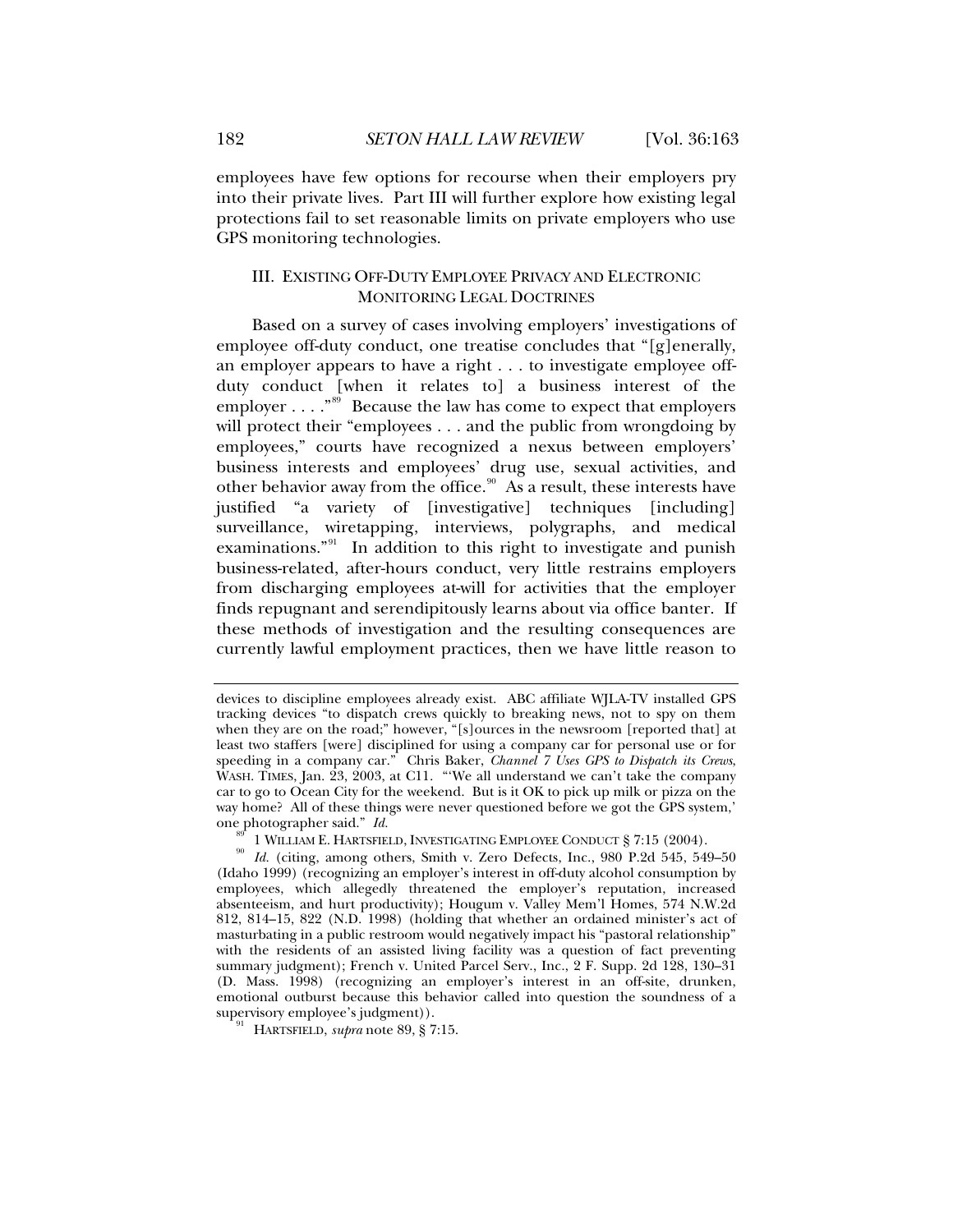<span id="page-20-0"></span>expect that plaintiffs will fare any better in cases challenging dismissals or discipline based on GPS data.

### *A. The Employer's Existing Dominion over Off-Duty Conduct*

The law's permissive approach to employers' inquiries into employees' personal lives leaves workers with few defenses against the employer's intrusive gaze. In a world where most private employment is at-will, meaning that either the employee or the employer can terminate the relationship "at any time . . . for any reason or no reason at all,"<sup>[92](#page-20-1)</sup> many employees mistakenly believe, perhaps because of their faith in the Constitution, that they have some right to privacy. What these innocents fail to recognize is that "every single day, tens of millions of us spend hours in offices, cubicles, kitchens, laundry rooms, and work sites where the U.S. Constitution is completely inapplicable."<sup>[93](#page-20-2)</sup> Private employers are not bound by constitutional provisions like the Fourth Amendment's Search and Seizure Clause, which limits intrusions by government employers. $94$  Admittedly, anti-discrimination laws,  $95$  which effectively require even private employers to adhere to the Equal Protection demands of the Fourteenth Amendment, introduce a fragment of constitutional law into the private workplace. However, most of these protections, except perhaps the protections that guard against

<span id="page-20-1"></span><sup>92</sup> Jason P. Lemons, Comment, *For Any Reason or No Reason at All: Reconciling Employment at Will with the Rights of Texas Workers After* Mission Petroleum Carriers, Inc. v. Solomon, 35 ST. MARY'S L.J. 741, 743 (citing John D. Blackburn, *Restricted Employer Discharge Rights: A Changing Concept of Employment at Will*, 17 AM. BUS. L.J. 467, 467 (1980)). The original rule, a departure from the practice in England, debuted in Horace Gay Wood's much debated piece entitled *Master and Servant* in 1877. STEVEN

<span id="page-20-3"></span><span id="page-20-2"></span><sup>&</sup>lt;sup>93</sup> LANE, *supra* note 8, at 10.  $\frac{94}{94}$  This Article does not address how GPS tracking might be limited in the context of public employment and often assumes that public employees would fare better than private employees under current legal conditions, given the Constitutional restraints placed on the government's ability to invade privacy. However, the Oregon Supreme Court cast doubt on this theory when it upheld the use of GPS technology to track the employer-provided vehicle of a United States Forest Service employee. State v. Meredith, 96 P.3d 342, 346 (Or. 2004) (holding that under the search and seizure clause of the state constitution "defendant did not have a protected privacy interest in keeping her location and work-related activities concealed from . . . observation by her employer [conducted using a GPS] transmitter"). The government *might* be just as free to use GPS tracking technologies as private employers. *See also infra* Part IV.A (discussing government's use of GPS

<span id="page-20-4"></span>See 42 U.S.C. §§ 2000e–2000e-17 (2000) (Title VII, covering discrimination because of race, color, religion, sex, or national origin); 42 U.S.C. §§ 12101–12213 (2000) (Americans with Disabilities Act ("ADA")); 29 U.S.C. §§ 621–634 (2000) (Age Discrimination in Employment Act ("ADEA")).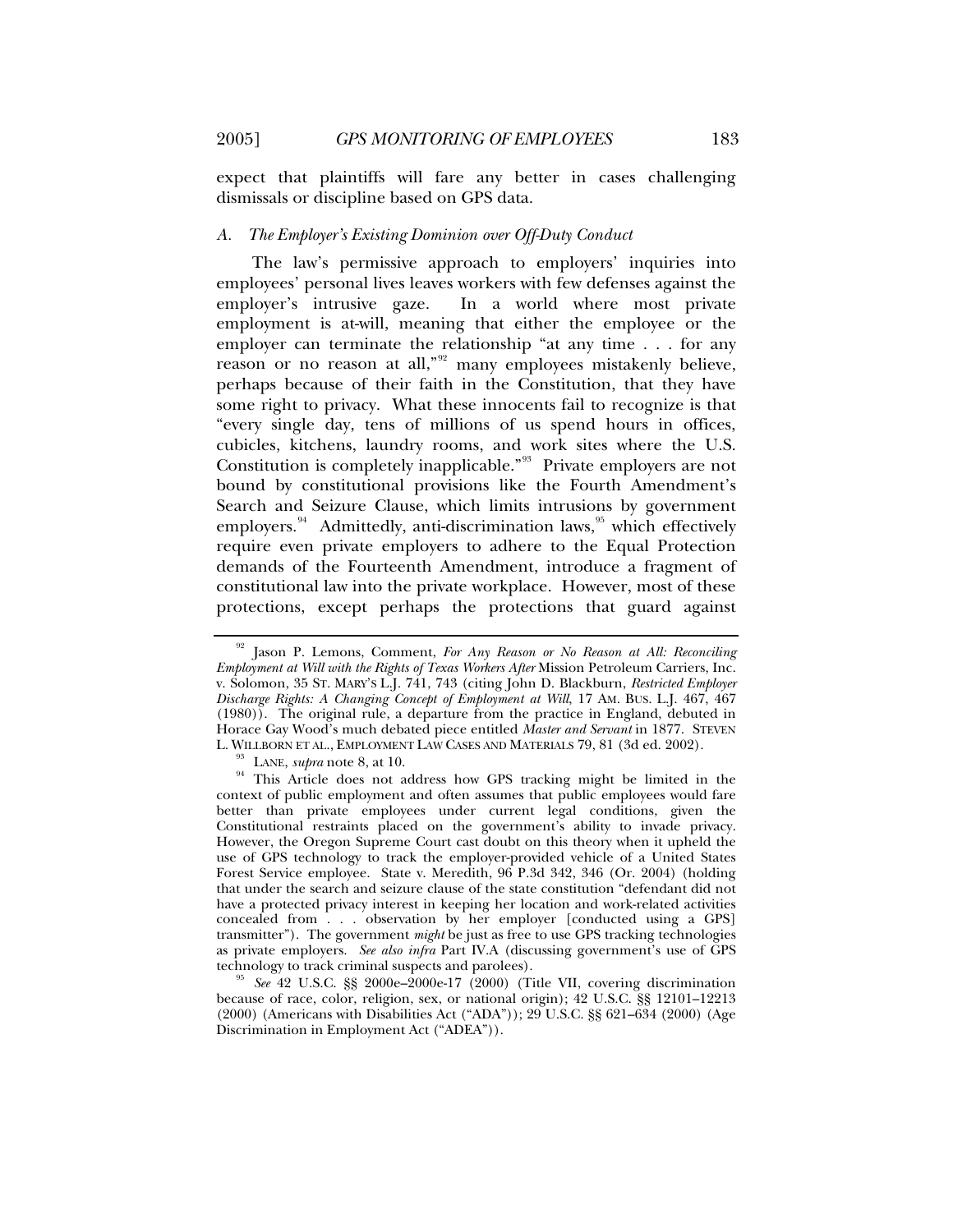religious discrimination, get at traits (race, gender, age) and not activities—unless the plaintiff can make some connection between, for example, race and a particular after-hours pursuit. Consequently, going to work each day for a private employer "is, essentially, the equivalent of traveling each day to a foreign nation"[96](#page-21-0) where the rights we often take for granted largely do not apply.

Although restrained in narrow circumstances by tort principles and statutory exceptions that will be explored in detail in Part III.B, the employment-at-will doctrine gives private employers free reign to fire employees for a seemingly limitless number of reasons that include displeasure with how an employee spends her off-duty hours. For example, employers have fired or not hired workers for providing volunteer service at an AIDS clinic,  $\frac{97}{7}$  $\frac{97}{7}$  $\frac{97}{7}$  for attending law school at night,<sup>[98](#page-21-2)</sup> and for *being* smokers.<sup>[99](#page-21-3)</sup> Recently, an employer fired a case manager with thirteen years of commendable service "because of her membership in Women's Garden Circle, an investment group [her employer] believed to be an illegal pyramid scheme."<sup>[100](#page-21-4)</sup> Already empowered with a right to fire employees for activities voluntarily revealed, GPS tracking services will enable employers to discover *covertly* an employee's outside interests and use these extracurriculars against him or her. While employees with a "just cause" clause in their contracts can challenge being fired for *any* reason, because employers must "demonstrate that the employee's off-duty misconduct . . . has the potential to adversely affect the business," $101$ the standard at-will employee does not have this guarantee. In general, even the exceptions to the formidable at-will-employment doctrine are unlikely to provide any shelter from the boss' prying eyes. Still, an examination of these and other legal doctrines is warranted before considering what protections the law should afford.

<sup>&</sup>lt;sup>96</sup> LANE, *supra* note 8, at 10.<br><sup>97</sup> Brunner v. Al Attar, 786 S.W.2d 784 (Tex. Ct. App. 1990).

Scroghan v. Kraftco Corp., 551 S.W.2d 811 (Ky. Ct. App. 1977).

<span id="page-21-3"></span><span id="page-21-2"></span><span id="page-21-1"></span><span id="page-21-0"></span><sup>&</sup>lt;sup>99</sup> City of N. Miami v. Kurtz, 653 So. 2d 1025, 1028 (Fla. 1995) (holding that refusing to hire applicants based on their smoking habit does not violate a constitutional right to privacy because "individuals must reveal whether they smoke in almost every aspect of life in today's society" and thus cannot assert a legitimate expectation of privacy); Mark A. Rothstein, *Refusing to Employ Smokers: Good Public* 

<span id="page-21-5"></span><span id="page-21-4"></span><sup>&</sup>lt;sup>100</sup> Grinzi v. San Diego Hospice Corp., 14 Cal. Rptr. 3d 893 (Ct. App. 2004).<br><sup>101</sup> Daniel J. McCoy, *Recent Privacy Law Developments Affecting the Workplace*, 788 PLI/PAT. 435, 478 (2004).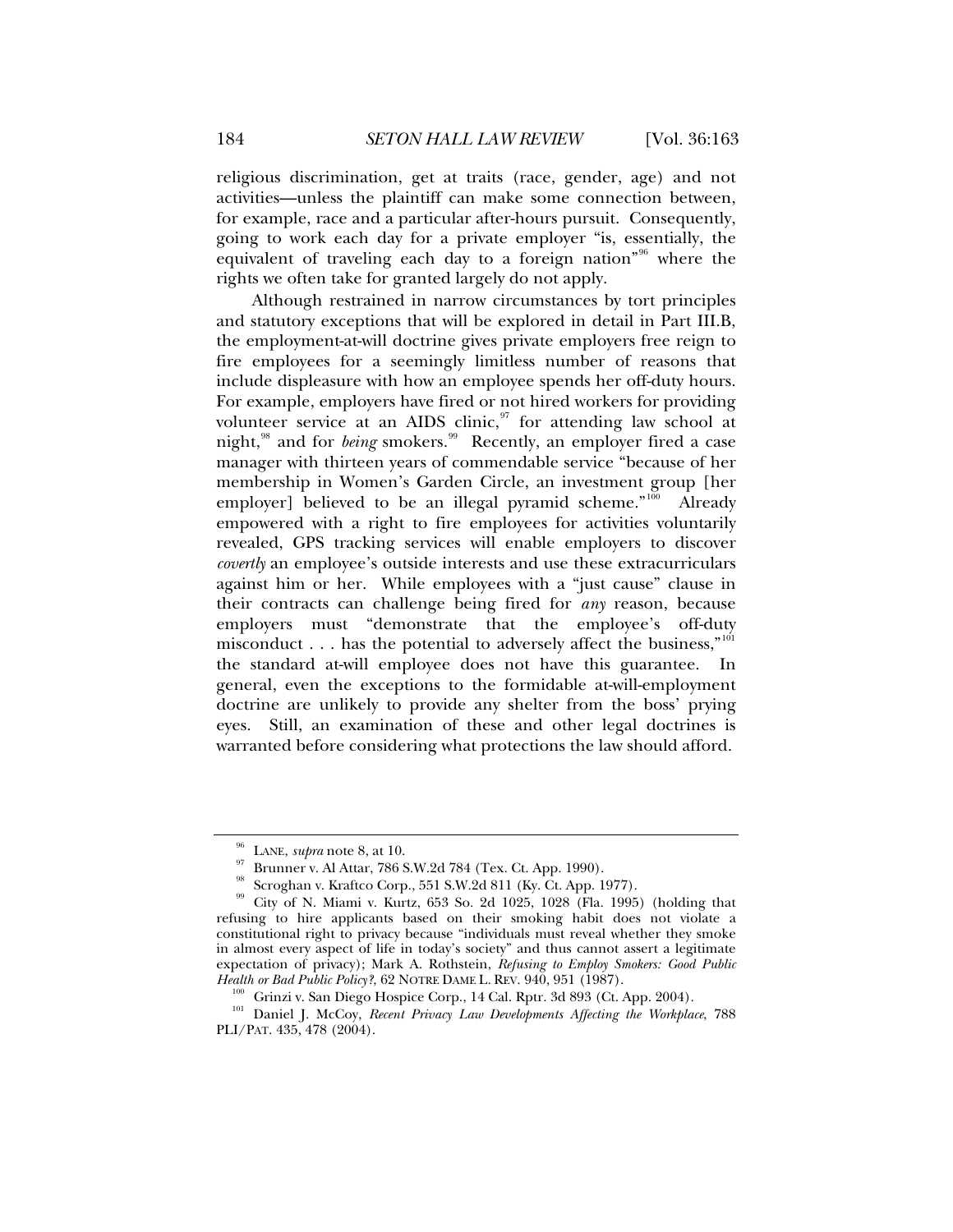#### *B. Existing Legal Resources and Limits on their Protections*

Although largely vulnerable to the whims of his employer, the atwill employee is not totally without recourse when terminated. In addition to the anti-discrimination laws previously discussed, tort law also offers some remedies for more egregious abuses of the employer's power to fire.<sup>102</sup> These additional limits on the These additional limits on the employment-at-will doctrine, however, do not clearly prevent employers from manipulating the after-hours pursuits of their employees. Recognizing this shortcoming, several states have provided statutory protection for certain off-duty activities. However, these statutes, along with the one federal law that could arguably provide employees with a scintilla of privacy, would, like their common law counterparts, fall short of protecting employees from a gratuitous program of after-hours, location-based monitoring. The following discussion further demonstrates that employees tracked during after-hours activities currently lack legal protection.

1. Common Law Doctrines

Employees may "cede control over many of their waking hours as the price of being employed by another," $103$  but the common law has developed some limits on what an employer can extract from an employee in exchange for a wage. An employer cannot order its employees to take action that undermines "the interests of the general community."<sup>[104](#page-22-3)</sup> Nor can an employer claim immunity from privacy tort claims. Still, because "we tend to look to the market to  $\frac{1}{x}$  chasten abuses of employer power,"<sup>[105](#page-22-4)</sup> courts have been very

<span id="page-22-0"></span>

<span id="page-22-1"></span>Although the premise behind the employment-at-will doctrine is that both employer and employee have equal opportunity to end the relationship, this overlooks that in most cases, where an employer has many employees and an employee has but one employer, the damage an employee can do to the employer's finances by quitting pales in comparison to the damage an employer can do to an employee's financial situation by firing her. Therefore, while "at will" is often seen as equally dividing power over the employer-employee relationship, this view is somewhat blind to the reality of the dynamics in this relationship. The employer retains a great deal of "power."

<span id="page-22-3"></span><span id="page-22-2"></span><sup>&</sup>lt;sup>103</sup> 2 L. CAMILLE HERBERT, EMPLOYEE PRIVACY LAW § 13:3 (2004).<br><sup>104</sup> Pauline T. Kim, *Privacy Rights, Public Policy, and the Employment Relationship*, 57<br>OHIO ST. L.J. 671, 679 (1996).

<span id="page-22-4"></span><sup>&</sup>lt;sup>105</sup> Matthew W. Finkin, *Employee Privacy, American Values, and the Law*, 72 CHI.-KENT L. REV. 221, 256 (1996) (explaining that this situation has come about "[n]ot [because] we value privacy less, but [because] we seem to value legal nonintervention more").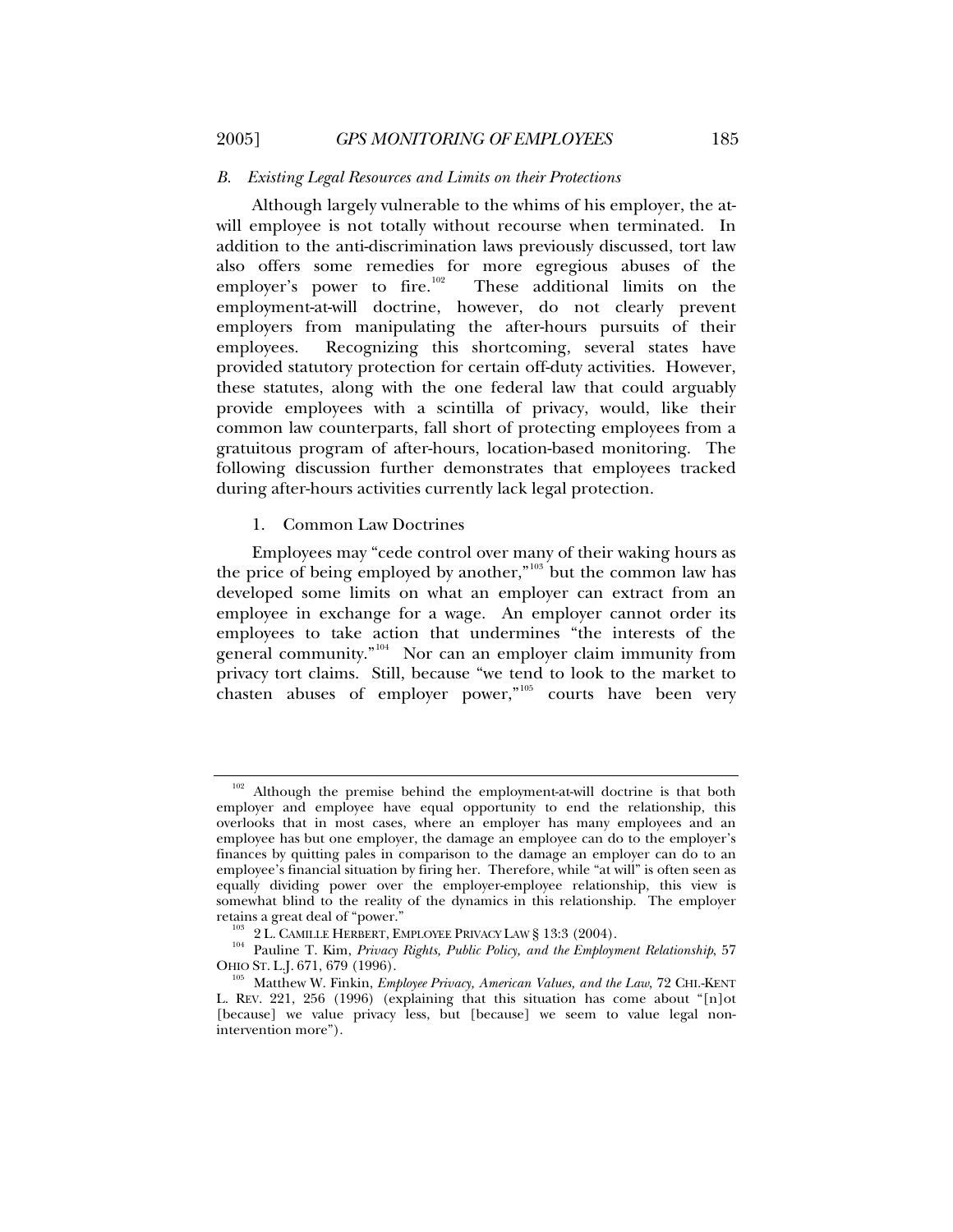<span id="page-23-0"></span>conservative in their willingness to find for employees in suits alleging violations of these common law protections.<sup>[106](#page-23-1)</sup>

#### a. Employment-at-Will and Tortious Wrongful Discharge

As noted, employment-at-will is the default assumption in private employment unless the parties specify otherwise. Yet certain doctrines have weakened the once absolute power of the employer to fire "for good cause, bad cause, or no cause at all."<sup>[107](#page-23-2)</sup> States have adopted, in various combinations, $108$  up to four theories of wrongful discharge in violation of public policy. These subsets of the wrongful discharge doctrine protect employees who exercise statutory rights,<sup>1</sup> fulfill public obligations,<sup>[110](#page-23-5)</sup> "report the company's unlawful conduct to a supervisor or outside authorities"[111](#page-23-6) (whistleblowers), or refuse to commit unlawful acts.<sup>[112](#page-23-7)</sup> Generally, these intrusions into the private employer-employee relationship have been justified because of the third-party harms that might result when employees fail to follow the law or to fulfill public duties as a result of pressure from employers.<sup>[113](#page-23-8)</sup> An employer can thus, under common law, fire someone for any reason—except one that constitutes wrongful discharge in the given state.

However, the doctrine "has never been extended to terminations in retaliation for conduct outside the employment relationship."<sup>[114](#page-23-9)</sup>

<span id="page-23-1"></span><sup>106</sup> *See, e.g.*, Burnham v. Karl & Gelb, P.C., 745 A.2d 178, 179 (Conn. 2000) (denying the wrongful discharge claim of a secretary who "filed an anonymous complaint with the Connecticut State Dental Association . . . alleging that the defendants engaged in unsanitary and unhealthy practices in violation of the federal Occupational Safety and Health Act"). To justify this decision, the court stated: "[W]e note our adherence to the principle that the public policy exception to the general rule allowing unfettered termination of an at-will employment relationship is a narrow one. We are mindful that courts should not lightly intervene to impair the exercise of managerial discretion or to foment unwarranted litigation." *Id.* at 182 (citation omitted; internal quotation marks omitted). 107 Cynthia G. Dooley, Note, *Wrongful Discharge: The Public Policy Exception, the* 

<span id="page-23-2"></span>*Public Concern Requirement, and Employees' Private Lives*, 11 REV. LITIG. 387, 388 (1991)

<span id="page-23-3"></span>See, e.g., Brunner v. Al Attar, 786 S.W.2d 784, 785–86 (Tex. Ct. App. 1990). (observing that Texas only recognizes "two exceptions to the employment-at-will doctrine" and refusing to add to the list).

<span id="page-23-4"></span><sup>&</sup>lt;sup>109</sup> *Id.* ("The classic example is filing a claim for benefits under the workers' compensation statute.").

<span id="page-23-9"></span><span id="page-23-8"></span><span id="page-23-7"></span><span id="page-23-6"></span><span id="page-23-5"></span><sup>&</sup>lt;sup>110</sup> *Id.* ("The classic example is serving on jury duty.").<br>
<sup>112</sup> *Id.*<br>
<sup>112</sup> WILLBORN ET AL., *supra* note 92, at 150.<br>
<sup>113</sup> *Id.*<br>
<sup>114</sup> Bammert v. Don's Super Valu, Inc., 646 N.W.2d 365, 367 (Wis. 2002) (declining to recognize a cause of action under the public policy exception to the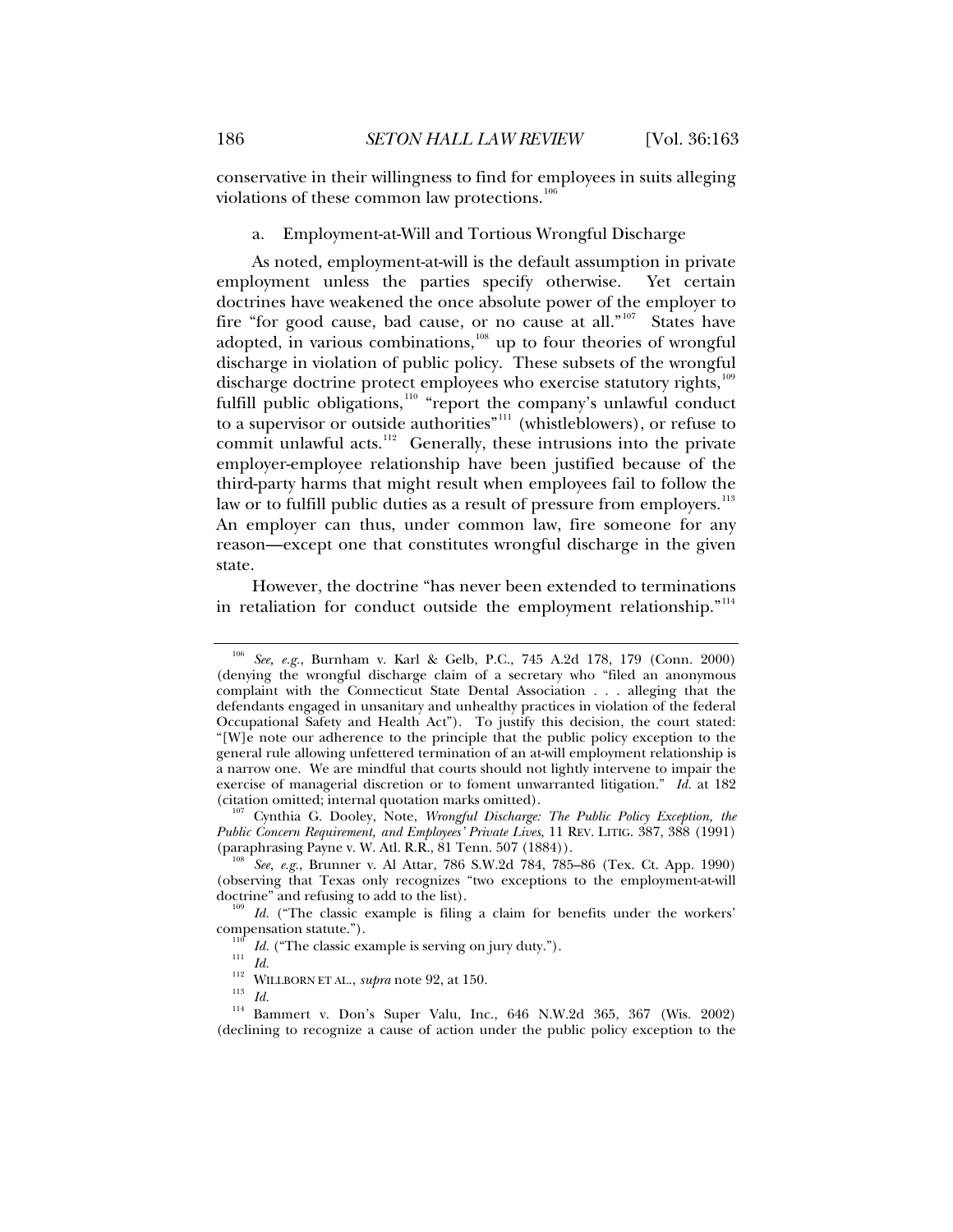Thus, the success of an employee's wrongful discharge claim challenging a dismissal for off-duty activities discovered through GPS tracking techniques would depend entirely on the willingness of the court to fit the employee's activities into one of the recognized exceptions.<sup>[115](#page-24-0)</sup> Given how narrowly courts interpret these exceptions, this possibility seems unlikely.<sup>[116](#page-24-1)</sup> Are employees exercising a "statutory right" if they go to a bar after work simply because alcohol consumption is legal? Does working on a political campaign after clocking out fulfill a public *obligation*, or does it merely constitute a good deed? In both instances, an employee would likely fail in a suit against his employer because courts generally look for a very specific statutory right related to employment<sup>[117](#page-24-2)</sup> and, unlike jury duty, many volunteer activities that provide public benefits are not *obligations*. [118](#page-24-3)

employment-at-will doctrine when an employer fired an employee whose husband had participated in the arrest of the employer's wife for driving while under the

<span id="page-24-0"></span>influence).<br><sup>115</sup> Relying on the court to extend the public policy exception is particularly risky because courts have not applied a consistent methodology when evaluating such requests. *See* WILLBORN ET AL., *supra* note 92, at 151–52 (discussing how some courts define "public policy" more broadly than others and consequently recognize more instances of wrongful discharge); *see also* Henry H. Drummonds, *The Dance of Statutes and the Common Law: Employment, Alcohol, and Other Torts*, 36 WILLAMETTE L. REV. 939, 993 (2000) (accusing common law courts of making ad hoc determinations regarding the legal basis for common law discharge accountability). 116 *See, e.g.*, Bigelow v. Bullard, 901 P.2d 630, 633–34 (Nev. 1995) (rejecting a

<span id="page-24-1"></span>claim of wrongful discharge in violation of public policy brought against an employer who allegedly fired the plaintiff for arguing that "[b]lacks have rights, too" because "the remark . . . was not made in opposition or objection to the company's supposed discriminatory policies"). Seemingly, even a practice that contravenes antidiscrimination laws may not satisfy courts' high standards for wrongful termination. As long as Bullard was not fired for refusing to participate in or interfering with his employer's racially discriminatory practices, his discharge did not violate public policy. *Id.* 

<span id="page-24-3"></span><span id="page-24-2"></span>policy. *Id.* <sup>117</sup> *See, e.g.*, Frankel v. Warwick Hotel, 881 F. Supp. 183, 186–87 (E.D. Pa. 1995) (holding that the state's divorce code was merely a "vague and general expression of the legislature's view concerning the importance of family unity" and was insufficient to support a wrongful discharge claim where the employer fired an employee who refused his employer's request that he divorce his wife); Johnson v. Carpenter Tech. Corp., 723 F. Supp. 180, 184–85 (D. Conn. 1989) (rejecting employee's wrongful discharge claim based on violation of a drug testing procedure statute for employers that was passed *after* the employee was fired for not taking a test); Karren v. Far W. Fed. Savings, 717 P.2d 1271, 1273–74 (Or. Ct. App. 1986) (firing an employee for getting engaged may have interfered with a "right to marry," but this right was a private right, unrelated to her role as an employee); *see also* Roberts v. Alan Ritchey, Inc., 962 F. Supp. 1028, 1031 (S.D. Ohio 1997) (expressing doubt that the presumption of innocence provided by statute in Ohio created a public policy that was violated when an employer discharged an employee for driving under the influence, a charge that was later dropped). Narrowly decided cases like the examples provided here made it necessary for states to enact statutes to prevent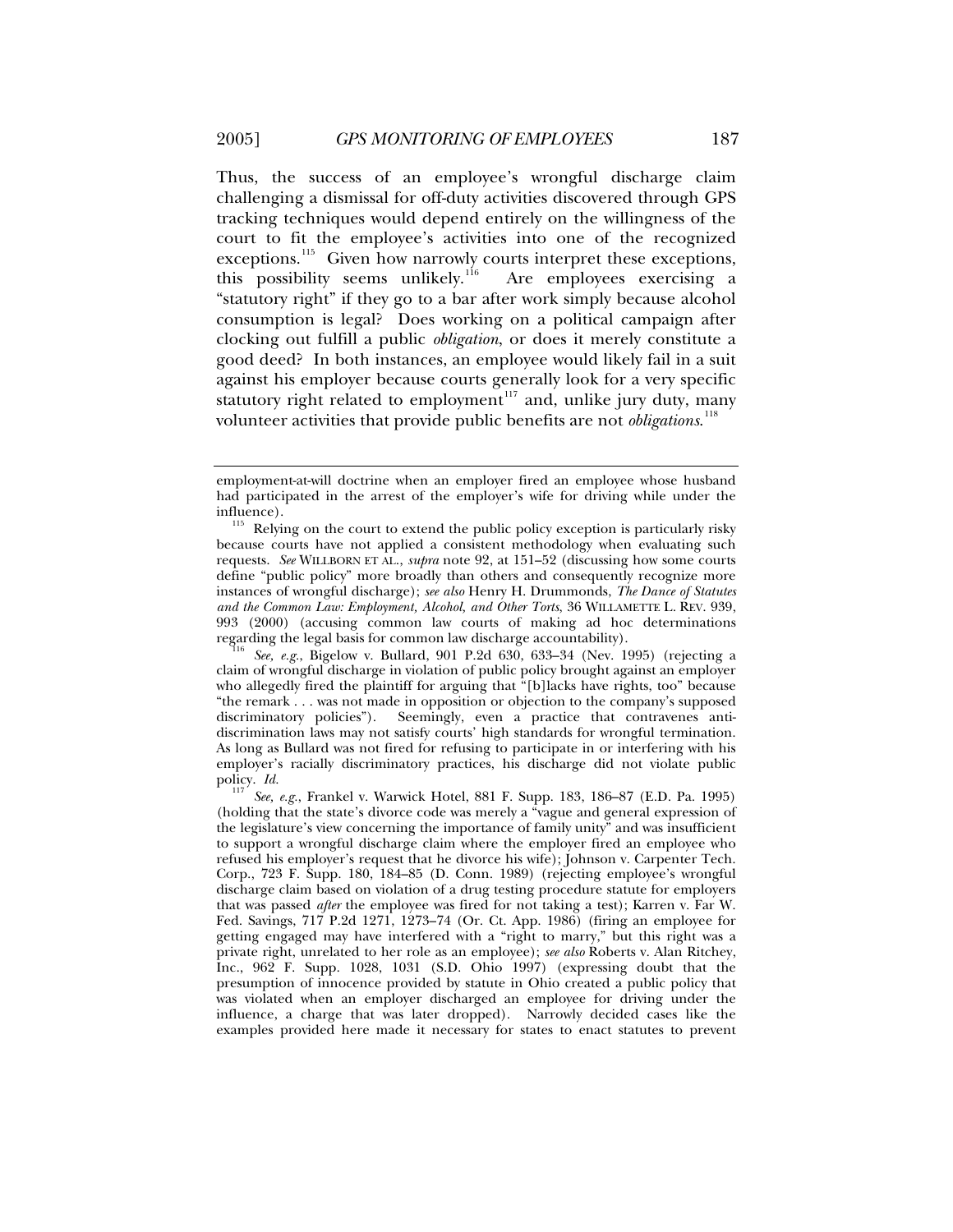b. Privacy Torts

<span id="page-25-0"></span>Given the tortious wrongful discharge doctrine's limitations, employees scrutinized beyond reason might turn to simple tort claims for relief. The common law includes a tort for the invasion of privacy, which proscribes four types of activity: intrusion upon seclusion, appropriation of name or likeness, public disclosure of private facts, and false light.<sup>[119](#page-25-1)</sup> Two of these branches, intrusion upon seclusion and public disclosure of private facts, are potentially relevant in a case involving after-hours, location-based monitoring. The former tort can be asserted against the employer while the latter might be brought against either the employer or the GPS service provider. The following subsections describe how each version of the invasion of privacy tort might apply in employee tracking cases.

(1) Unreasonable Intrusion on the Right of Seclusion

The prima facie elements of an intrusion upon seclusion claim include: "(1) an intentional invasion or intrusion; (2) that is highly offensive to a reasonable person; (3) occurring where there is a reasonable expectation of privacy."<sup>[120](#page-25-2)</sup> Particularly relevant to an examination of a GPS monitoring case, the tortious invasion need not be physical, as "use of the defendant's senses, with or without mechanical aids, to oversee or overhear the plaintiff's private affairs"<sup>[121](#page-25-3)</sup> also qualifies as an actionable invasion. Moreover, "[t]he

(a) unreasonable intrusion upon the seclusion of another, as stated in § 652B; or

(b) appropriation of the other's name or likeness, as stated in § 652C; or

(c) unreasonable publicity given to the other's private life, as stated in § 652D; or

(d) publicity that unreasonably places the other in a false light before the public, as stated in § 652E.

employees from being fired for legal off-duty activities. *See* discussion *infra* Part

<sup>&</sup>lt;sup>118</sup> See Greenwood v. Taft, Stettinius & Hollister, 663 N.E.2d 1030, 1032–33 (Ohio Ct. App. 1995) (holding that dismissal for pro bono work advocating equal rights for

<span id="page-25-1"></span> $\frac{119}{119}$  RESTATEMENT (SECOND) OF TORTS § 652A (1977). This provision summarizes the ways in which the right of privacy can be invaded:

<span id="page-25-2"></span>*Id.*<br><sup>120</sup> Corbett, *supra* note 10, at 109–10 (paraphrasing RESTATEMENT (SECOND) OF TORTS § 652B (1977) ("One who intentionally intrudes, physically or otherwise, upon the solitude or seclusion of another or his private affairs or concerns, is subject to liability to the other for invasion of his privacy, if the intrusion would be highly offensive to a reasonable person.")).

<span id="page-25-3"></span><sup>&</sup>lt;sup>121</sup> RESTATEMENT (SECOND) OF TORTS § 652B cmt. b (1977).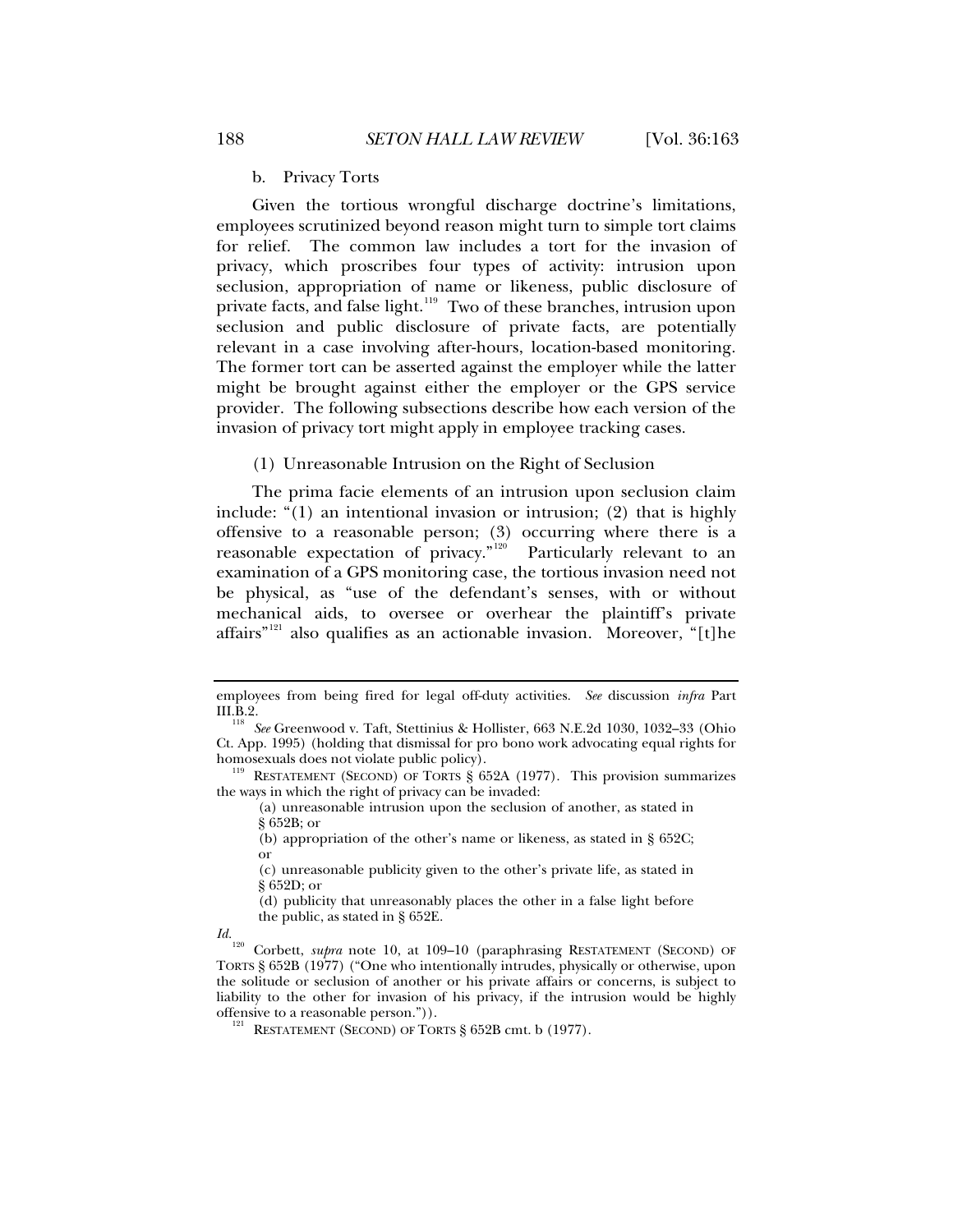intrusion itself makes the defendant subject to liability, even though there is no [use] of the  $\dots$  information."<sup>[122](#page-26-0)</sup>

The reasonable expectation of privacy requirement, however, impedes employees' abilities to bring intrusion upon seclusion cases against employers.<sup>[123](#page-26-1)</sup> Logically, this result makes sense, for "so long as the individual is in a public place, it is unlikely that she can maintain an argument that there was a 'reasonable expectation of privacy.'"<sup>[124](#page-26-2)</sup> Several courts have consequently denied privacy claims brought against employers who videotaped their employees engaged in offduty activities that "could be seen . . . by anyone driving by." $125$ Additionally, the intrusion upon seclusion tort claim can easily be undermined by employers who simply notify employees that devices with GPS tracking capabilities may watch them around the clock thus eviscerating any reasonable expectation of privacy that an employee might otherwise have had.

Still, although "[t]he law has long recognized that there is no reasonable expectation of privacy in a public place . . . one does not reasonably expect that she will be stalked and followed."<sup>[126](#page-26-4)</sup> Some authors have argued that case law supports a reasonable expectation of some privacy even in public places. The "mere observation of a person's public activities [might not be] an intrusion upon seclusion."<sup>[127](#page-26-5)</sup> However, an "[overzealous] sensory observation of a

<span id="page-26-1"></span><span id="page-26-0"></span><sup>&</sup>lt;sup>122</sup> *Id.*<br><sup>123</sup> As one commentator observed, "Most invasion of privacy claims in the employment context fail because courts find either that there is no reasonable expectation of privacy or that the invasion would not be highly offensive to a reasonable person or both." Corbett,  $\textit{supra}$  note 10, at 110.

<span id="page-26-3"></span><span id="page-26-2"></span><sup>&</sup>lt;sup>124</sup> Karim, *supra* note 36, at 508–09.<br><sup>125</sup> York v. Gen. Elec. Co., 759 N.E.2d 865, 868 (Ohio Ct. App. 2001) (holding that employee's privacy was not invaded when the employer, as part of an investigation of a workers' compensation claim, videotaped the employee "in his yard, driving on public streets, and walking in public places" because "these activities were . . . open to the public"); I.C.U. Investigations, Inc. v. Jones, 780 So. 2d 685, 689–90 (Ala. 2000) ("Because the activities Jones carried on in his front yard[, including his urinating,] could have been observed by any passerby, we conclude that any intrusion by ICU into Jones's privacy was not 'wrongful' and, therefore, was not actionable."); McLain v. Boise Cascade Corp., 533 P.2d 343, 345 (Or. 1975) (upholding a grant of nonsuit for an invasion of privacy claim because the "activities which were filmed could have been observed by . . . neighbors or passersby on the road").

<span id="page-26-5"></span><span id="page-26-4"></span><sup>&</sup>lt;sup>126</sup> White, *supra* note 40, at 1.<br><sup>127</sup> Sheri L. Caldwell et al., *2002 John Marshall National Moot Court Competition in Information Technology and Privacy Law: Brief for the Petitioner*, 21 J. MARSHALL J. COMPUTER & INFO. L. 59, 74 (2002) (citing Nader v. Gen. Motors Corp., 255 N.E.2d 765, 771 (N.Y. 1970)); *see also* HARTSFIELD, *supra* note 89, § 7:13 ("Mere gathering of information about an individual usually does not give rise to a claim for invasion of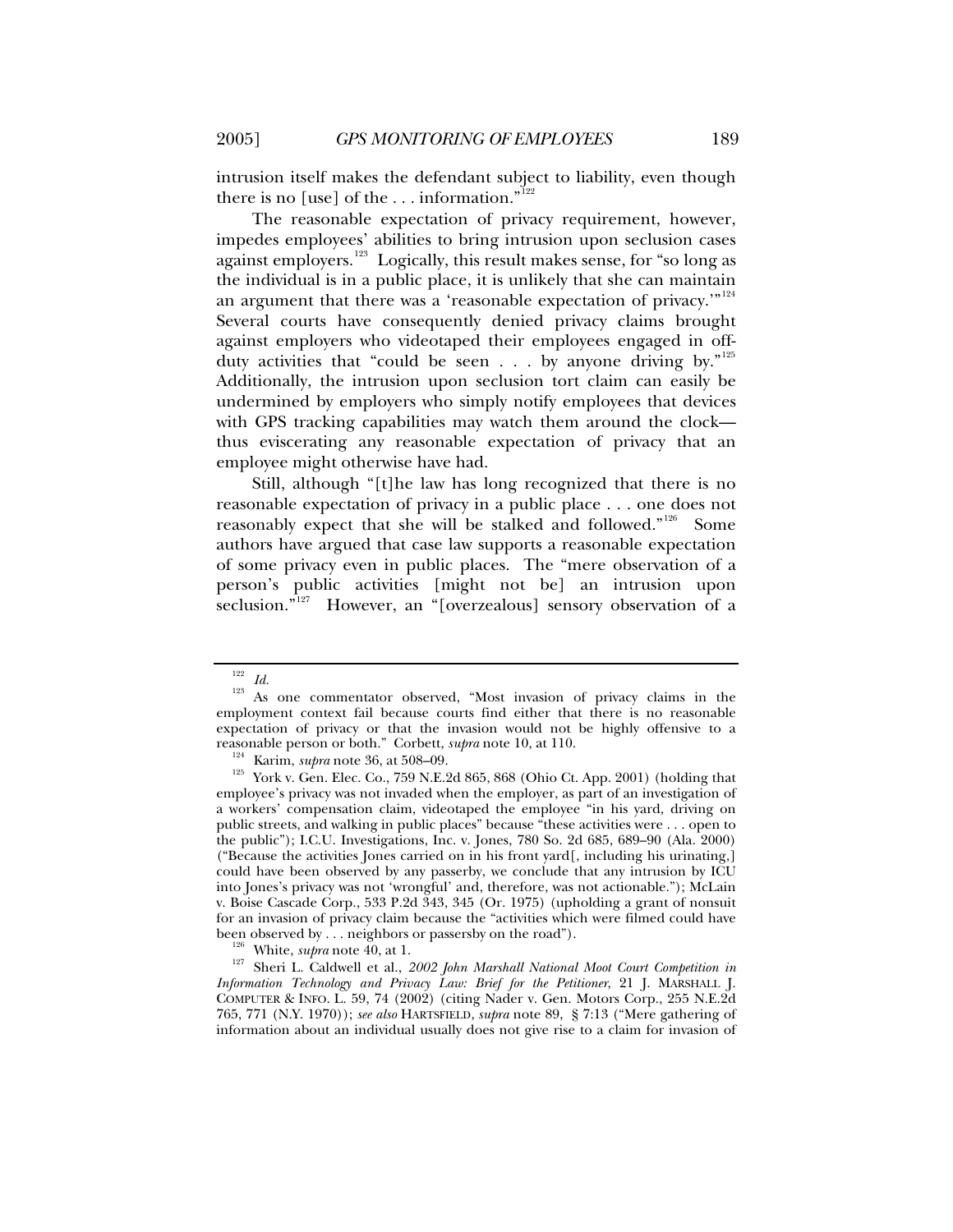<span id="page-27-0"></span>person's activities in public . . . [might] be an actionable intrusion."<sup>[128](#page-27-1)</sup> The possibility of success on an intrusion of seclusion claim for afterhours geographic tracking of employees therefore may not be completely foreclosed, but it is questionable at best. Moreover, an expectation that one cannot be stalked, like the more general reasonable expectation of privacy, may be just as susceptible to obliteration through notice from the employer.

(2) Publicity Given to a Private Life

Alternatively, in a case against an employer and/or the company that provides the tracking technology, the tort for publicity given to a private life might apply. The tort states in full that

[o]ne who gives publicity to a matter concerning the private life of another is subject to liability to the other for invasion of his privacy, if the matter publicized is the kind that (a) would be highly offensive to a reasonable person, and (b) is not of legitimate concern to the public.<sup>[129](#page-27-2)</sup>

But success on such a claim in an employee tracking case will be difficult, given the accepted definitions of "publicized" and "private life" used in an analysis of this tort.

The comments accompanying the definition of publicity given to a private life in the *Second Restatement of Torts* clearly state that "it is not an invasion of the right of privacy, within the rule stated in this Section, to communicate a fact concerning the plaintiff's private life to a single person or even to a small group of persons."<sup>[130](#page-27-3)</sup> Thus, a GPS service provider's act of supplying an employer with the information obtained from its tracking system would not constitute publicizing—even if the information was published on a website—as

privacy. . . . However, aggressive surveillance of even public acts can serve as grounds for an invasion of privacy claim." (citations omitted)). 128 *Id.*; *see also* Saldana v. Kelsey-Hayes Co., 443 N.W.2d 382, 383–84 (Mich. Ct.

<span id="page-27-1"></span>App. 1989) (examining an employee's invasion of privacy claim against his employer, where an investigator "posed as a process server for the purpose of looking around the plaintiff's home" and used a powerful camera lens to look through the plaintiff's windows. The court reasoned that "[i]t may not be objectionable to peer through an open window where the curtains are not drawn, but the use of a powerful lens to observe the interior of a home or of a subterfuge to enter a home could be found objectionable to a reasonable person."). *But see* Baggs v. Eagle-Pitcher Indus., Inc., 957 F.2d 268, 275 (6th Cir. 1992) (recognizing the right of "a Michigan employer [to] use intrusive and even objectionable means to obtain employment-related information about an employee" in a case involving an employee's refusal to take an employer-administered drug test after undercover police surveillance reported that sixty percent of employees used illegal drugs).<br><sup>129</sup> RESTATEMENT (SECOND) OF TORTS § 652D (1977).<br><sup>130</sup> *Id.* cmt. a.

<span id="page-27-3"></span><span id="page-27-2"></span>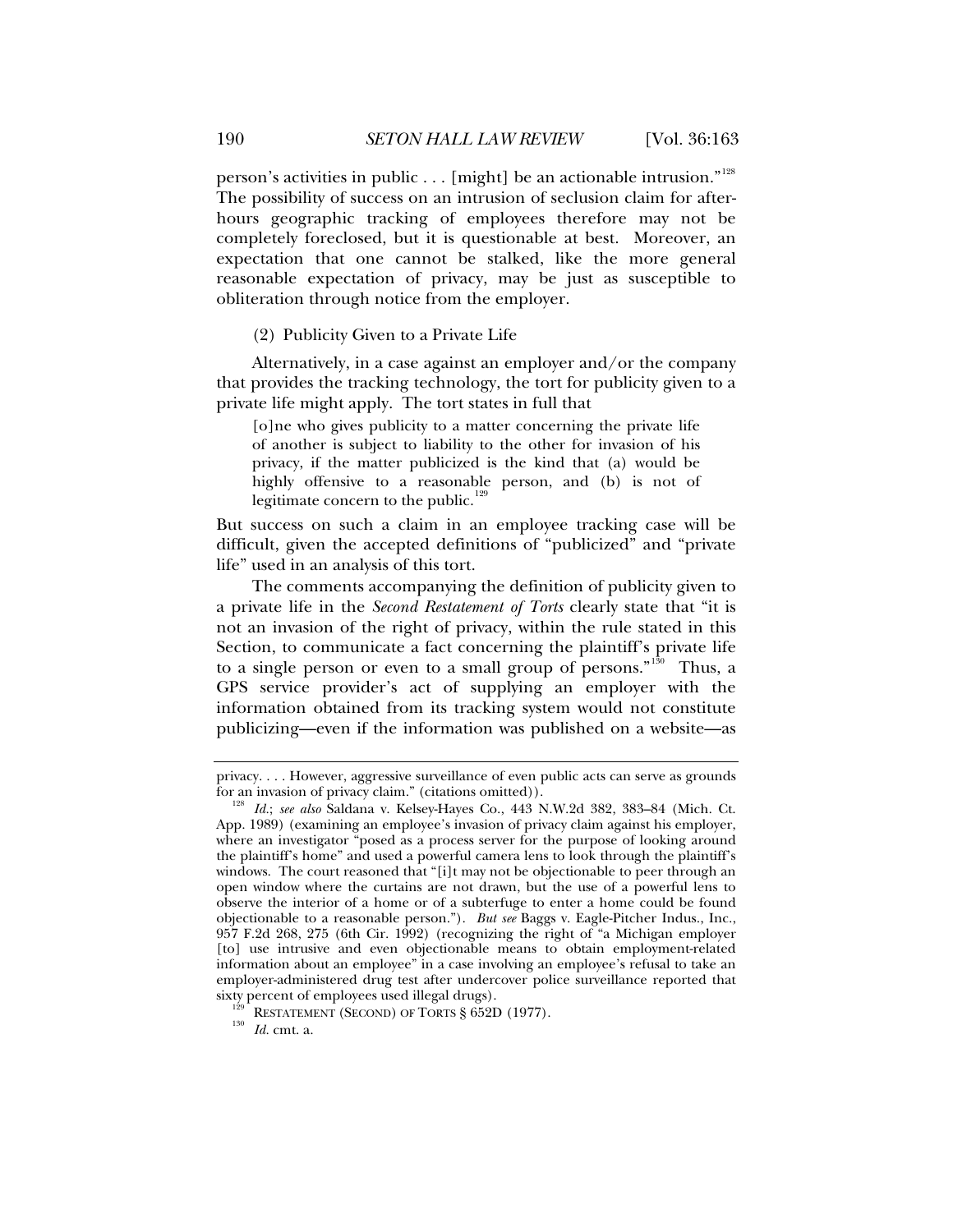long as only a select group of supervisors has access to the site.<sup>[131](#page-28-0)</sup> The wide dissemination of information, not its mere recording or discovery, triggers the protection against publicity.<sup>[132](#page-28-1)</sup> This reality also cripples use of the publicity tort against an employer, for as long as the employer uses the tracking information only to discharge or to discipline an employee, and does not post the facts discovered in the break room for all to see, the publicity requirement will not be satisfied.<sup>[133](#page-28-2)</sup>

Even if the publicity requirement were not an obstacle, employees suing service providers and employers would also struggle to show that the information revealed concerned the employee's private life. The *Restatement* asserts that "there is no liability for giving further publicity to what the plaintiff himself leaves open to the public eye."<sup>[134](#page-28-3)</sup> Therefore, "[a]n individual  $\ldots$  would most likely have no cause of action under the publicity tort, so long as the information

<span id="page-28-0"></span>Many of the GPS service providers allow their customers to access fleet and employee management data via the Internet. *See, e.g.*, Comet Tracker Technology, http://www.comettracker.com/technology.html.<br><sup>132</sup> RESTATEMENT (SECOND) OF TORTS § 652D cmt. a (1977) ("'Publicity,' as it is

<span id="page-28-1"></span>used in this Section, differs from 'publication' . . . . 'Publication,' in [other contexts], is a word of art, which includes any communication by the defendant to a third person. 'Publicity,' on the other hand, means that the matter is made public, by communicating it to the public at large, or to so many persons that the matter must be regarded as substantially certain to become one of public knowledge."); *see also*  Renenger, *supra* note 82, at 557 ("Recovery is also not available if the fact the person desires to keep private is not widely circulated by a defendant, but only released to a select group of people. Thus, if an employer decides not to hire a job applicant because, through exploitation of cell-phone data, the employer discovers that the applicant makes weekly visits to an AIDS clinic, there would be no cause of action against the party who released the location data for publication of private

<span id="page-28-2"></span><sup>&</sup>lt;sup>133</sup> Even dissemination to a *limited* group of non-supervisory *co-workers* does not appear to constitute "publicity." *See* Shattuck-Owen v. Snowbird Corp., 16 P.3d 555, 559 (Utah 2000) (awarding summary judgment to the employer even though the employer allowed a group of ten employees to view footage capturing the plaintiff's sexual assault); *see also* Wells v. Thomas, 569 F. Supp. 426, 437–38 (E.D. Pa. 1983) (revealing the terms of an employee's discharge to two persons who did not have an employment related need for this information does not constitute "publicity" as defined in the *Restatement (Second) of Torts section 652D*); Eddy v. Brown, 715 P.2d 74, 77–78 (Okla. 1986) (holding that a discussion of plaintiff's medical condition among "*only a small group* of co-workers" did not constitute publicity of private affairs). *But see* Miller v. Motorola, Inc., 560 N.E.2d 900, 903 (Ill. App. Ct. 1990) (recognizing a cause of action for public disclosure of private facts when the publicity was not widespread because "where a special relationship exists between the plaintiff and the 'public' to whom the information has been disclosed, [as is the case among fellow employees,] the disclosure may be just as devastating to the person even though the

<span id="page-28-3"></span> $134$  RESTATEMENT (SECOND) OF TORTS § 652D cmt. b (1977).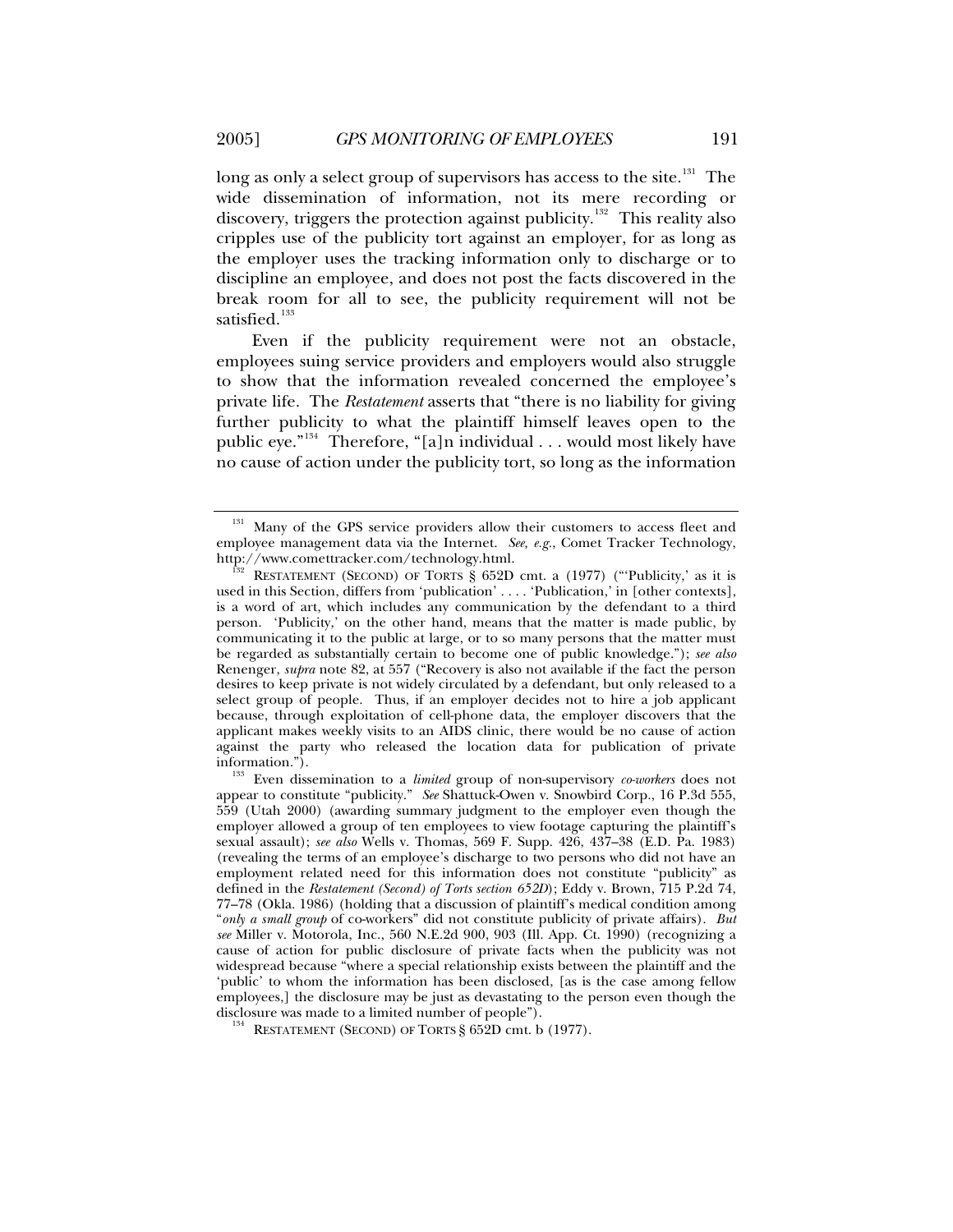<span id="page-29-0"></span>is collected in public areas."<sup>[135](#page-29-1)</sup> The publicity tort suffers from the same limitation common to most of the invasion of privacy torts—one generally cannot have a reasonable expectation of privacy with regard to activities in public places. If an employee walks into a bar after work, in plain view of the community, she cannot bring an invasion of privacy claim against her teetotaler employer who tracks her movements and fires her for taking a drink.

More generally, both the common law claims discussed in this section, wrongful discharge and the invasion of privacy tort, are not fully equipped to address an employee's dismissal for after-hours activities discovered through off-duty electronic surveillance. The discussion here recognizes how these doctrines *might* be read to support some protection for an employee, but also reveals that the law would still need to evolve before tracked employees could truly rely on its protections. Waiting for common law evolution is not, however, an adequate solution to the problem presented by locationbased employee tracking. "Such judicial activism would . . . be piecemeal by nature and would not provide uniform protection of workplace privacy rights. Employees who suffer similar intrusions will often receive differing protection of their privacy rights."<sup>[136](#page-29-2)</sup> Such a solution would also be untenable from the employer's perspective, given that many employers operate in multiple states and some manage a workforce that crosses state lines. National employers would have difficultly developing programs that comply with the protections provided by various common law doctrines, assuming that state courts are ready and willing to extend their jurisprudence.

# 2. State Laws Protecting Legal Activity Outside of Work

Like the common law doctrines discussed in the last section, existing state laws also fail to provide protection for employees monitored after hours. State laws protecting after-work activities have effectively balanced employers' and employees' interests in some specific contexts, but the protected categories are narrow and/or full of exceptions. Additionally, state laws suffer from the same lack of uniformity as the common law. Therefore, this Article ultimately advocates for a federal solution to the employee tracking problem. However, an examination of these state laws provides some guidance on how employees' off-duty interests can be protected from employer scrutiny through targeted and balanced legislation.

<span id="page-29-2"></span><span id="page-29-1"></span><sup>135</sup> Karim, *supra* note 36, at 508. 136 Wilborn, *supra* note 24, at 855.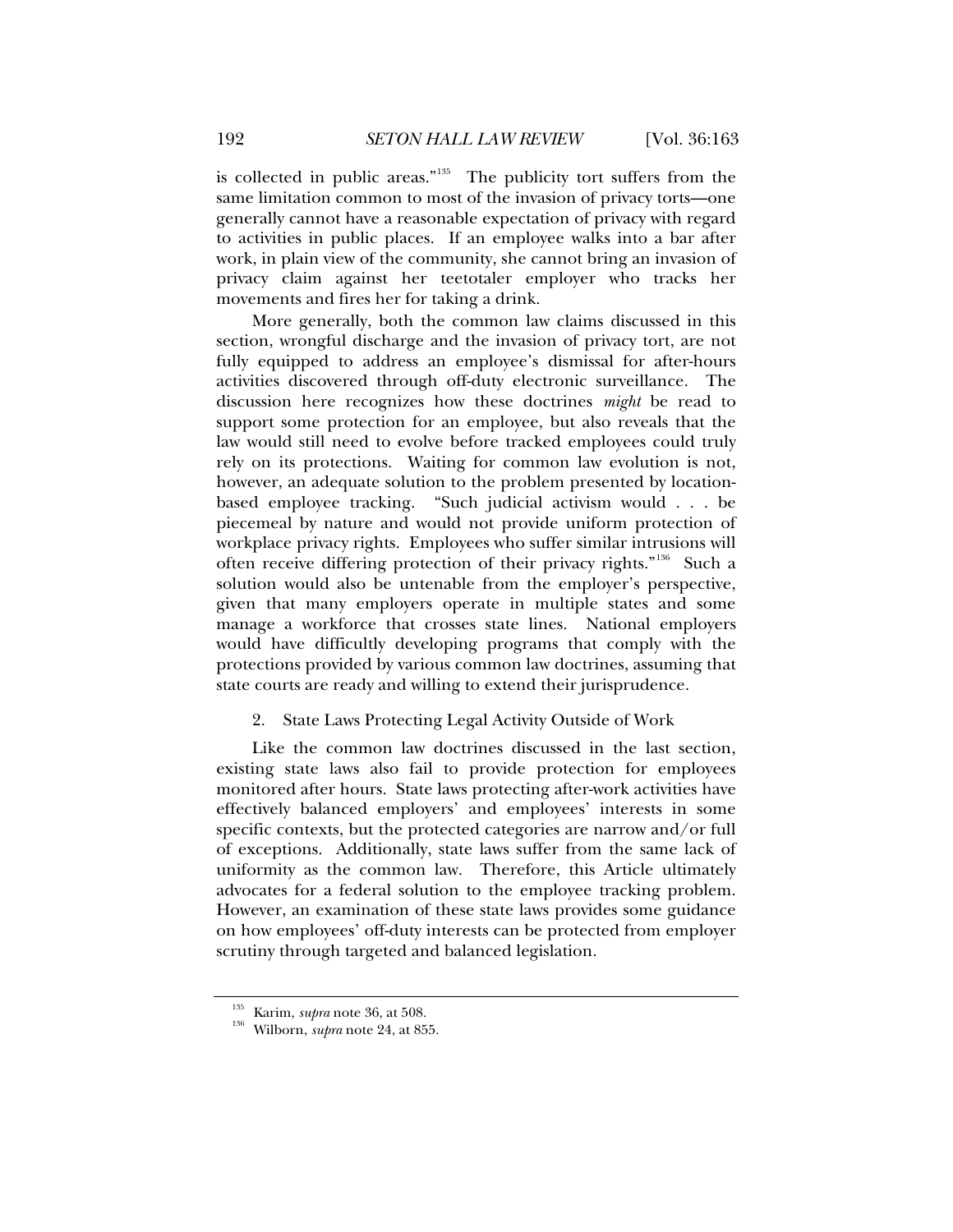At last count, nearly three-fifths of the states had some law restricting the ability of employers to take action against employees based on their pursuits after work.<sup>[137](#page-30-0)</sup> "The statutes range from merely protecting the rights of smokers to protecting all off-duty conduct . . . . "<sup>[138](#page-30-1)</sup> Many of these statutes were, however, enacted for the very limited purpose of providing employees with a right to use certain products not proscribed by law.<sup>[139](#page-30-2)</sup> The few statutes that do protect a more general category of off-duty conduct tend to provide employers with an exception for conduct that conflicts with the employer's business interests.<sup>[140](#page-30-3)</sup> As a result, even in states with more generous

The following state[] statutes prohibit an employer from infringing on an employee's right to use tobacco products outside of work: ARIZ. REV. STAT. § 36-601.02(f) (2003); D.C. CODE ANN. § 7-1703.03 (2001); IND. CODE ANN. § 22-5-4-1 (West 2003); KY. REV. STAT. ANN. § 344.040(3) (Michie 1997); LA. REV. STAT. ANN. § 23:966 (West 2003); ME. REV. STAT. ANN. tit. 26, § 597 (West 2003); MISS. CODE ANN. § 71-7-33 (2003); N.H. REV. STAT. ANN. § 275:37-a (1999); N.J. STAT. ANN. § 34:6B-1 (West 2000); N.M. STAT. ANN. § 50-11-3 (Michie 2003); OKLA. STAT. tit. 40, § 500 (2003); OR. REV. STAT. § 659A.315 (2001); R.I. GEN. LAWS § 23- 20.7.1-1.(a) (2003); S.C. CODE ANN. § 41-1-85 (Law Co-op. 2003); S.D. CODIFIED LAWS § 60-4-11 (Michie 2003); VA. CODE ANN. § 15.2-1504 (Michie 2003); W. VA. CODE § 21-3-19 (2003); WYO. STAT. ANN. § 27-9- 105(a)(iv) (Michie 2002). The following states make it unlawful for an employer to punish an employee for using lawful products off-duty: 820 ILL. COMP. STAT. ANN. § 55/5 (West 1993); MINN. STAT. § 181.938 (2003); MONT. CODE ANN. § 39-2-313 (2003); NEV. REV. STAT. ANN. § 613.333 (Michie 2003); N.C. GEN. STAT. § 95-28.2 (2003); WIS. STAT. ANN. §§ 111.31, 111.35 (West 2003).

Pagnattaro, *supra* note 58, at 629 n.9. However, even these seemingly straightforward laws do not guarantee an unfettered right to use the products specified. For example, the South Dakota legislature qualified its right to smoke after hours with a bona fide occupational qualification exception. S.D. CODIFIED LAWS  $\S$  60-4-11(1) (Michie 2003). In *Wood v. South Dakota Cement Plant*, the state supreme court held that an assistant kiln operator, who would work in a dusty environment and in extreme temperatures, could be prohibited from smoking while off-duty, despite the statute's protections. 588 N.W.2d 227, 230-31 (S.D. 1999).

<span id="page-30-3"></span><sup>140</sup> See COLO. REV. STAT. § 24-34-402.5(1)(a) (2003) (declaring unlawful an employer's termination of an employee for the employee's participation "in any lawful activity off the premises of the employer during nonworking hours [that is unrelated] to a bona fide occupational requirement"); CONN. GEN. STAT. § 31-51q (West Supp. 2005) (protecting an employee's off-duty exercise of constitutional rights as long as the employee's activities "[do] not substantially or materially interfere with the employee's bona fide job performance or the working relationship between the employee and the employer"); N.Y. LAB. LAW  $\S$ § 201-d(2)(c), (3)(a) (McKinney 2003) (prohibiting dismissal for "an individual's legal recreational

<span id="page-30-2"></span><span id="page-30-1"></span><span id="page-30-0"></span><sup>&</sup>lt;sup>137</sup> See Pagnattaro, *supra* note 58, at 629 n.9.<br>
<sup>138</sup> *Id.* at 629.<br>
<sup>139</sup> See TENN. CODE ANN. § 50-1-304(e)(2) (2003). Professor Pagnattaro provides a comprehensive list of the statutes prohibiting discharge for smoking and use of other products after hours: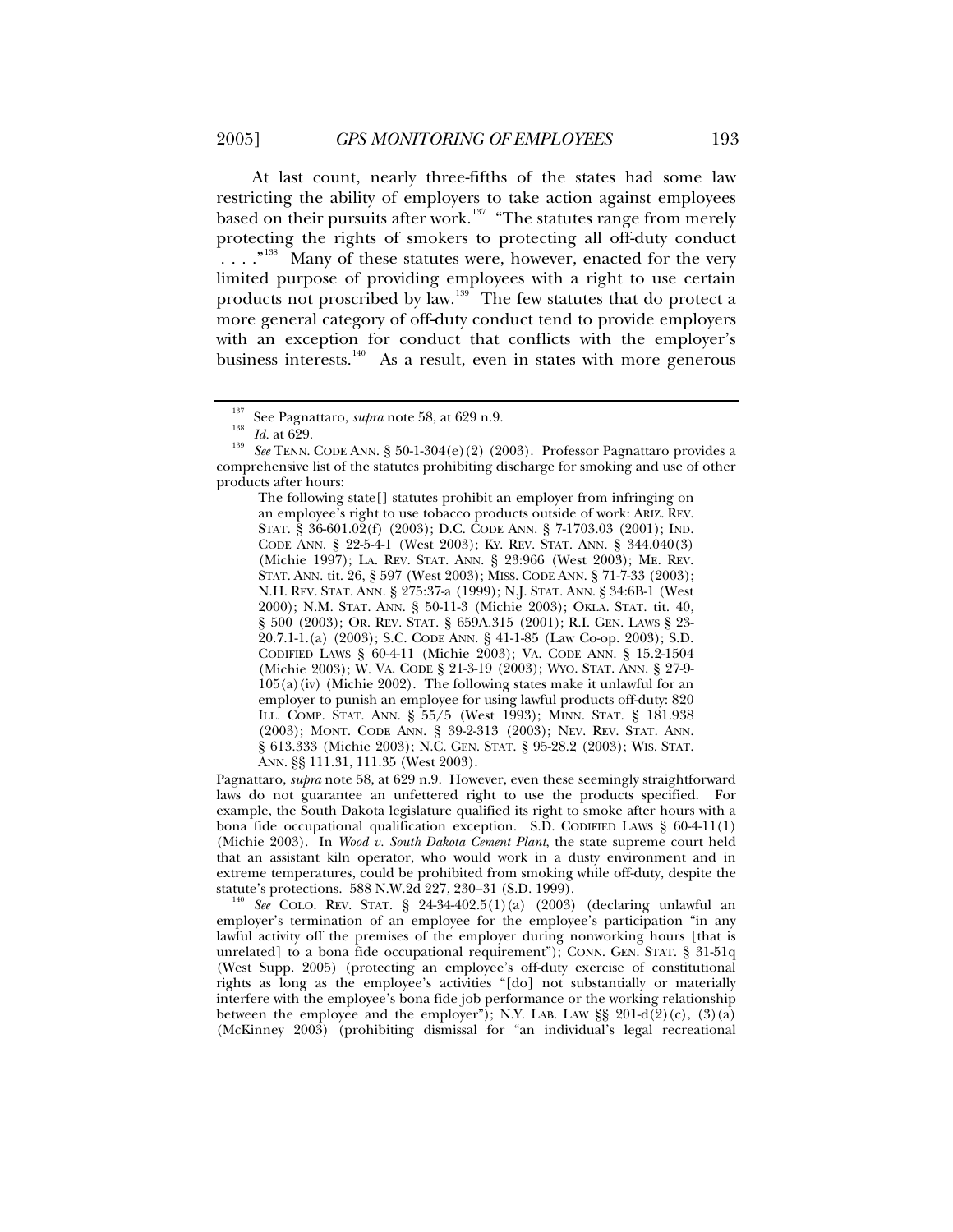off-duty activity protections, an employer could still take action against a frequent consumer of Big  $Macs<sup>141</sup>$  $Macs<sup>141</sup>$  $Macs<sup>141</sup>$  if the position at issue required a certain standard of physical health. Under these laws, an employer would need only to find a way to couch its objections to an employee's activities in business interest terms to justify using the information from a GPS monitoring system to fire an employee. In sum, these laws have effectively accomplished their goals by providing some off-duty privacy, but most are too specific to cover many of the activities that GPS monitoring might discover.<sup>[142](#page-31-1)</sup> Even the state laws that offer broader protection are limited in ways that might undermine an employee's attempts to keep his personal activities separate from his qualifications as an employee. $143$ 

<span id="page-31-1"></span><span id="page-31-0"></span> $\frac{1}{42}$  See supra note 8 and accompany in  $\frac{1}{42}$  See supra note 139 (listing the many laws protecting only one activity—smoking—that takes place away from the office).

activities outside work hours, off of the employer's premises and without use of the employer's equipment or other property" unless it "creates a material conflict of interest related to the employer's trade secrets, proprietary information or other proprietary or business interest"); N.D. CENT. CODE § 14-02.4-01 (1997) (protecting "participation in lawful activity off the employer's premises during nonworking hours which is not in direct conflict with the essential business-related interests of the employer").<br>  $\frac{141}{14}$  See supra note 83 and accompanying text.

<span id="page-31-2"></span> $^{143}$  California appeared to have created a broad, absolute protection for after-work activities when it amended its labor code to allow the Labor Commissioner to pursue claims for lost wages resulting from discharge based on off-duty activities. CAL. LAB. CODE § 96(k) (West 2004) (providing the Labor Commissioner with the power to "take assignment of . . . claims for loss of wages as the result of demotion, suspension, or discharge for the lawful conduct occurring during non-working hours away from the employer's premises"). "Rather surprisingly, [section  $96(k)$ ] of the California Labor Code [did] not contain any exceptions, like those contained in similar statutes in New York, North Dakota and Colorado . . . ." Pagnattaro, *supra* note 58, at 647–48. But subsequent interpretation by the Attorney General severely limited the scope of the law and its usefulness. In response to a state senator's inquiry as to whether "peace officers could be disciplined for engaging in lawful activities during nonworking hours if such activities were inconsistent with their duties as peace officers," the Attorney General responded that, if warranted, law enforcement may discipline officers for such activities. 83 Op. Cal. Att'y Gen. 226 (2000), 2000 WL 1514816 ("Courts have long recognized that, while the off-duty conduct of employees is generally of no legal consequence to their employers, the public expects peace officers to be 'above suspicion of violation of the very laws [they are] sworn . . . to enforce.'") (quoting Pasadena Police Officers Ass'n v. City of Pasadena, 797 P.2d 608, 611 (Cal. 1990)) (alterations in original). Although tailored to the unique role of peace officers, the opinion included a sweeping statement that "the 1999 amendment of section 96 did not create new substantive rights for employees. Rather, it established a procedural mechanism that allows the Commissioner to assert, on behalf of employees, their independently recognized constitutional rights" or other rights "exist[ing] elsewhere in the law." *Id.*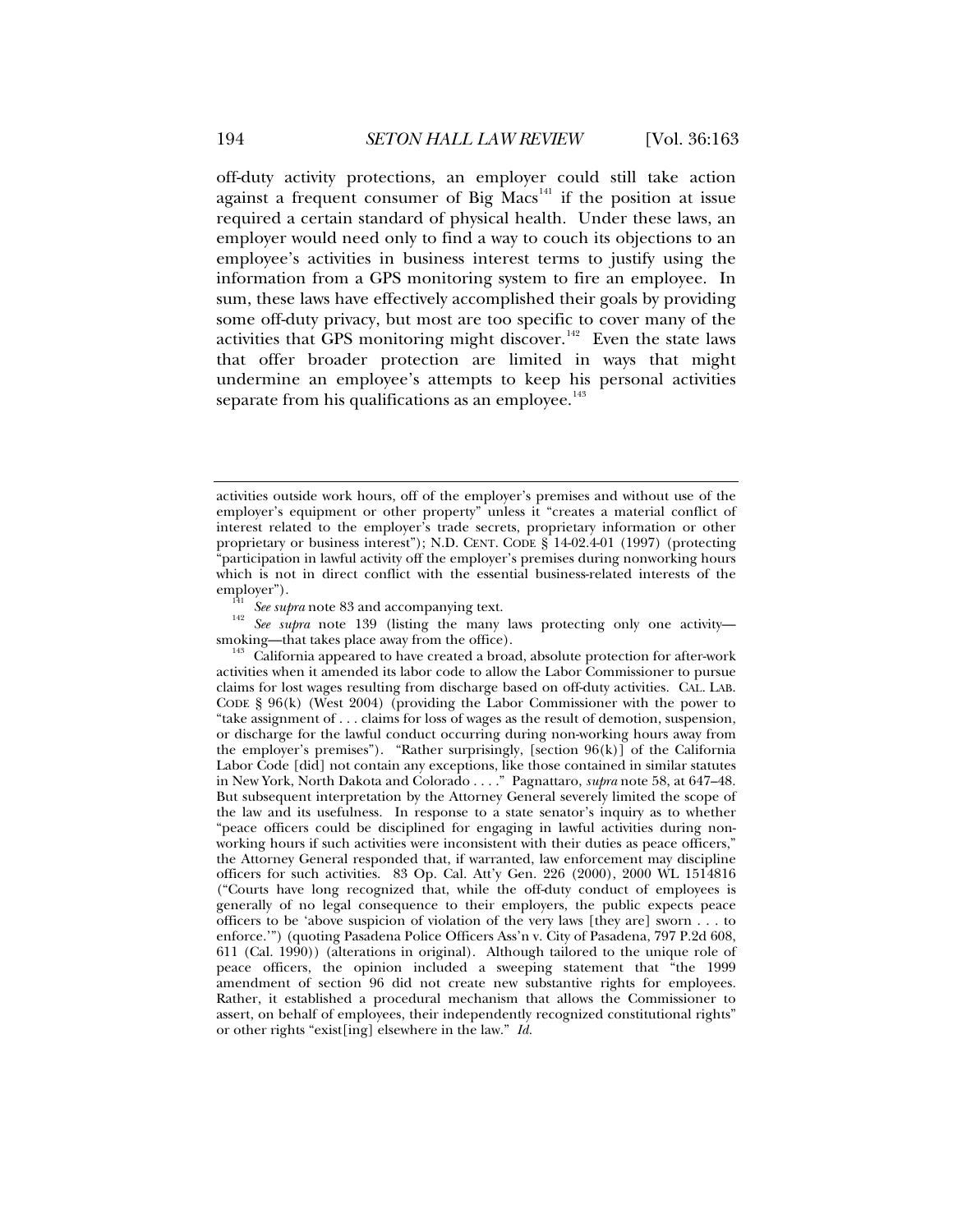## 3. Electronic Communications Privacy Act of 1996

<span id="page-32-0"></span>Existing federal laws covering various forms of electronic monitoring likewise cannot offer the tracked employee any relief. The Electronic Communications Privacy Act of 1996 ("ECPA")<sup>[144](#page-32-1)</sup> is not applicable to a discussion of GPS tracking systems, although it is often discussed in analyses of other forms of employee surveillance technologies, including programs that monitor Internet use and employee e-mail.<sup>[145](#page-32-2)</sup> "[U]nlike pen registers and other electronic trap and trace devices, the Privacy Act requirements of consent or authorization do not apply to electronic signals from a tracking device, because no communication is involved."<sup>[146](#page-32-3)</sup> Although information about someone's whereabouts does arguably communicate information about that person, the statute specifically does not cover "any communication from a tracking device,"<sup>[147](#page-32-4)</sup> which is defined as "an electronic or mechanical device which permits the tracking of the movement of a person or object."<sup>[148](#page-32-5)</sup> Therefore, a detailed discussion of this act is not warranted. The act has limited, if any, usefulness as a tool for protecting the privacy of employees under GPS surveillance.

As this section demonstrates, existing statutes and common laws remain too narrow to encompass the situation where an employer monitors employees after hours simply to exercise more control over the personalities it employs. Thus, the law fails, at this time, to provide any shelter from the pervasive stare of GPS satellites in the employment context. However, as the next section explains, people are not similarly exposed in other contexts. An inconsistent legal framework that shields the personal errands of law-abiding citizens from the prying gaze of almost everyone *except employers* is hard to defend.

### IV. HOW GPS TECHNOLOGY IS REGULATED IN OTHER CONTEXTS

Use of GPS technology to monitor people's movements has ruffled feathers outside of the employment arena as well. The technology has been used by law enforcement to track criminal

<span id="page-32-2"></span><span id="page-32-1"></span><sup>&</sup>lt;sup>144</sup> 18 U.S.C. §§ 2510–2521, 2701–2712 (2000).<br><sup>145</sup> *See, e.g.*, Kesan, *supra* note 4, at 295–96 (noting that the ECPA "is normally interpreted to encompass e-mail").

<span id="page-32-3"></span>State v. Jackson, 46 P.3d 257, 270 (Wash. Ct. App. 2002) (dismissing claims challenging use of GPS to track a criminal suspect based on state privacy law).<br><sup>147</sup> 18 U.S.C. § 2510(12)(c) ("'electronic communication' . . . does not include . . .

<span id="page-32-5"></span><span id="page-32-4"></span>any communication from a tracking device (as defined in section 3117 of this title)").<br><sup>148</sup> Id. § 3117(b).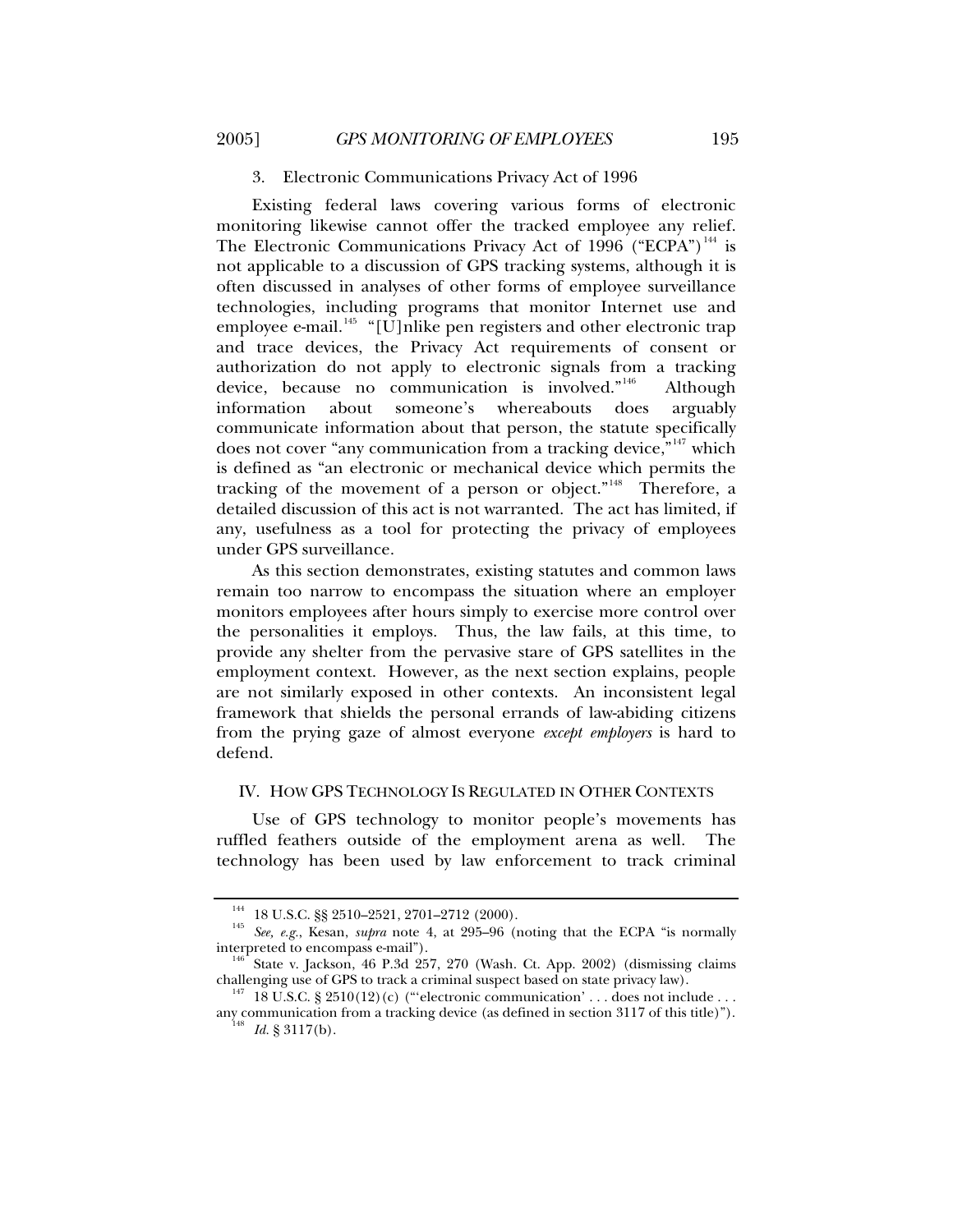<span id="page-33-0"></span>suspects and parolees. Businesses that rent equipment to customers have also used GPS devices to survey the location of their property and how it is used. The legal and political worlds' responses to these various uses of GPS technology therefore offer additional ideas for how to structure a policy governing the remote supervision of employees. Right now, the law's treatment of employees most closely resembles the paradigm for acceptable uses of GPS tracking technologies in law enforcement. This section argues that the treatment of criminal suspects is a poor model for how employees should be treated.

#### *A. Use of GPS in Law Enforcement*

Currently, the law regarding the use of GPS by police officers is in flux. Law enforcement has, for some time, used a variety of sensory-enhancing aids to apprehend criminals. Consequently, many courts, analogizing GPS to other acceptable uses of technology, have no problem with officers using these devices to enforce the law more efficiently.<sup>[149](#page-33-1)</sup> A few courts, however, have more carefully considered how GPS devices might be more intrusive than other approved tracking technologies—to the point of warranting a different doctrine.[150](#page-33-2) Still, in most contexts, GPS tracking technology *can* be used to apprehend suspects and monitor convicted criminals.<sup>1</sup>

#### 1. Monitoring Suspects

As noted, officers in the past have used other technologies to track suspects. One precursor of GPS appears to have been "the beeper," a radio transmitter that emitted periodic signals capable of being "heard" by a radio receiver.<sup>[152](#page-33-4)</sup> Although the beeper did not resemble a GPS tracking system in form or function, it served a similar purpose: the beeper could be used to track vehicles, their operators, and virtually any object that harbored the device. Because of its widespread use, even the Supreme Court has addressed electronic tracking as part of law enforcement surveillance.

In *United States v. Knotts*, [153](#page-33-5) law enforcement officers planted a beeper in a can of chemicals purchased by a suspected manufacturer

<span id="page-33-5"></span><span id="page-33-4"></span><span id="page-33-3"></span><span id="page-33-2"></span><span id="page-33-1"></span><sup>&</sup>lt;sup>149</sup> See infra notes 152–60, 172–77 and accompanying text.<br>
<sup>150</sup> See infra notes 168–70 and accompanying text.<br>
<sup>151</sup> Schumann, *supra* note 19, at 60 ("[T]o date there is no Fourth Amendment<br>
bar to GPS track evidence."

<sup>&</sup>lt;sup>152</sup> United States v. Knotts, 460 U.S. 276, 277 (1983). 460 U.S. 276 (1983).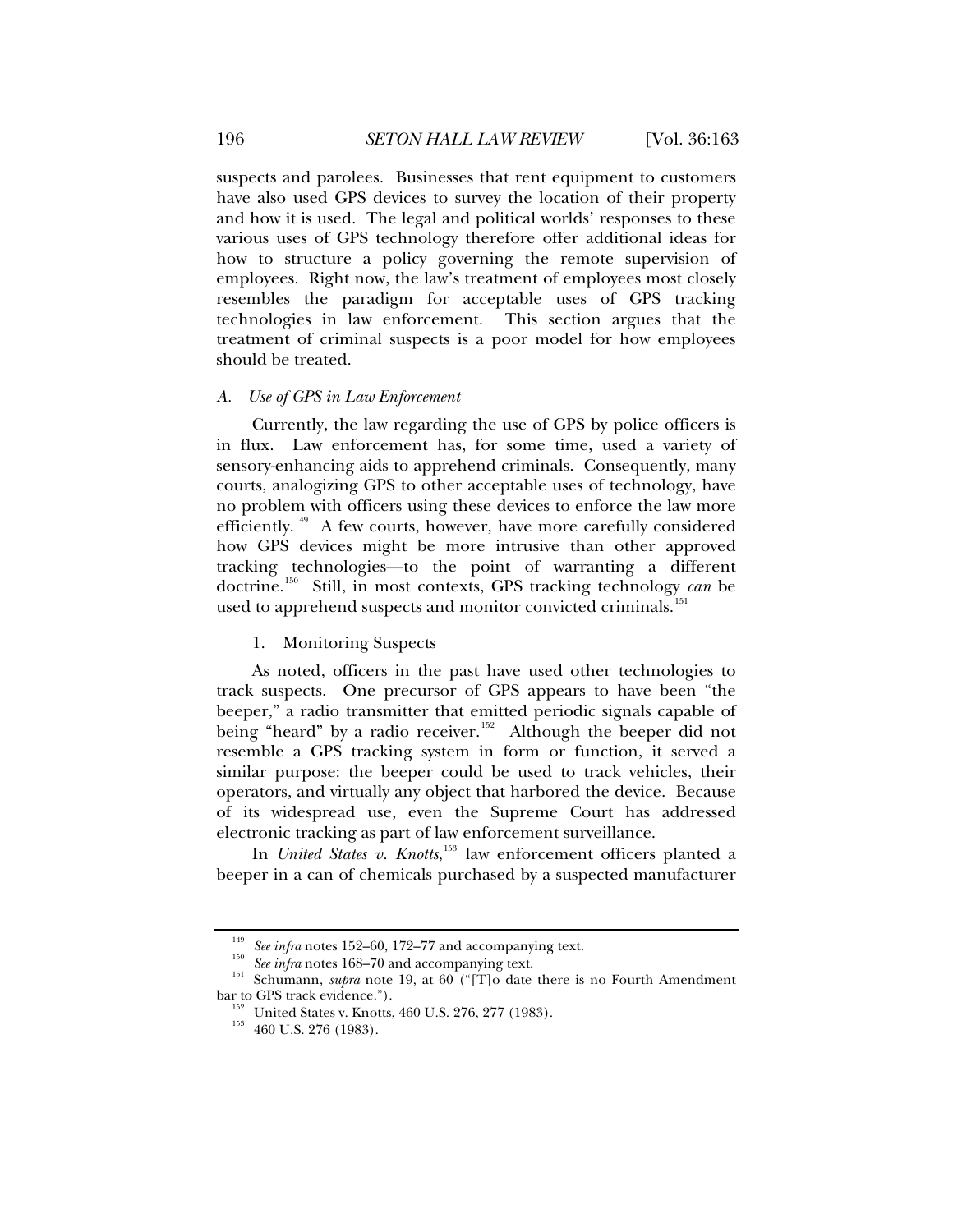of illegal drugs.<sup>[154](#page-34-0)</sup> The officers had the suspect under visual surveillance, but when they lost sight of the suspect's vehicle, they relied on the beeper to determine the location of the chemicals.<sup>[155](#page-34-1)</sup> In rejecting the defendant's claim that this electronic surveillance violated his Fourth Amendment rights against illegal searches and seizures,  $156$  the Court held that "beepers are merely a more effective means of observing what is already public."[157](#page-34-3) As long as officers do not use electronic surveillance to go where they could not legally follow, the suspect's Fourth Amendment rights remain intact.<sup>[158](#page-34-4)</sup>

In *United States v. Karo*, [159](#page-34-5) another case involving a beeper implanted in a can of ingredients for drugs, the Court further refined the *Knotts* rule.<sup>[160](#page-34-6)</sup> The Court distinguished *Karo* on its facts because in *Karo*, the defendants actually brought the bugged can of chemicals into a private residence, a place that officers could not legally observe without a search warrant. Consequently, the Court held that the information obtained from the continued monitoring of the container after it left the public view could not be used against the defendant. However, the Court reversed the appellate court's suppression of evidence obtained using a search warrant that was based on the electronic surveillance data because the warrant affidavit would have still been sufficient even if the facts gleaned from unconstitutional surveillance were excluded.<sup>[161](#page-34-7)</sup> More relevant to the discussion at hand, though, is the general rule that *Knotts* and *Karo* stand for: the government can track people right up to their front doors without violating a legally recognized privacy interest.

Recent decisions reveal that the applicability of the *Karo*/*Knotts* reasoning in a GPS tracking case remains unclear. In *State v.*  Jackson,<sup>[162](#page-34-8)</sup> the police installed GPS tracking devices on cars impounded as part of an investigation into the disappearance and

<span id="page-34-7"></span>

<span id="page-34-2"></span><span id="page-34-1"></span><span id="page-34-0"></span><sup>&</sup>lt;sup>154</sup> *Id.* at 278–79.<br><sup>155</sup> *Id.* 156 *Id.* 156 Although Fourth Amendment rights do not apply to private employeremployee arrangements, a discussion of criminal cases is relevant to the arguments made in this Article because, as the discussion will demonstrate, in an unregulated state, an employee harassed through after-hours surveillance has rights comparable to those of criminal suspects and parolees, rather than the significantly greater protections afforded to consumers and other law-abiding groups.

<span id="page-34-6"></span><span id="page-34-5"></span>

<span id="page-34-8"></span>

<span id="page-34-4"></span><span id="page-34-3"></span><sup>&</sup>lt;sup>157</sup> *Knotts*, 460 U.S. at 284.<br>
<sup>158</sup> *Id.* at 284–85 (dicta).<br>
<sup>159</sup> 468 U.S. 705 (1984).<br>
<sup>160</sup> *Id.* at 708.<br>
<sup>161</sup> *Id.* at 721 n.7.<br>
<sup>162</sup> 46 P.3d 257 (Wash. App. 2002).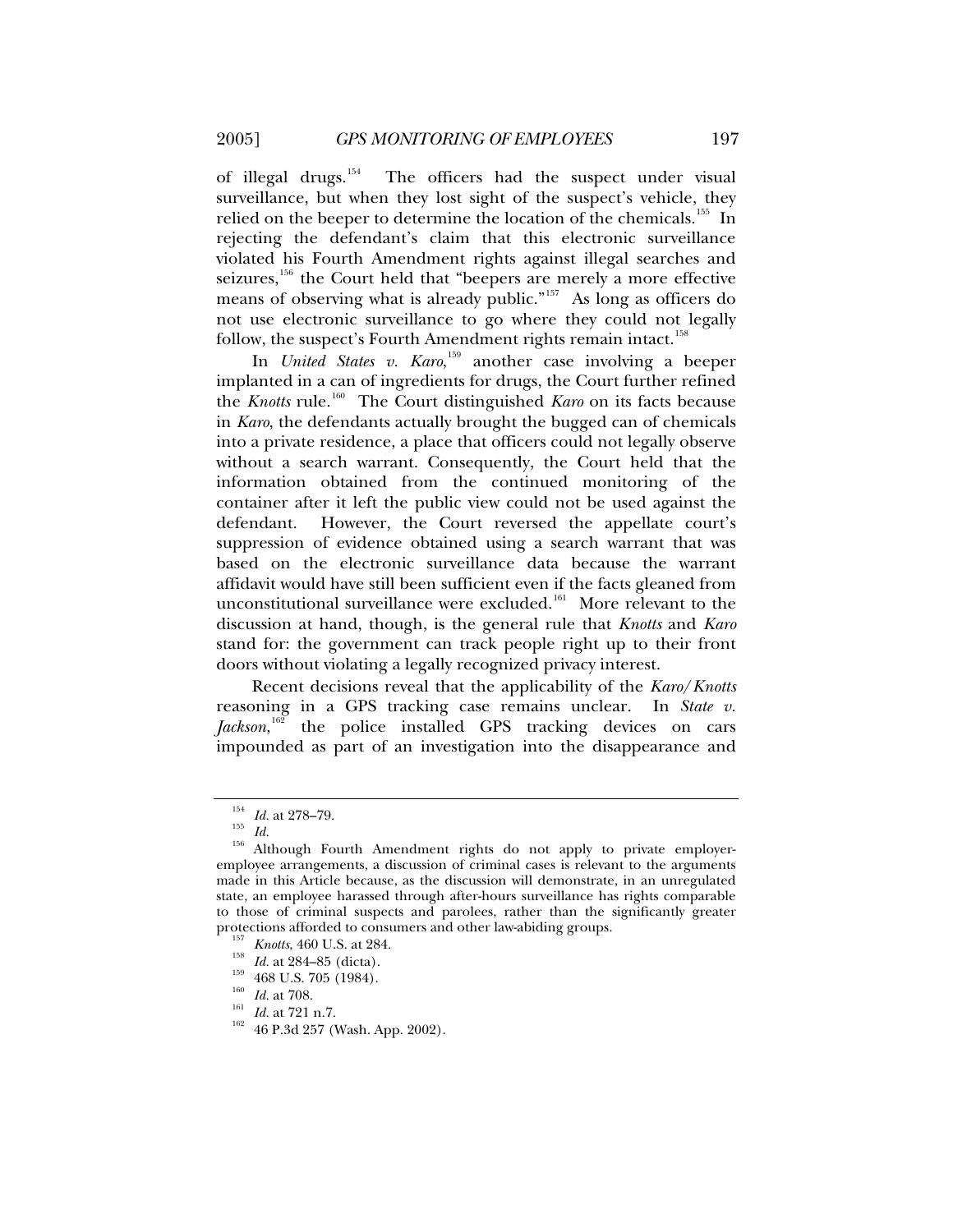suspected murder of William Jackson's nine year-old daughter.<sup>[163](#page-35-0)</sup> The appellate court rejected Jackson's challenge to the adequacy of the procedures used to obtain a warrant for installation of the tracking devices because, under *Karo*, *Knotts*, and their progeny, "no search warrant was required under the state or federal constitution to use the GPS devices . . . .<sup>"[164](#page-35-1)</sup> Echoing the reasoning in *Knotts*, the court declared that "[t]he Fourth Amendment . . . does not prohibit use of scientific enhancements to augment sensory faculties used to observe what is already open to the public."<sup>[165](#page-35-2)</sup>

But the Washington Supreme Court accepted Jackson's petition for review<sup>[166](#page-35-3)</sup> and ultimately disagreed with the appellate court's analysis.<sup>[167](#page-35-4)</sup> The court reasoned that "the GPS device does not merely augment the officers' senses, but rather provides a technological substitute for traditional visual tracking."<sup>[168](#page-35-5)</sup> Because a GPS device can "disclose a great deal about an individual's life" by "reveal[ing] preferences, alignments, associations, personal ails, and foibles" the court held that such tracking constitutes an invasion that, when conducted without a warrant, violates the protections of the state constitution's search and seizure clause.<sup>[169](#page-35-6)</sup> The court still upheld Jackson's conviction and sentence, however, because the officers had obtained valid warrants before installing the tracking devices.<sup>[170](#page-35-7)</sup>

Although presently limited to an interpretation of the Washington State Constitution, *Jackson* may become the rule of law for evaluating GPS surveillance procedures under the Federal Constitution.<sup>[171](#page-35-8)</sup> The Washington Supreme Court suggested that GPS devices differ in relevant ways from an electronic beeper, which

<span id="page-35-8"></span><span id="page-35-7"></span><span id="page-35-6"></span> $\frac{170}{171}$  *Id.* at 220. 171 The Washington Privacy Clause, which states "[n]o person shall be disturbed in his private affairs, or his home invaded, without authority of law," WASH. CONST. art. I, § 7, is "much more restrictive than the U.S. Constitution's Fourth Amendment," Schumann, *supra* note 19, at 9. *Cf.* U.S. CONST. amend. IV ("The right of the people to be secure in their persons, houses, papers, and effects, against unreasonable searches and seizures, shall not be violated, and no Warrants shall issue, but upon probable cause, supported by Oath or affirmation, and particularly describing the place to be searched, and the persons or things to be seized.").

<span id="page-35-5"></span>

<span id="page-35-4"></span><span id="page-35-3"></span><span id="page-35-2"></span><span id="page-35-1"></span><span id="page-35-0"></span><sup>&</sup>lt;sup>163</sup> *Id.* at 260–61.<br>
<sup>164</sup> *Id.* at 270–72.<br>
<sup>165</sup> *Id.* at 270.<br>
<sup>165</sup> State v. Jackson, 62 P.3d 889 (Wash. 2003).<br>
<sup>167</sup> State v. Jackson, 76 P.3d 217 (Wash. 2003).<br>
<sup>167</sup> State v. Jackson, 76 P.3d 217 (Wash. 2003).<br> Amendment holding and consequently, the Washington Supreme Court did not address the constitutionality of warrantless GPS tracking under the Federal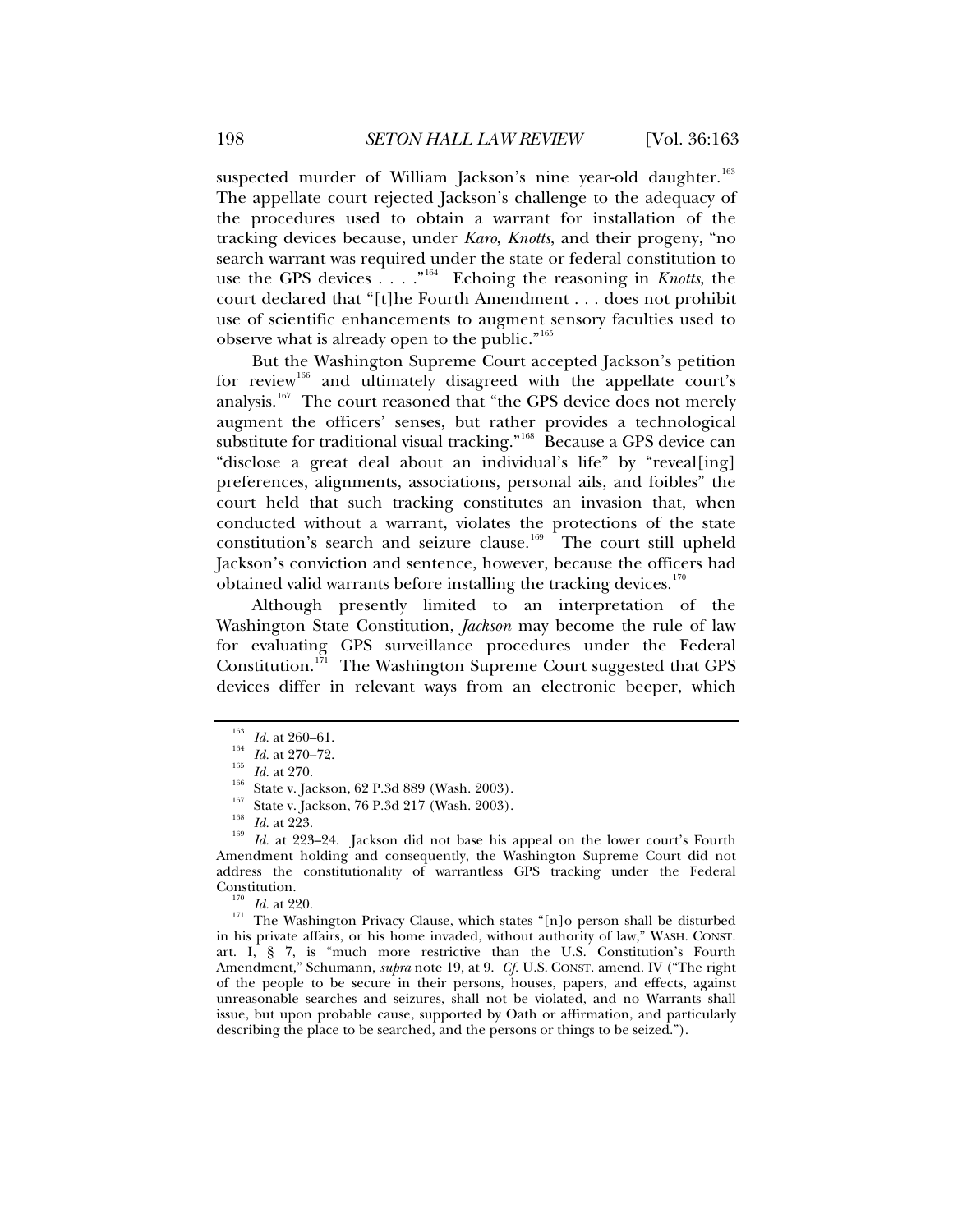<span id="page-36-0"></span>officers must actively follow in a manner similar to chasing a vehicle through the streets. In contrast, GPS goes one step further, enabling officers to "watch" a suspect for weeks at a time. Without leaving the station or putting forth much effort, officers can obtain a detailed trail of a suspect's past and present location.<sup>[172](#page-36-1)</sup> Still, other courts have comfortably extended the beeper doctrine to GPS devices. In United States v. McIver,<sup>[173](#page-36-2)</sup> the Ninth Circuit held that a warrantless use of both GPS and beeper tracking devices was not unconstitutional because tracking a vehicle "thrust into the public eye . . . does not constitute a 'search."<sup>[174](#page-36-3)</sup>

2. Monitoring Parolees

Likewise, a California appellate court in *People v. Zichwic*<sup>[175](#page-36-4)</sup> upheld law enforcement's use of GPS devices, albeit in the context of monitoring parolees and not suspects. $176$  *Zichwic* concluded that attaching a GPS tracking device to a parolee's car did not require a warrant, for even if such activity could be considered a search, Zichwic's status as a parolee, and the reduced expectation of privacy that necessarily accompanies such status, justified using the device.<sup>[177](#page-36-6)</sup> The court also observed, in dicta, that regardless of Zichwic's status as a parolee, installing a GPS tracking device on a vehicle did not constitute a search because people cannot have an "objectively reasonable expectation of privacy in what is regularly exposed to public view."<sup>[178](#page-36-7)</sup>

But even a parolee's reduced expectation of privacy does not necessarily allow for unrestrained use of GPS tracking technology. In State v. Chism,<sup>[179](#page-36-8)</sup> the trial court modified Chism's home detention conditions to include non-stop GPS surveillance.<sup>[180](#page-36-9)</sup> Subsequently, the appellate court invalidated this order because it went beyond the

<span id="page-36-3"></span><span id="page-36-2"></span><span id="page-36-1"></span><sup>172</sup> *Jackson*, 76 P.3d at 223. 173 186 F.3d 1119 (9th Cir. 1999). 174 *Id.* at 1126 (quoting New York v. Class, 475 U.S. 106, 114 (1986)); *see also* United States v. Moran, 349 F. Supp. 2d 425, 467 (N.D.N.Y. 2005) (holding that a suspect "ha[s] no expectation of privacy in the whereabouts of his vehicle on a public roadway" and thus the use of a GPS device to track vehicles does not implicate the

<span id="page-36-6"></span><span id="page-36-5"></span><span id="page-36-4"></span>Fourth Americans. 114 Cal. Rptr. 2d 733 (2001).<br>
<sup>176</sup> Id. at 736.<br>
<sup>177</sup> Id. at 740 (noting that the Supreme Court has held that a probation search can be "justified by a reasonable suspicion that the probationer was engaged in criminal activity").<br><sup>178</sup> *Id.* at 740, 742.<br><sup>179</sup> 813 N.E.2d 402 (Ind. Ct. App. 2004).<br><sup>180</sup> *Id.* at 408.

<span id="page-36-9"></span><span id="page-36-8"></span><span id="page-36-7"></span>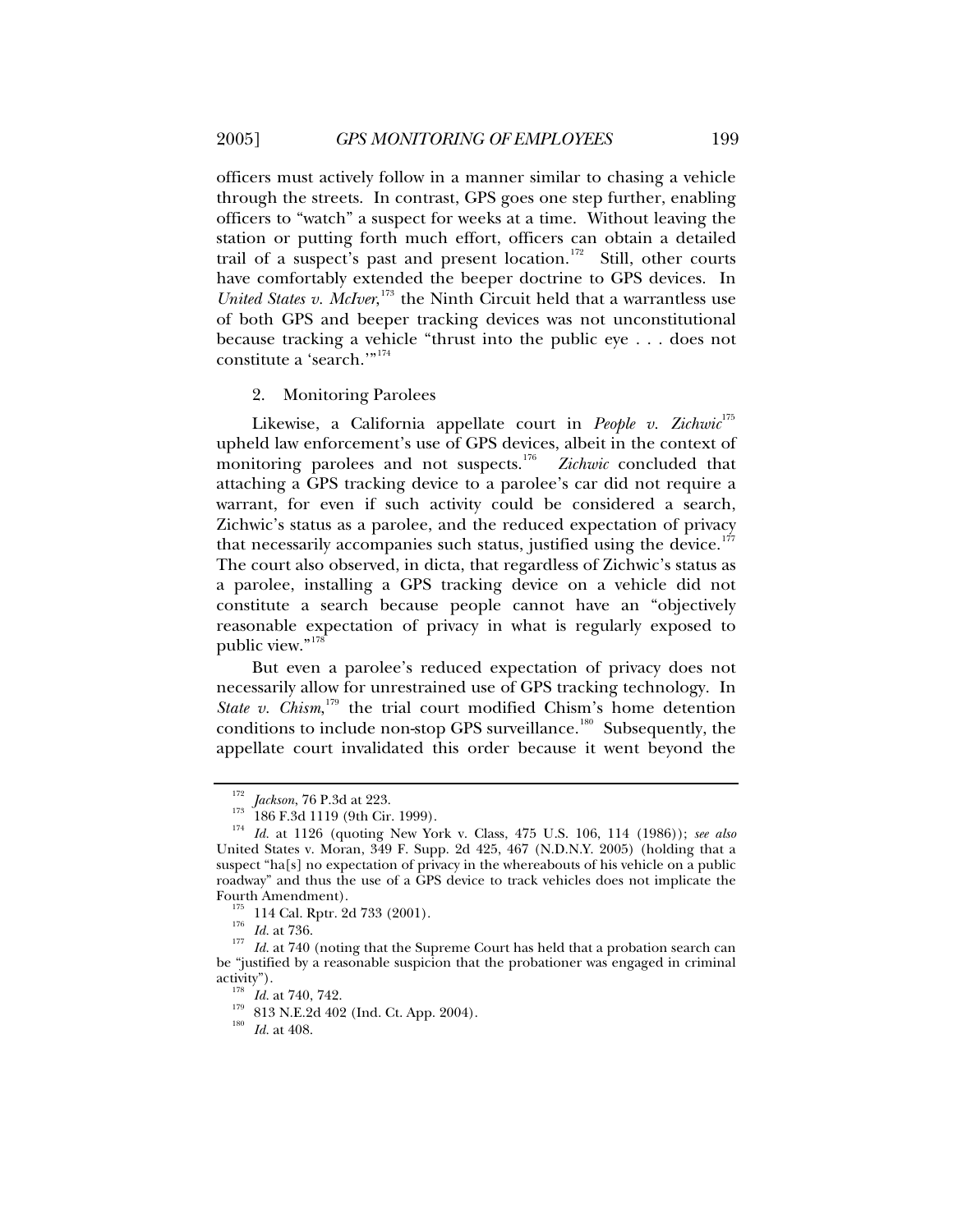court's statutorily created authority to require a record of when an offender in a home detention program was and was not actually present in his home.<sup>[181](#page-37-0)</sup> The court added that when a home detainee qualifies as a violent offender, subjected to "constant supervision . . . using . . . surveillance equipment," GPS tracking may be permissible—but this condition did not apply to Chism, a regular (not violent) offender.<sup>[182](#page-37-1)</sup> The case then advanced to the Indiana Supreme Court, which rejected the appellate court's decision and held instead that broadcast devices are acceptable tools for monitoring all parolees.<sup>183</sup> As a result, this tortured case, in its As a result, this tortured case, in its entirety, embodies the legal system's struggle to find appropriate uses for GPS technology and reasonable limits on its invasive capabilities even when the subjects of monitoring are convicted criminals.

While by no means settled, $184$  the law regarding the use of GPS devices in the criminal context offers some interesting comparisons with the law regarding use of this technology to observe employees. In all instances, the acceptable use of GPS hinges on a reasonable expectation of privacy, and both Fourth Amendment law and tort law have found such an expectation unreasonable when activity takes place in the "public eye."[185](#page-37-4) But the *Jackson* decision suggests that this assumption should be reconsidered in light of the extremely invasive nature of GPS monitoring systems. Additionally, Indiana courts have made arguments for and against the rights of *convicted felons* to statutorily created protections against overly invasive uses of GPS tracking technology. At a minimum, law abiding employees certainly deserve the same protections as criminal suspects and convicts.<sup>[186](#page-37-5)</sup> If

<span id="page-37-1"></span><span id="page-37-0"></span><sup>181</sup> *Id.* at 409–10.<br><sup>182</sup> *Id.* at 410–11.<br><sup>183</sup> Chism v. State, 824 N.E.2d 334, 335 (Ind. 2005), *vacating Chism*, 813 N.E.2d

<span id="page-37-3"></span><span id="page-37-2"></span><sup>402. 184</sup> *See* United States v. Berry, 300 F. Supp. 2d 366, 368 (D. Md. 2004) (pondering whether the U.S. Supreme Court will extend *Knotts* and *Karo*'s beeper analysis to GPS devices but declining to "decide whether modern GPS devices effect a search and

<span id="page-37-4"></span><sup>&</sup>lt;sup>185</sup> See *supra* notes 134, 174 (addressing the "public eye" argument against tort and Fourth Amendment claims, respectively).

<span id="page-37-5"></span>At least in the case of parolees, one can argue that GPS tracking makes sense. These devices enable more efficient and cost-effective supervision of people who were convicted of crimes and, for the term of their punishment, forfeited some of the expectations of privacy they would have enjoyed otherwise. GPS might also more effectively deter recidivism, as data recorded with a GPS device can be "crosstabulated . . . with crime incident data being reported by participating law enforcement agencies" and "crime-mapping software can be used to pinpoint whether monitored offenders were in the vicinity of a reported crime close to the time it was committed." Cecil E. Greek, *Tracking Probationers in Space and Time: The*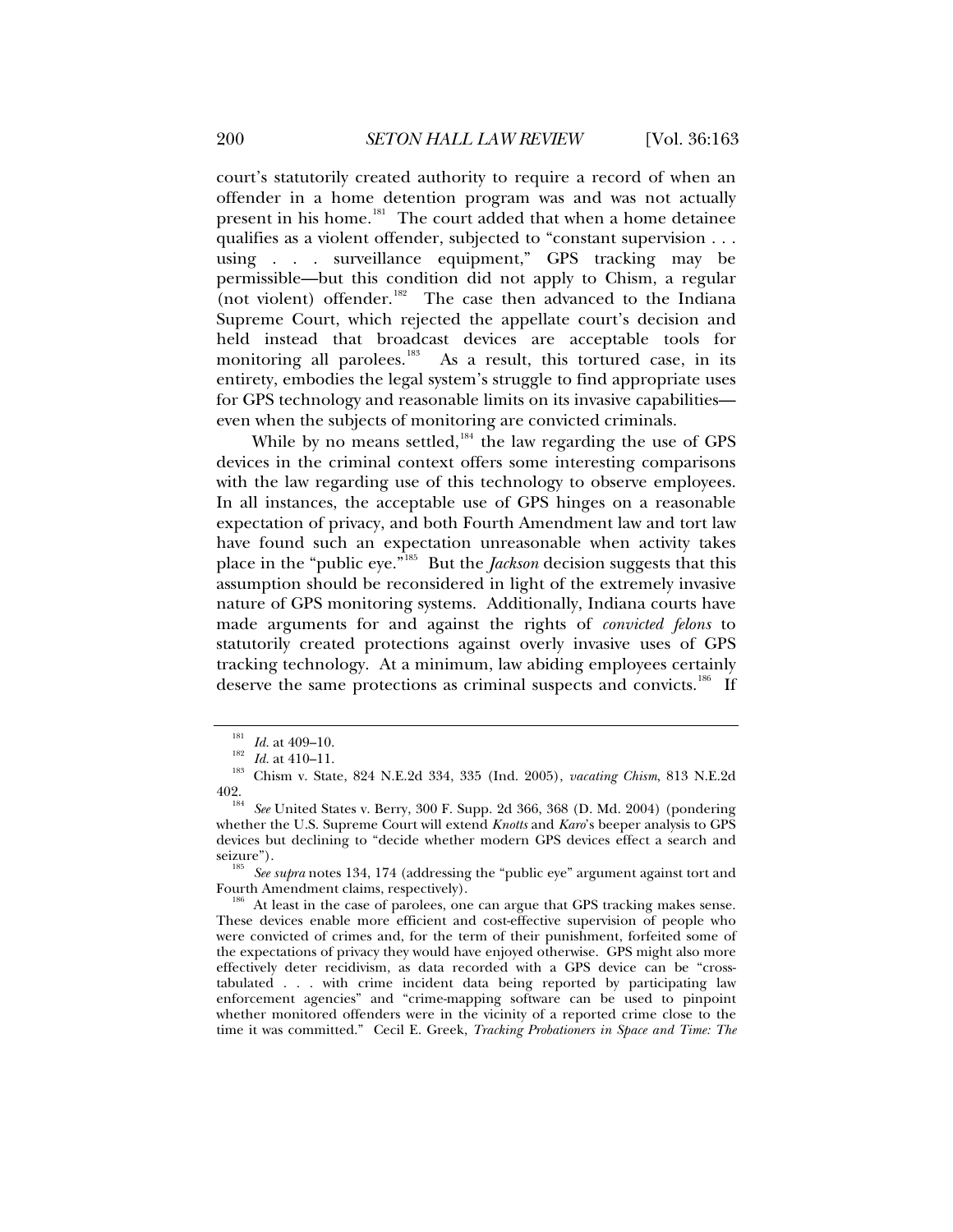<span id="page-38-0"></span>society's significant interest in deterring recidivism cannot justify boundless location-based surveillance, it seems incongruous to grant employers a monitoring power greater than that of law enforcement. The interest asserted by the employer could not possibly be more substantial.<sup>[187](#page-38-1)</sup>

#### *B. Use of GPS by Businesses to Monitor Consumers*

At least in one area, lawmakers have quickly responded to the abusive intrusions made possible by GPS tracking devices. Rental car companies created quite a stir when customers discovered that their service providers had monitored their driving patterns for the express purpose of assessing fines for misuse. Caught off guard and unaware, customers racked up hundreds, and sometimes thousands, of dollars in penalty charges. For example:

In one case, a family picked up a car at a Payless Car Rental in San Francisco and began a 12-day road trip through several Western States. When [they] returned the vehicle, they received a \$3,405 bill for violating the rental contract which prohibited them from leaving California: \$1/mile for every mile driven out-of-state.

*Convergence of GIS and GPS Systems*, FED. PROBATION, June 2002, at 51. The criminal justice system could better control the threat posed by convicts released early from overcrowded prisons by using GPS tracking technology to more effectively apprehend members of an at-risk, and perhaps not yet fully rehabilitated, population. Unlike employers, law enforcement officers have a substantial interest in using GPS tracking devices around the clock because public safety might be

<span id="page-38-1"></span>It is true that criminal suspects and parolees *might* have Fourth Amendment protections that do not apply in the world of private employment. *See supra* notes 69, 156. The law has traditionally been suspicious of government power, as evidenced by the limits the founders placed on state sponsored invasions of personal space. *See*  U.S. CONST. amend. IV. In contrast, the law has favored a market-based approach for curbing employer abuses of power. Finkin, *supra* note 105, at 10; *supra* text accompanying note 105; *see also* Burnham v. Karl & Gelb, P.C., 745 A.2d 178, 182 (Conn. 2000) (expressing discomfort with interfering in the employer-employee relationship). *Contra* Richard A. Epstein, *Standing Firm, On Forbidden Grounds*, 31 SAN DIEGO L. REV. 1, 1–2 (1994) (lamenting the departure from a market-based approach to employment regulation embodied in anti-discrimination and other employment laws). However, both the constitutional and tort doctrines protecting privacy are subject to a reasonableness requirement, and allowing private employers, who *can* be held accountable for tortious invasions, to treat employees worse than paroled convicts certainly seems unreasonable. Moreover, in the context of location based services, the threat posed by a Big Brother government, as opposed to a Big Brother employer, may have been more ominous when only the government had access to GPS. But now that the system has been opened to civilian use, employers' actions can be just as invasive as the government's. *See supra* notes 29, 30, 36, 38 and accompanying text; *see also* Lever, *supra* note 14, at 219 (discussing the end of government's selective availability program, which once allowed only limited use of the satellite system by civilian operations).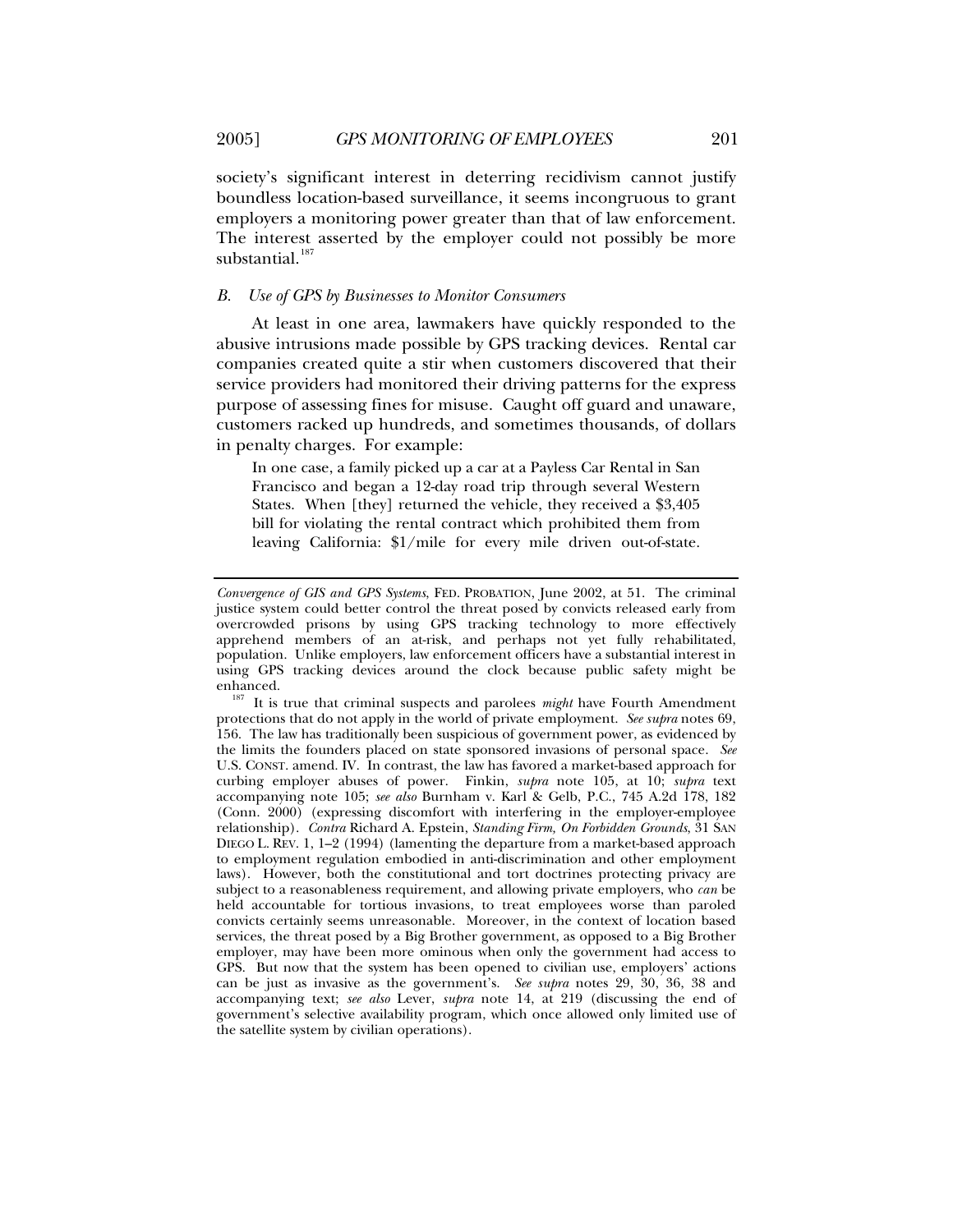When the family complained, arguing that they didn't know they were prohibited from driving out-of-state, the company presented them with a map showing their exact route outside of California as detailed by a tracking device in the car. In addition, the company argued that the family should have known about the [system used to track them] because their contract stated that the car "might be equipped with a tracking device." . . . [But this information was] in fine print in an addendum to the contract and was never mentioned by the rental agent to the family.<sup>1</sup>

Similarly, American Car Rental surprised James Turner when it withdrew \$450 from his account to cover three instances of speeding recorded by a GPS tracking device.<sup>[189](#page-39-1)</sup> One commentator noted that the company imposed these penalties "even though [Turner] had received no tickets from Connecticut state troopers, and had not been able to contest the allegations in court."<sup>[190](#page-39-2)</sup>

Motivated by this great injustice, one state quickly enacted consumer protection legislation in response. On August 25, 2004, Governor Arnold Schwarzenegger of California signed into law an amendment to the Civil Code regulations of vehicle rental agreements. The law "prohibits a rental company that uses electronic surveillance technology in its rental vehicles from using, accessing, or obtaining information relating to the renter's use of the rental vehicle that was obtained using that technology."<sup>[191](#page-39-3)</sup> In the California

<span id="page-39-0"></span><sup>&</sup>lt;sup>188</sup> CAL. STATE ASSEMBLY COMM. ON THE JUDICIARY, REG. SESS., BILL ANALYSIS OF A.B.<br>2840 (Apr. 20, 2004) [hereinafter A.B. 2840 BILL ANALYSIS].

<span id="page-39-1"></span><sup>&</sup>lt;sup>189</sup> Turner v. Am. Car Rental, No. CV010456353S, 2004 WL 1888947 (Conn. Super. Ct. July 21, 2004); *see also* A.B. 2840 BILL ANALYSIS, *supra* note 188. Like the Payless family, Mr. Turner was "warned" about this practice in the fine print of his contract. *Turner*, 2004 WL 1888947, at \*2 ("The lease stated there was a global positioning system (GPS) in the vehicle, and it also stated that if the plaintiff exceeded the posted speed limit he would be charged \$150.00 for each such occurrence.").

<span id="page-39-2"></span><sup>&</sup>lt;sup>190</sup> White, *supra* note 40, at 5. Mr. Turner eventually prevailed, however, when a jury returned a verdict in favor of his invasion of privacy claim. *Turner*, 2004 WL 1888947, at \*1. The court ordered a refund of the \$450 fine as well as attorney's fees. *Id.* at \*2; *see also* Am. Car Rental v. Comm'r of Consumer Prot., 869 A.2d 1198, 1201 (Conn. 2005) (holding that speeding fees unrelated to the actual damage done to the car, which depends on the duration of excessive speed and not the number of times a renter exceeded the speed limit, "constitute[s] an illegal penalty and . . . an unfair trade practice offensive to public policy").

<span id="page-39-3"></span><sup>&</sup>lt;sup>191</sup> Press Release, Cal. Dep't of Consumer Affairs, New Laws for California Consumers (Dec. 31, 2004), *available at* http://www.dca.ca.gov/press\_releases/2004/ 1231.htm; *see also* Legis. Counsel's Dig., Assem. Bill 2840 (Cal. 2004). In relevant part, the law states: "A rental company may not use, access, or obtain any information relating to the renter's use of the rental vehicle that was obtained using electronic surveillance technology, except in the following circumstances . . . ." CAL. CIV. CODE § 1936(o) (West Supp. 2005).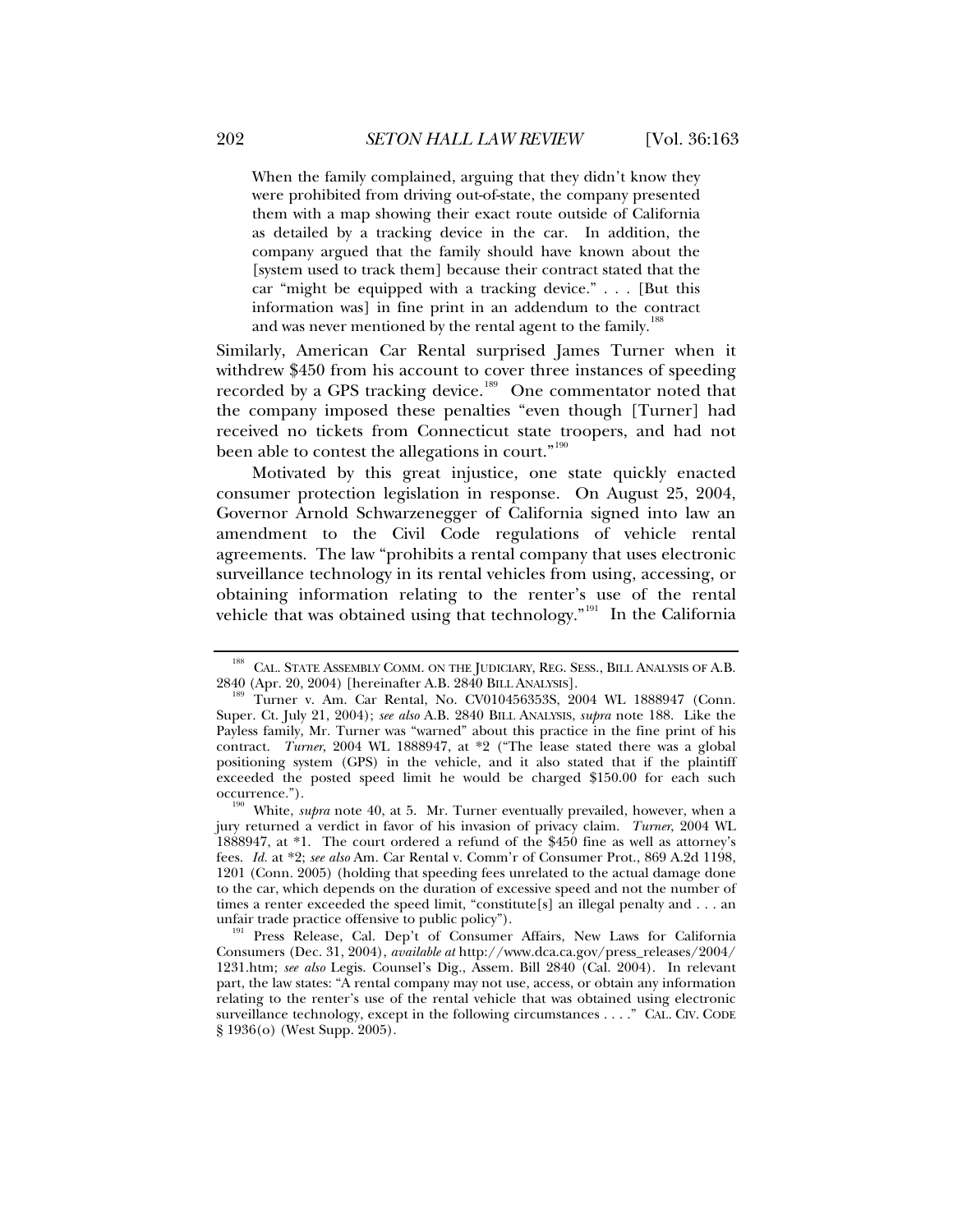consumer bill, notice to the customer is not enough—the state imposed a blanket ban on *any use* of GPS devices for surveillance of rental car customers.

Like employers, rental car companies also have legitimate business reasons for monitoring renters after they leave the lot. Indeed, Payless only sought "to make sure business travelers and other customers adhere[d] to in-state travel agreements . . . . "<sup>[192](#page-40-0)</sup> Of equal, if not more, importance to the rental agency is an ability to recover lost or stolen vehicles. Additionally, because GPS systems can also provide information about miles traveled, these devices offer a convenient way to keep track of information used to maintain the fleet. The California law, however, recognizes some of these concerns and provides important exceptions that take these interests into account. Electronic surveillance technology can be used to recover vehicles and provide timely maintenance.<sup>[193](#page-40-1)</sup> But, "[a] rental company may not use electronic surveillance technology to track a renter in order to impose fines or surcharges relating to the renter's use of the rental vehicle."<sup>[194](#page-40-2)</sup> As Part V will describe, similar provisions in a law protecting employees from discipline for information discovered through invasive monitoring could recognize an employer's legitimate interest in fleet and personnel management, while still providing employees with reasonable privacy protections. A "balancing of interests solution," similar to the one governing the business-customer relationship, makes more sense in the context of employment—as opposed to the "one-sided, absolute power" model

<span id="page-40-2"></span><span id="page-40-1"></span><span id="page-40-0"></span><sup>&</sup>lt;sup>192</sup> See, e.g., Darcy, *supra* note 65.<br><sup>193</sup> CAL. CIV. CODE §§ 1936(o)(1)(A)(i)–(iii), (o)(6) (West Supp. 2005).<br><sup>194</sup> *Id.* § 1936(p). California's response to notorious instances of customer surveillance has not yet been duplicated in the federal arena or elsewhere. In 2001, Senator John Edwards proposed the "Location Privacy Protection Act of 2001." S. 1164, 107th Cong. (2001). A piece of consumer protection legislation, the bill hoped "[t]o provide for the enhanced protection of the privacy of location information of users of location-based services and applications . . . ." *Id.* If passed, the bill would have required the FCC to promulgate rules governing location-based service providers' responsibility to provide detailed notice of their customer information collection practices. *Id.* Additionally, service providers would have needed customer authorization to collect, use, or retain customer data. *Id.* The bill did not, however, progress beyond its assignment to the Committee on Commerce, Science, and Transportation. This may have been a result of unfortunate timing— "[i]n the wake of the tragedy of September 11, the attitude toward the propriety of widespread surveillance . . . markedly changed." Mark G. Young, *What Big Eyes and Ears You Have!: A New Regime for Covert Governmental Surveillance*, 70 FORDHAM L. REV. 1017, 1018 (2002). Recent rumblings in the state legislatures suggest that we are again ready to have a discussion about sensible limits on surveillance. *See* discussion *supra* Part III.B.2 and *infra* Part V.B.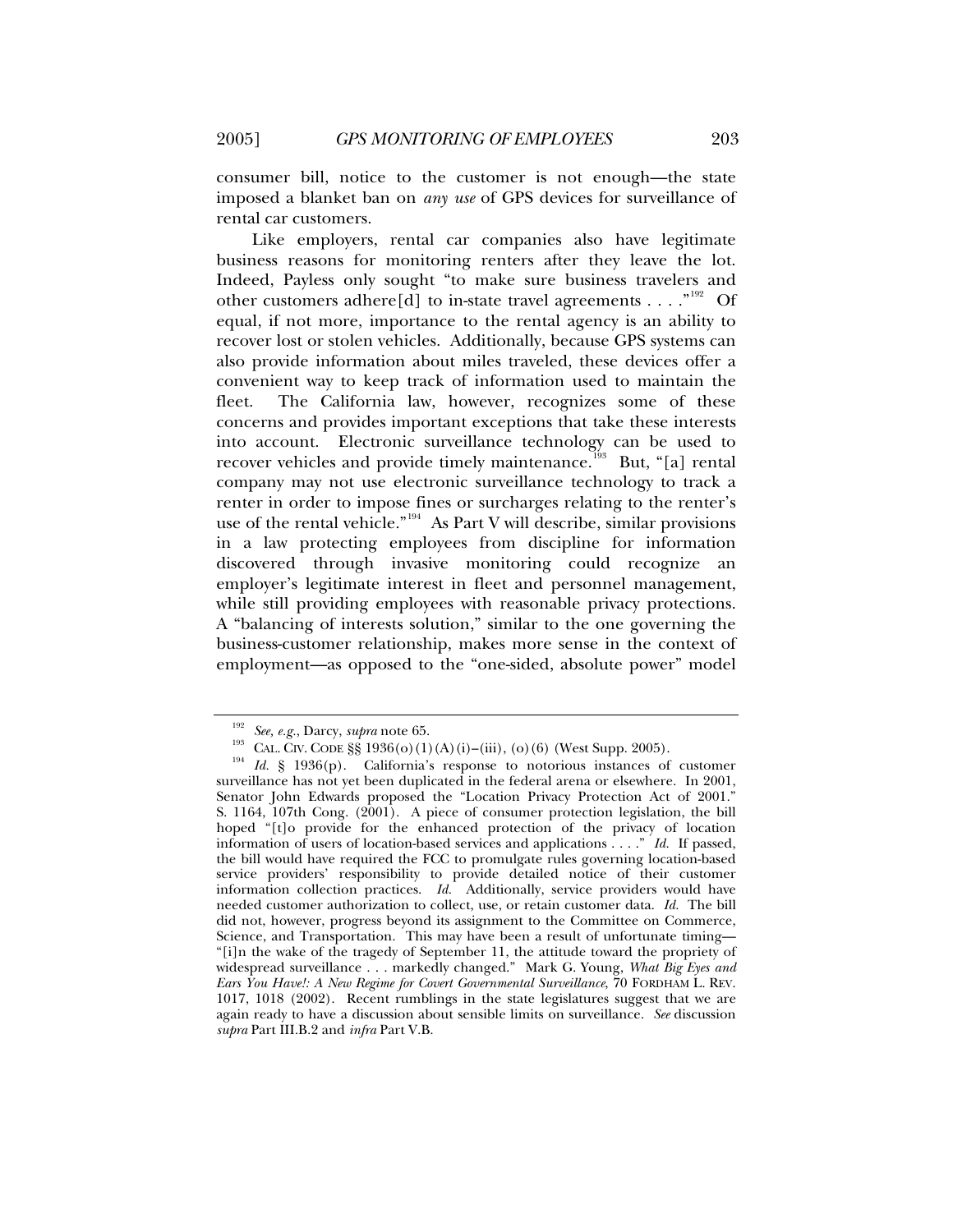<span id="page-41-0"></span>that appears to control the law enforcement-criminal suspect relationship.

## V. A PROPOSAL FOR REASONABLE PROTECTION AGAINST GPS MONITORING OF EMPLOYEES

As explained in Part II, GPS tracking devices offer businesses in a range of industries an unprecedented ability to control remote operations. But this technology also creates unparalleled opportunities to invade an employee's personal life. As use of "the type of technology used in the criminal justice system to track prisoners"[195](#page-41-1) becomes commonplace, we will lose our ability to object to these invasions, because accepted practices will redefine our "reasonable expectations."[196](#page-41-2) Indeed, in the employment context, we have already seen privacy erode as the law has refused to protect many employee communications and after-hours activities.<sup>[197](#page-41-3)</sup> Although this Article does not challenge these well-established doctrines regarding off-duty privacy in general, it does call for a different rule when GPS technology is involved. As the *Jackson* opinion suggested, GPS tracking systems simply put more information than necessary in the hands of those who can use it unjustly.<sup>[198](#page-41-4)</sup>

## *A. Federal Laws that have Failed*

Admittedly, if past efforts are any indicator of future success, then establishing a privacy right for employees, even one limited to after-hours, off-site surveillance, will be difficult to achieve. Recent legislative proposals for federal protection have not fared well.

- 
- <span id="page-41-4"></span><span id="page-41-3"></span><span id="page-41-2"></span>Thomas, attorney).<br><sup>196</sup> See infra note 282 and accompanying text.<br><sup>197</sup> See supra notes 4–5, 92–101 and accompanying text; see also infra note 282.<br><sup>198</sup> See supra notes 166–72 and accompanying text; see also State v. Ja 217 (Wash. 2003). Relevant to this discussion, the court in *Jackson* observed that:

*Id.* at 262.

<span id="page-41-1"></span><sup>195</sup> Michael R. Triplett, *Employee Tracking Technology Raises Privacy Concerns and Potential Employee Backlash*, 72 U.S.L.W. 2664, May 4, 2004 (quoting Cindy-Ann L.

<sup>[</sup>T]he intrusion into private affairs made possible with a GPS device is quite extensive as the information obtained can disclose a great deal about an individual's life. For example, the device can provide a detailed record of travel to doctors' offices, banks, gambling casinos, tanning salons, places of worship, political party meetings, bars, grocery stores, exercise gyms, places where children are dropped off for school, play, or day care, the upper scale restaurant and the fast food restaurant, the strip club, the opera, the baseball game, the "wrong" side of town, the family planning clinic, the labor rally.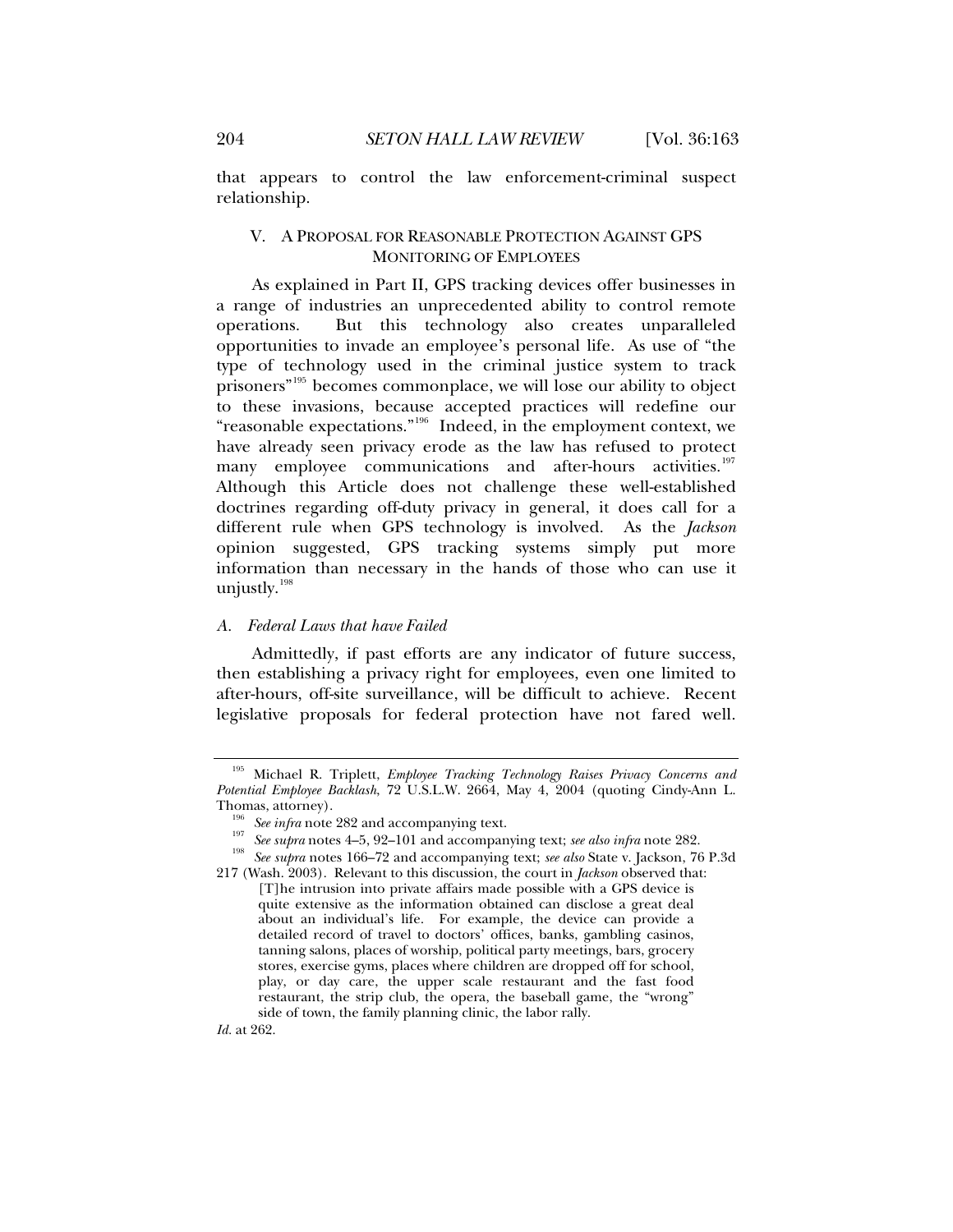However, these failures provide guidance for drafting a more successful policy.

1. Privacy for Consumers and Workers Act (PCWA)

In 1993, the Privacy for Consumers and Workers Act ("PCWA") debuted in both the Senate and the House.<sup>[199](#page-42-1)</sup> "[D]esigned to prevent abuses of electronic monitoring in the workplace, $\sum_{n=0}^{\infty}$  these nearly identical bills sought to prohibit "the collection, storage, analysis, or reporting of information concerning an employee's activities by means of . . . electronic observation and supervision . . . which is conducted by any method other than direct observation by another person  $\dots$   $\cdot$  <sup>[201](#page-42-3)</sup> The means designed to accomplish this end were somewhat unique, as the bills proposed a tiered system that tied acceptable monitoring practices to the tenure of a particular employee. Recognizing the employer's interest in conducting a highly scrutinized trial period of initial employment, the bills allowed random monitoring during an employee's first sixty days.<sup>[202](#page-42-4)</sup> Periodic surveillance of entire work groups was also permissible for limited periods of time.<sup>[203](#page-42-5)</sup> However, an employer could not randomly monitor employees with five or more years of tenure, regardless of their position.<sup>[204](#page-42-6)</sup> Employees could petition for legal or equitable

<span id="page-42-0"></span>

<span id="page-42-1"></span><sup>199</sup> S. 984, 103d Cong. (1993) (introduced by Sen. Paul Simon); H.R. 1900, 103d Cong. (1993) (introduced by Rep. Pat Williams). Both bills would have applied to "any individual, corporation, partnership, labor organization, unincorporated association, or any other legal business, the Federal Government, and any State (or political subdivision thereof)." S.  $984 \frac{8}{2}(4)(B)$ ; H.R.  $1900 \frac{8}{2}(3)(B)$ .

<span id="page-42-3"></span><span id="page-42-2"></span><sup>&</sup>lt;sup>200</sup> H.R. REP. NO. 103-872, at 45 (1994).<br><sup>201</sup> S. 984 § 2(2)(A); H.R. 1900 § 2(1)(A). The PCWA also attempted to plug the holes in workplace privacy protection that resulted from the adoption of the Internet as a new workplace tool. At the time, some experts believed that the ECPA's limits on intercepting electronic communications, *see* discussion *supra* notes 144–48, would not effectively stop employers from monitoring employees' e-mails because employers could rely on the exception for messages intercepted "in the ordinary course of business." *Privacy for Consumers and Workers Act: Hearing on H.R. 1900 Before the Subcomm. on Labor-Management Relations of the H. Comm. on Educ. and Labor*, 103d Cong. (1993) (testimony of Lewis L. Maltby, American Civil Liberties Union), *available at* http://www.workrights.org/issue\_electronic/em\_testimony\_6-30-93.html. Surprisingly though, the real impediment to extending ECPA's protections to employees' e-mail communications arose from the employers' ability to store e-mail messages. According to some courts, employers who read electronically stored messages have not "intercepted" anything under the ECPA. Nathan Watson, Note, *The Private Workplace and the Proposed "Notice of Electronic Monitoring Act": Is "Notice" Enough?*, 54 FED. COMM. L.J. 79, 82–88 (2001). The PCWA proposed to remedy this

<span id="page-42-6"></span><span id="page-42-5"></span><span id="page-42-4"></span>oversight.<br><sup>202</sup> S. 984 § 5(b)(1); H.R. 1900 § 5(b)(1).<br><sup>203</sup> S. 984 § 5(b)(2); H.R. 1900 § 5(b)(2).<br>S. 984 § 5(b)(3); H.R. 1900 § 5(b)(3).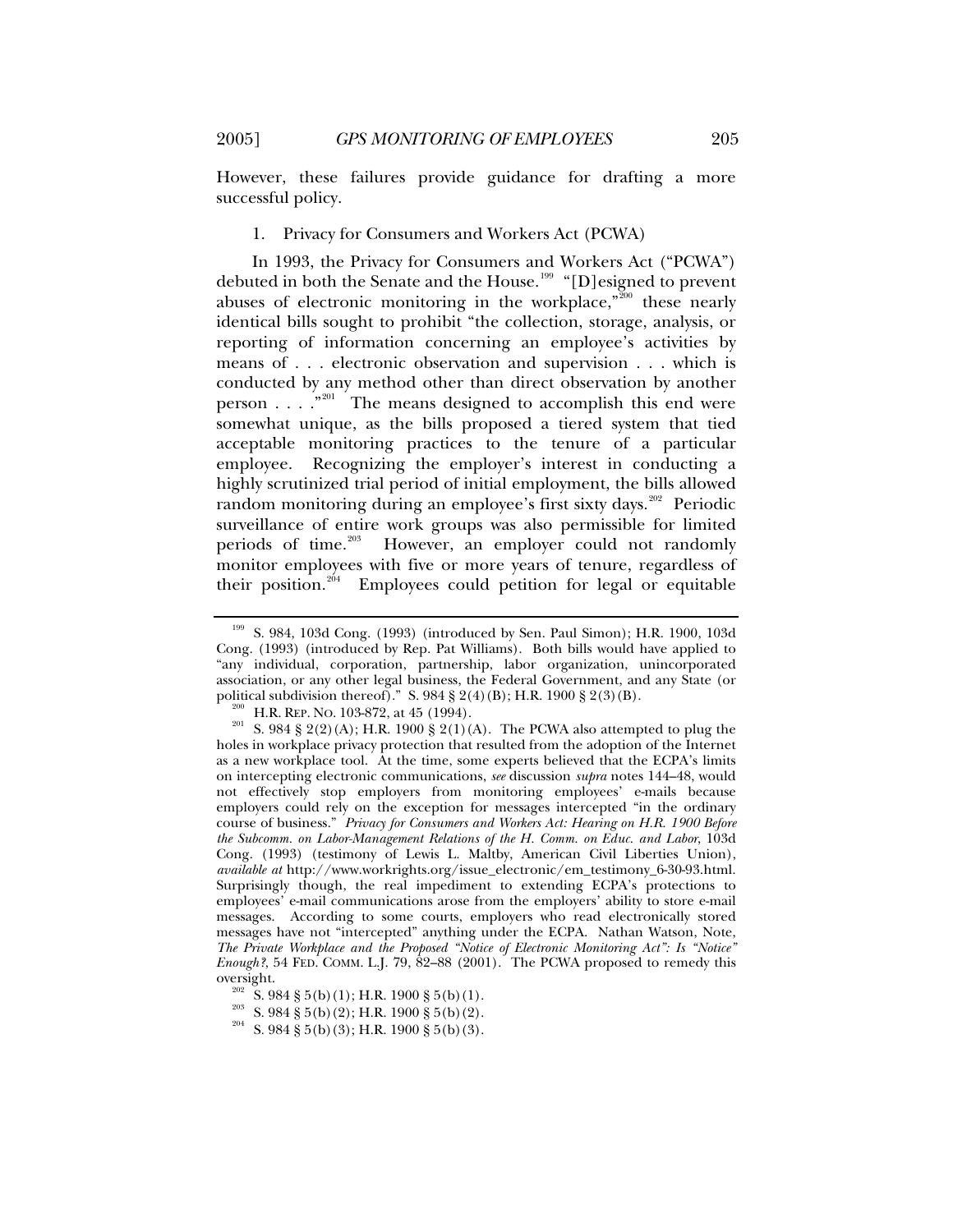relief from the employer, who also faced potential civil penalties of "not more than  $$10,000$  for each . . . violation."<sup>[205](#page-43-0)</sup>

The proposed act also included detailed specifications for the format of the notice employers needed to give to "each employee who [would] be electronically monitored." Employers would have been required to provide prior written notice detailing: (1) "[t]he forms of electronic monitoring to be used," (2) "[t]he personal data to be collected," (3) "[t]he hours and days per calendar week that electronic monitoring will occur," (4) "[t]he use to be made of personal data collected," and (5) how the electronic monitoring will be conducted and its results evaluated.<sup>[206](#page-43-1)</sup> The bill waived the notice requirement if the employer had a reasonable suspicion that the employee was violating criminal or civil law or acting adversely to the employer's interests.<sup>[207](#page-43-2)</sup>

Relevant to prohibiting surveillance of an employee's after-hours activities, the PCWA also proposed an absolute ban on the intentional collection of personal data about an employee, unrelated to the employee's work—unless the employee was a customer at the time of the surveillance.<sup>[208](#page-43-3)</sup> Given this provision and others discussed in the preceding paragraphs, had the PCWA passed, this Article might have been unnecessary. Assuming that the definition of "the employee's work" was not intended to include the indirect effects that not sleeping enough or eating poorly after hours might have on an employee's performance, the PCWA may have protected employees from an employer's intrusive look into their personal lives.<sup>[209](#page-43-4)</sup>

However, the PCWA was not meant to be, as "the bill died . . . a 'mysterious death' in committee."<sup>[210](#page-43-5)</sup> Some speculate that the bill's defeat stemmed from "the lobbying power behind retail, security, and restaurant interests" who pitched "electronic surveillance as a loss-<br>prevention measure."<sup>211</sup> Others suggest that the rigid notice Others suggest that the rigid notice

<span id="page-43-4"></span><span id="page-43-3"></span><span id="page-43-2"></span><span id="page-43-1"></span><span id="page-43-0"></span><sup>&</sup>lt;sup>205</sup> H.R. 1900 § 12(a)(1), (c)(1); *see also* S. 984 § 12(a)(1), (c)(1).<br><sup>206</sup> S. 984 § 4(b); H.R. 1900 § 4(b).<br><sup>207</sup> S. 984 § 5(c)(1); H.R. 1900 § 5(c)(1).<br><sup>208</sup> S. 984 § 10(a); H.R. 1900 § 10(a).<br>Some commentators woul passed, however, the PCWA would not [have been] sufficient. By focusing almost exclusively on providing employees with notice of employer monitoring, the proposed PCWA fail[ed] to delineate what types of monitoring [would] be inappropriate even with adequate notice." Wilborn, *supra* note 24, at 851.

<span id="page-43-6"></span><span id="page-43-5"></span><sup>&</sup>lt;sup>210</sup> Corbett, *supra* note 10, at 115.<br><sup>211</sup> Karen A. Springer, *In God We Trust; All Others Who Enter this Store Are Subject to Surveillance*, 48 FED. COMM. L.J. 187, 192 (1995) (citing newspaper accounts of criticisms from retail and security lobbyists); *see also* Jennifer J. Laabs, *Surveillances: Tool or Trap?*, PERSONNEL J., June 1992, at 96 (describing the various objections that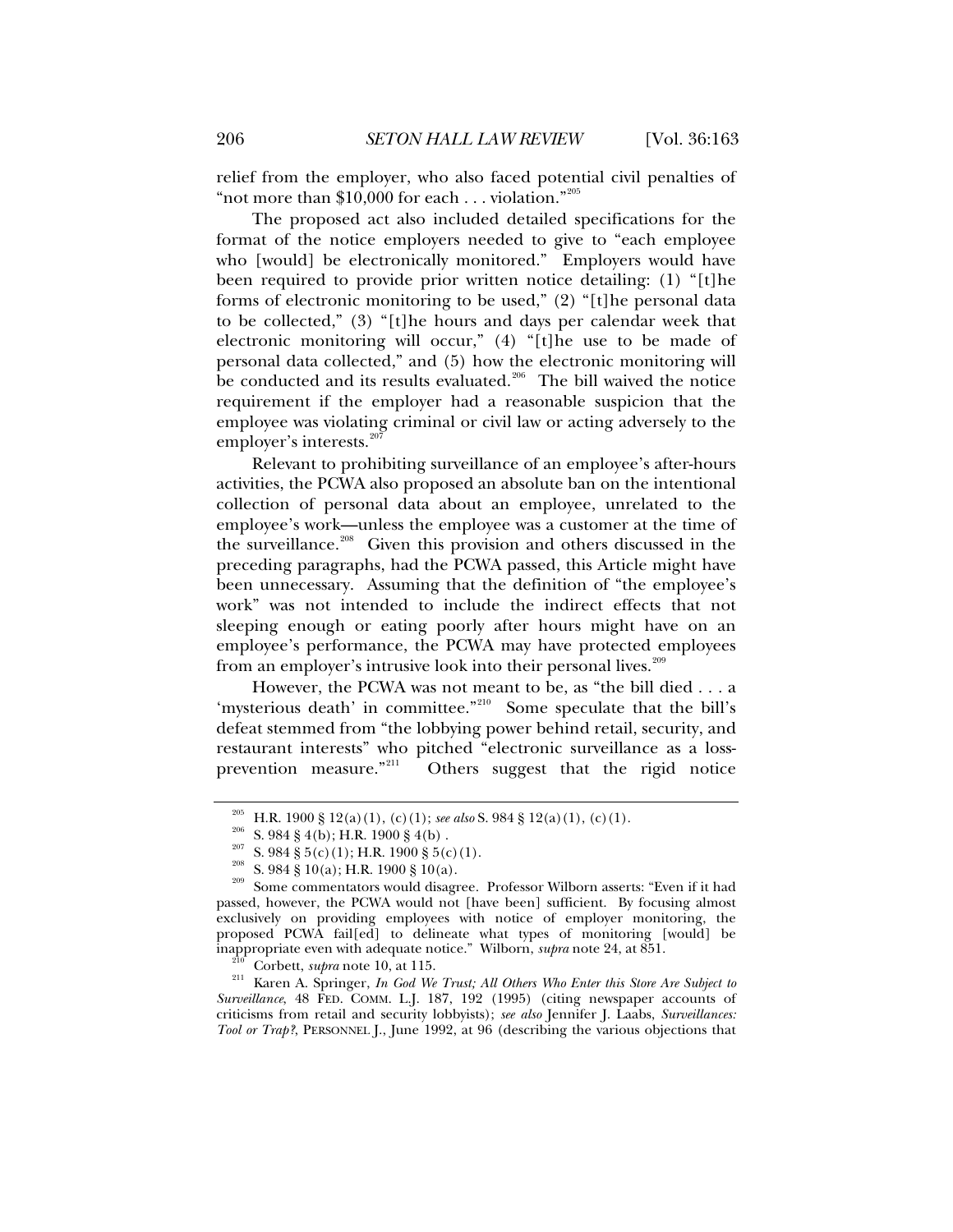<span id="page-44-0"></span>requirements failed to account for different business needs for monitoring, something not shared across all industries, and that this weakness caused the bill to fail on its own merits.<sup>[212](#page-44-1)</sup> Drafters of federal limitations on after-hours monitoring of employees should seriously consider these potential obstacles to the PCWA's passage.

#### 2. Notice of Electronic Monitoring Act (NEMA)

The similarly ill-fated Notice of Electronic Monitoring Act ("NEMA") followed the PCWA in 2000.[213](#page-44-2) "[M]ore . . . focused" and "less ambitious" than its predecessor, $214$  NEMA proposed amendments to Title II of ECPA that would have placed a simple notice requirement on electronic monitoring of employee communication in the workplace. $215$  Compliance with the act required annual dissemination of information on the form of communication or computer usage to be monitored, the means for and frequency of monitoring, and the information sought and how it would be used.<sup>216</sup> Although "lean and mean" compared to its Although "lean and mean" compared to its "bloated forefather," the  $P\text{CWA}$ , $^{217}$  $^{217}$  $^{217}$  NEMA also proposed significant penalties for employers, including damages recoverable by an individual employee that ranged from  $$5,000$  to  $$20,000$ .<sup>[218](#page-44-7)</sup>

<span id="page-44-3"></span><span id="page-44-2"></span>and telemarketing firms").<br><sup>213</sup> H.R. 4908, 106th Cong. (2000).<br><sup>214</sup> Charles R. Frayer, Comment, *Employee Privacy and Internet Monitoring: Balancing Workers' Rights and Dignity with Legitimate Management Interests*, 57 BUS. LAW. 857, 869 n.86 (2002).<br><sup>215</sup> Although the act included subtitles describing sections like "Electronic

<span id="page-44-4"></span>monitoring in the workplace," the act only covered an "employer who intentionally, by any electronic means, reads, listens to, or otherwise monitors any wire communication, oral communication, or electronic communication of an employee of the employer, or otherwise monitors the computer usage of an employee of the employer  $\ldots$ ." H.R. 4908 § 2(a)(1)(B) (proposing new language for 18 U.S.C. § 2711). Because the radio signals used to pinpoint the location of a GPS tracking device are likely beyond the definition of "electronic communication of an employee" intended by the act, the bill did not address every instance of "[e]lectronic monitoring in the workplace."  $Id$ .

<span id="page-44-7"></span><span id="page-44-6"></span><span id="page-44-5"></span><sup>216</sup> *Id.* (proposing new language for 18 U.S.C. § 2711(b)(1)–(4)).<br><sup>217</sup> Frayer, *supra* note 214, at 869.<br><sup>218</sup> H.R. 4908 § 2(a)(1)(B) (proposing new language for 18 U.S.C. § 2711(d)).

industry, labor, and the U.S. Department of Labor had to an earlier version of the

<span id="page-44-1"></span><sup>&</sup>lt;sup>212</sup> Laurie Thomas Lee, Watch Your E-Mail! Employee E-Mail Monitoring and Privacy *Law in the Age of the "Electronic Sweatshop"*, 28 J. MARSHALL L. REV. 139, 171 (1994) (providing an example of how the law failed to account for various business needs and explaining that "monitoring of all employees for more than two hours per week may be justifiable and even necessary for polling and survey research organizations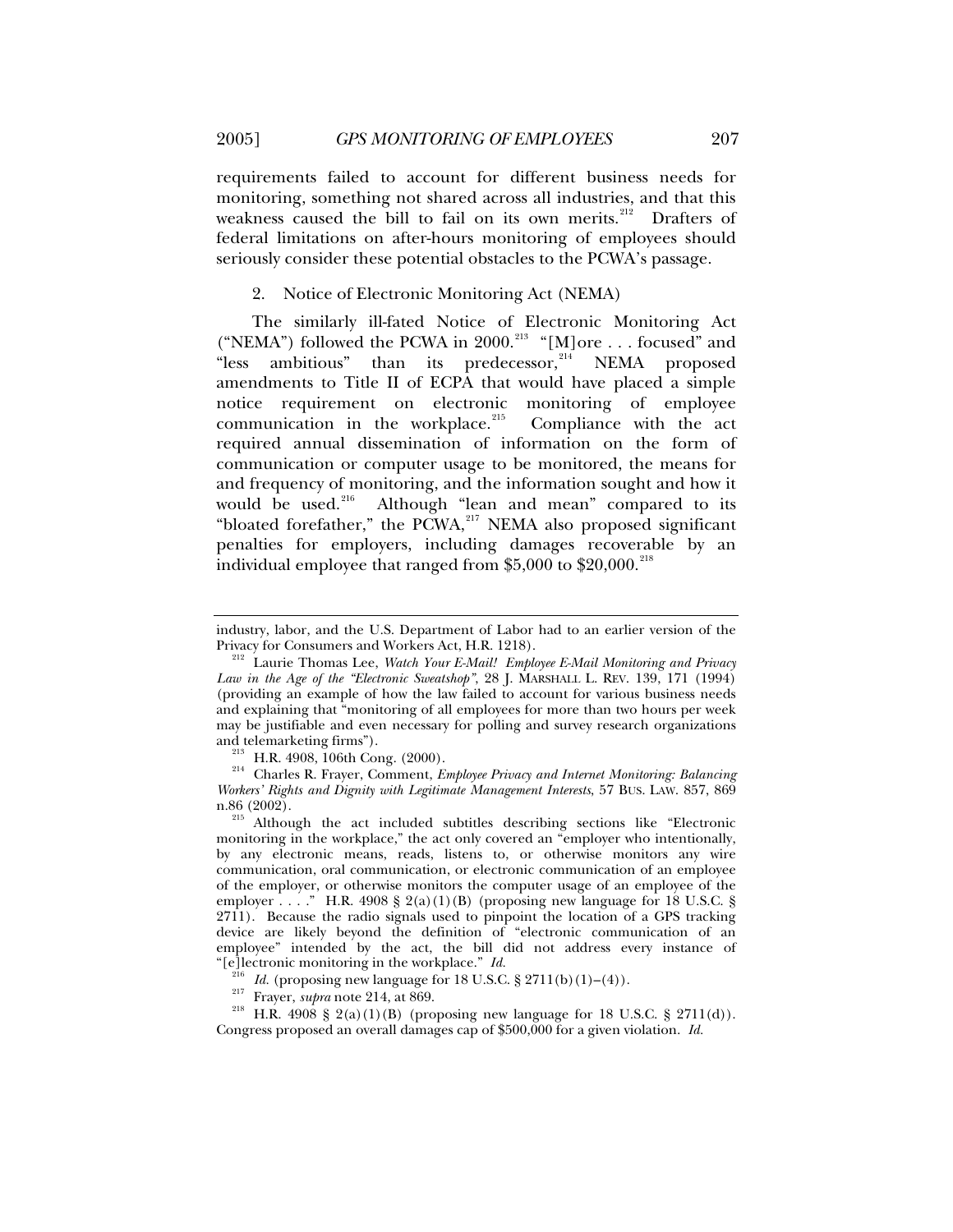Unlike PCWA, NEMA did not offer substantive employee rights or restrict employers' abilities to monitor.<sup>[219](#page-45-0)</sup> These shortcomings led some to classify the statute as mere "dignity legislation"—not a privacy law.<sup>[220](#page-45-1)</sup> Marc Rotenberg, Executive Director of the Electronic Privacy Information Center, even accused the law of being counterproductive for employees, whose reasonable expectation of privacy would be undermined by an employer's provision of notice.<sup>[221](#page-45-2)</sup> Others, however, hailed NEMA as "part of the answer to one of the major concerns of the American public today—the loss of privacy in the face of new technology."<sup>[222](#page-45-3)</sup> James Dempsey of the Center for Democracy and Technology noted that changes in privacy law were long overdue<sup>[223](#page-45-4)</sup> and predicted that the law would make significant contributions to the restoration of worker privacy.<sup>[224](#page-45-5)</sup> But eventually, the critics carried the day. In mid-September of 2000, Congress tabled NEMA because of "concerns [expressed] 'by various business and employer coalitions'" regarding "the potential for an 'increase in employment litigation . . . . "<sup>[225](#page-45-6)</sup>

<span id="page-45-3"></span>discussion *supra* Part III.B.1.b.<br><sup>222</sup> Notice of Electronic Monitoring Act: Hearing on H.R. 4908 Before the Subcomm. on the *Constitution of the H. Comm. on the Judiciary*, 106th Cong. (2000) (testimony of James X. Dempsey, Center for Democracy and Technology) [hereinafter Dempsey

<span id="page-45-4"></span><sup>223</sup> Id. ("It is sufficient to note that privacy laws underwent their last major update in 1986 with the enactment of the Electronic Communications Privacy Act—well before email, cellular phones, and the World Wide Web became the fixtures of business and personal lives that they are today.").

<span id="page-45-6"></span><span id="page-45-5"></span>business and personal lives that they are today."). 224 *Id.* 225 Frayer, *supra* note 214, at 871 (citations omitted); *see also Notice of Electronic Monitoring Act: Hearing on H.R. 4908 Before the Subcomm. on the Constitution of the H. Comm. on the Judiciary*, 106th Cong. (2000) (testimony of Michael Robert Overly), 2000 WL 1268419 (complaining that NEMA's notice requirements were "unduly onerous and [would] almost certainly lead to litigation as to whether or not a notice included sufficient detail"). Overly called for some form of a verification requirement, which would demonstrate that an employee had read and understood the notice and prevent at least some of the predicted unnecessary litigation. *Id.*

<span id="page-45-0"></span><sup>219</sup> Watson, *supra* note 201, at 92–93 ("NEMA's language does not prohibit monitoring, but merely requires an employer to give notice before electronic

<span id="page-45-2"></span><span id="page-45-1"></span><sup>&</sup>lt;sup>220</sup> Frayer, *supra* note 214, at 869.<br><sup>221</sup> Notice of Electronic Monitoring Act: Hearing on H.R. 4908 Before the Subcomm. on the *Constitution of the H. Comm. on the Judiciary*, 106th Cong. (2000) (testimony of Marc Rotenberg, Executive Director, Electronic Privacy Information Center), 2000 WL 1268416 (warning that "an employee's claims under state common law tort theories could be undermined because employees would be effectively on notice of the monitoring practices"). However, as previously noted, even without NEMA and without notice, most employees have trouble establishing a reasonable expectation of privacy when using an employer's property or when exposed to the public eye. *See*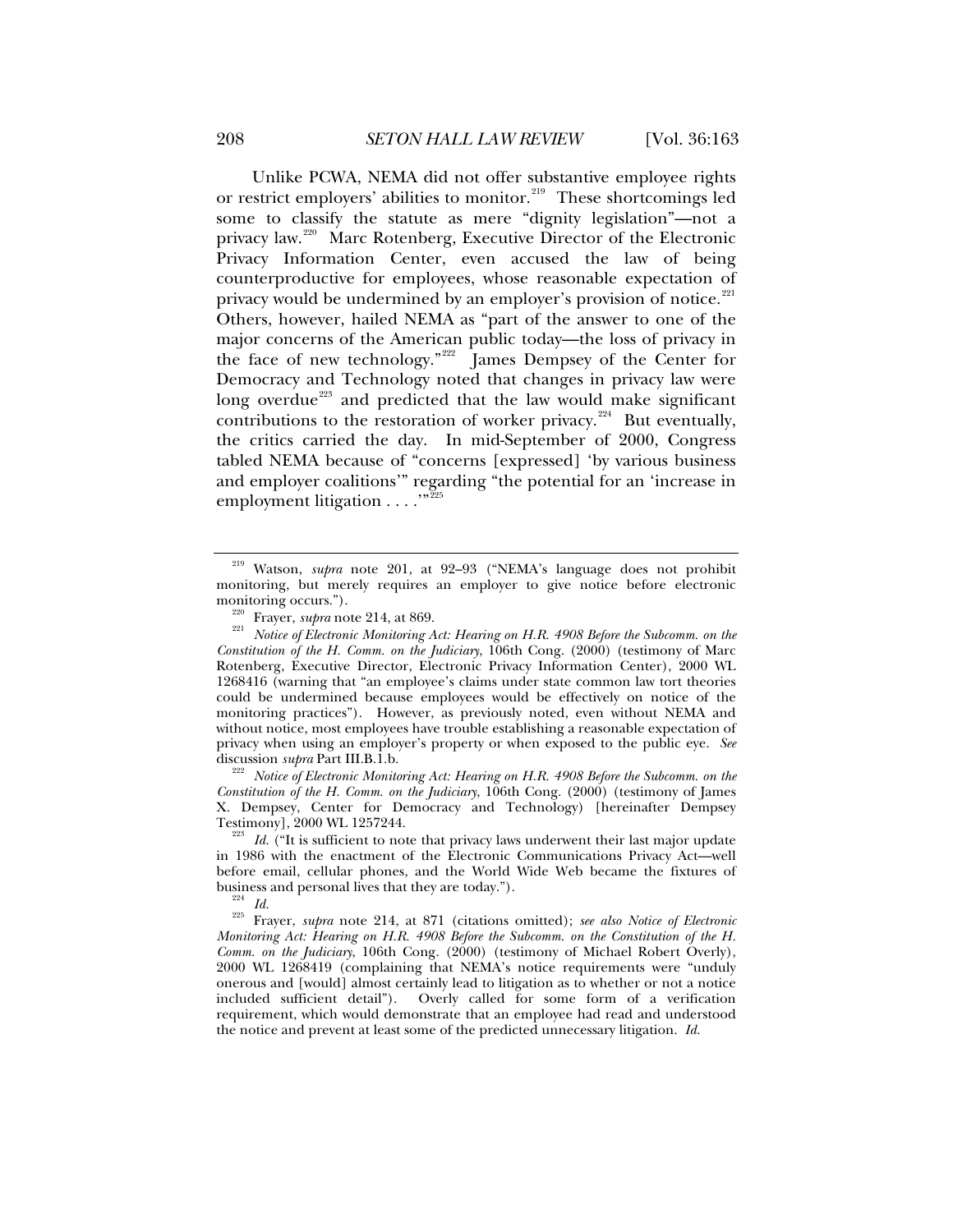<span id="page-46-0"></span>Congress' failure to pass the PCWA and NEMA does not bode well for future efforts to reform worker privacy law through federal legislation. Employers opposed to new restrictions can more easily target and lobby federal lawmakers, as opposed to the various state legislatures around the country.<sup>[226](#page-46-1)</sup> However, a federal law is a superior option to the patchwork of privacy protection that will develop if state legislatures are stuck with the task of protecting employees from intrusive location-based monitoring. Several states are already at work on such laws.<sup> $227$ </sup> This situation should alarm employers, who will "run[] the risk of facing different laws in various jurisdictions and uncertainty regarding which state law may govern particular [situations]."[228](#page-46-3)

#### *B. Current State Proposals*

Although state efforts to enact some form of workplace privacy law have not fared much better than their federal counterparts,<sup>[229](#page-46-4)</sup> this has not discouraged state lawmakers from trying.<sup>[230](#page-46-5)</sup> In their 2003–04 sessions, California, Massachusetts, Michigan, Pennsylvania, and Virginia, among others, $^{231}$  $^{231}$  $^{231}$  debated some form of an employee monitoring bill. The California law would have required an employer to give notice of its intent to collect information on employee activities. GPS-enabled devices were not specifically

<span id="page-46-1"></span><sup>226</sup> *But see* Wilborn, *supra* note 24, at 862 ("Attempted legislative action on the state level has been repeatedly blocked by company threats to move their business to a state without the proposed restrictions.").

<span id="page-46-4"></span><span id="page-46-3"></span><span id="page-46-2"></span><sup>&</sup>lt;sup>227</sup> See discussion infra Part V.B.<br><sup>228</sup> Wilborn, *supra* note 24, at 862.<br><sup>229</sup> See, e.g., Corbett, *supra* note 10, at 116 ("In 2001, for the third consecutive year, the California legislature passed an electronic monitoring notice bill, and for the third time in three years [then-]Democratic Governor Gray Davis vetoed the bill [because, in his opinion, it] 'place[d] unnecessary and complicating obligations on employers.'"). 230 And in some instances, succeeding. Connecticut enacted an employee

<span id="page-46-5"></span>electronic monitoring bill (requiring notice only) in 1998. CONN. GEN. STAT. § 31– 48(d) (West 2003). The law, however, only addresses "collection of information *on an employer's premises*" and therefore does not encompass the problem of after-hours

<span id="page-46-6"></span>According to Lewis Maltby, president of the National Workrights Institute, New Jersey, Illinois, Minnesota, and Alaska also considered electronic monitoring notice bills during this period. Darcy, *supra* note 65. Some of these bills primarily focused on e-mail monitoring, although the Institute felt the laws might be broad enough to encompass GPS. *Id.* In addition, Maryland recently entertained a general electronic monitoring notice bill. H.B. 686, 419th Gen. Assem., Reg. Sess. (Md. 2005). However, a discussion of every bill recently debated is not necessary. The statutes selected for discussion in the text are sufficiently illustrative of the laws being proposed, at the state level, to curb GPS tracking of employees.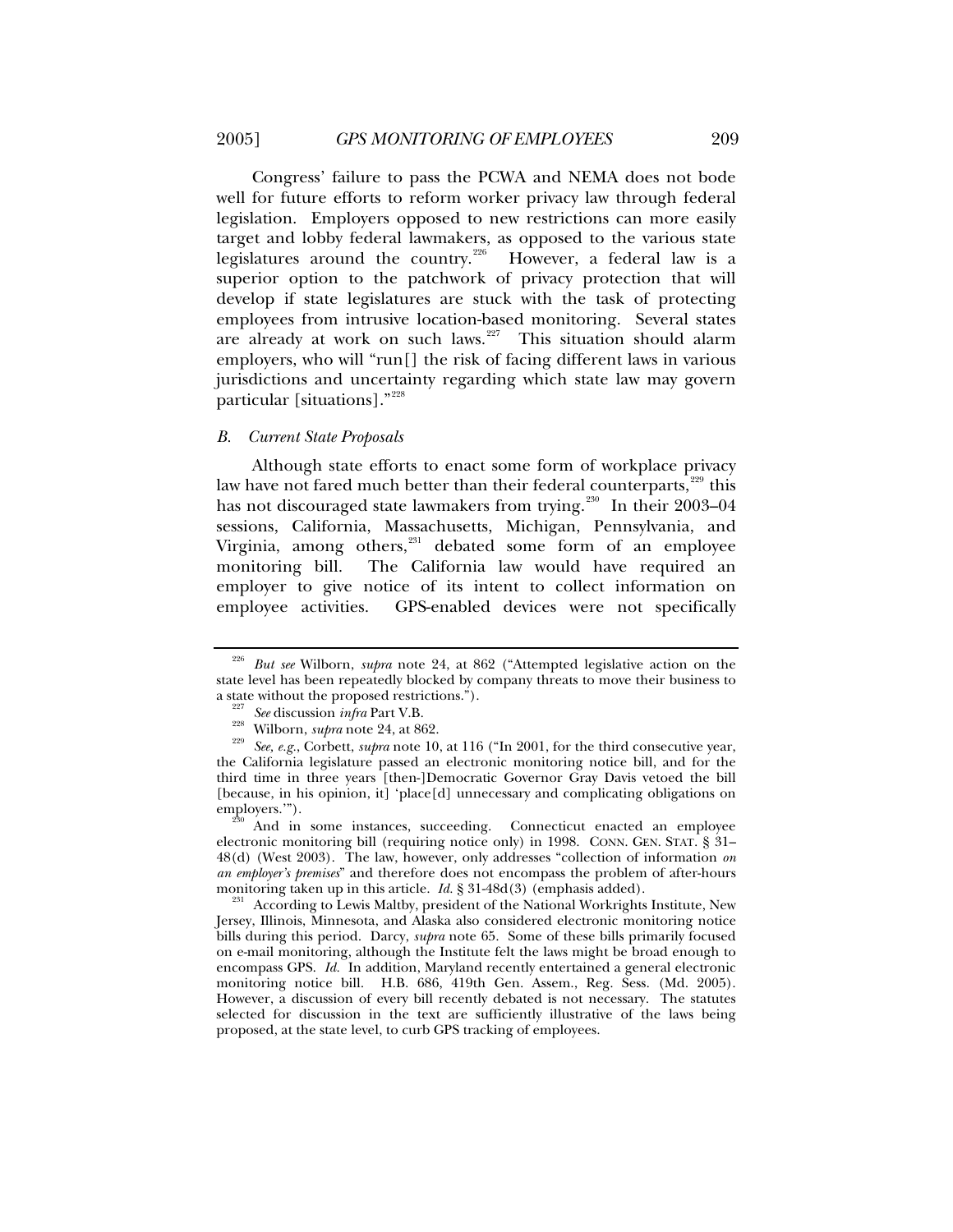<span id="page-47-0"></span>mentioned; however, the act broadly applied to the use of "electronic devices." The law was strictly a notice statute—employers would have simply been required to provide a warning that specified the activities, including those not related to the employer's business, that would be monitored and a description of the information sought through this process.<sup>[232](#page-47-1)</sup> But after passing both houses, the bill was vetoed by Governor Schwarzenegger.<sup>[233](#page-47-2)</sup>

Michigan and Pennsylvania's draft legislation, like NEMA, specifically targeted monitoring of electronic communications and contemplated requiring companies to follow detailed notice provisions before initiating a monitoring program.<sup>[234](#page-47-3)</sup> Virginia's proposal also relied on the provision of notice.<sup>[235](#page-47-4)</sup> Of particular interest was the Massachusetts act, which specifically addressed afterhours surveillance and mirrored many of the provisions in the defunct PCWA. The act broadly defined "electronic monitoring" to include any means of collecting information on employee activities other than direct observation.[236](#page-47-5) Additionally, the act barred collection of information off-site or unrelated to the employee's work.<sup>[237](#page-47-6)</sup> This bill probably asked too much of employers, because it would have prevented them from keeping tabs on their vehicles and mobile workers during business hours. Employers will not stand for this. But employers need not worry just yet—all of these ideas have yet to make it out of committee. Still, they represent tangible evidence of support for employee privacy protections that federal laws have failed to provide.

# *C. Proposal for a New Federal Law*

The productivity, efficiency, and quality control arguments that tipped the scales in favor of employers in other challenges to

<span id="page-47-2"></span><span id="page-47-1"></span> $\frac{232}{232}$  S.B. 1841, Reg. Sess. (Cal. 2004).<br><sup>233</sup> California Bill Tracking, S.B. 1841, Reg. Sess., STATENET, Sept. 29, 2004, http://www.lexis.com (search citation "2003 Bill Tracking CA S.B. 1841"). Note that this was the same governor who signed into law *consumer* protections against GPS

<span id="page-47-3"></span>tracking just one month before. *See supra* note 191 and accompanying text.<br><sup>234</sup> S.B. 893, 187th Gen. Assem., Reg. Sess. (Pa. 2003); S.B. 675, 92d Legis., 1st

<span id="page-47-5"></span><span id="page-47-4"></span>Reg. Sess. (Mich. 2003).<br><sup>235</sup> H.B. 1887, 2003 Sess. (Va. 2003).<br><sup>236</sup> S.B. 2190, 183d Gen. Court, Reg. Sess. § 1(a) (Mass. 2003). Senator Marc Pacheco recently reintroduced a nearly identical bill. S.B. 1117, 184th Gen. Court, Reg. Sess. (Mass. 2005). 237 S.B. 2190, 183d Gen. Court, Reg. Sess. § 2(a) (Mass. 2003) ("An employer may

<span id="page-47-6"></span>use electronic surveillance to collect any information so long as: (i) the information is collected at the employer's premises and (ii) the information is confined to the employee's work.").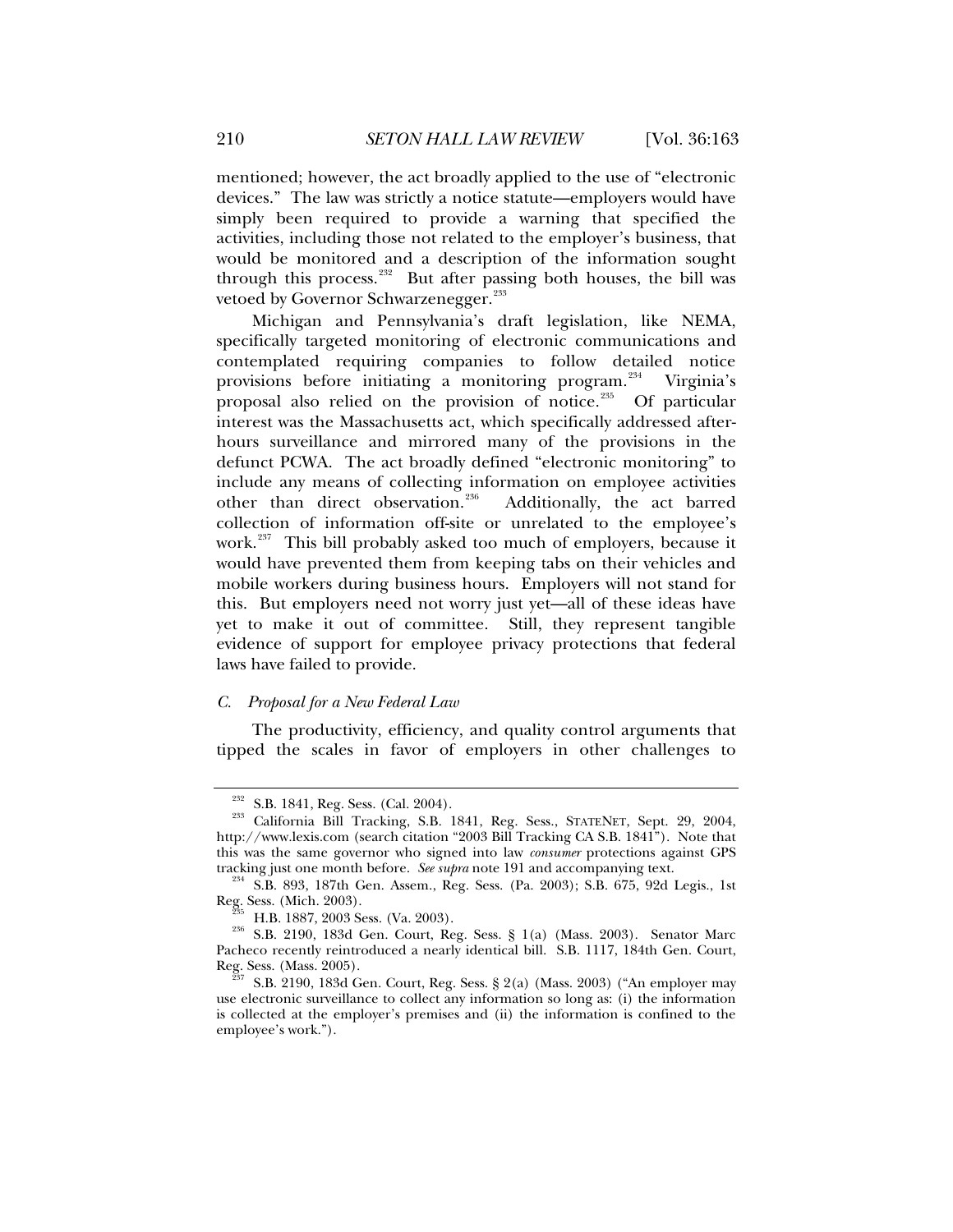employee surveillance practices simply do not apply when an employer seeks to use location tracking systems to unearth information about an employee's private life. This activity goes well beyond the dangers that Congress considered when weighing the merits of both the PCWA and NEMA. When an employee "sells" her services to an employer, she does not offer as part of the package an option for the employer to engage in espionage.<sup>[238](#page-48-0)</sup> Because common law doctrines and existing laws provide inadequate safeguards in this area, a new federal law is required. $239$ 

A federal law will simply better serve both employers' and employees' interests, as both groups operate in an increasingly borderless environment. Because state laws "[differ] across jurisdictions in their nature and enforcement, [they] lack the uniformity of federal law. Additionally, state law is ill-suited for regulating a technology which erases state and national borders." $240$ From the employer side, "a federal statute would make compliance more efficient,"<sup>[241](#page-48-3)</sup> while from the employee side, such a law would provide a mobile workforce with a clear understanding of their rights, regardless of location. (This assumes, of course, that ardent lobbyists will successfully arrange for a drafting that preempts state innovations in this area of the law.)<sup>[242](#page-48-4)</sup>

Specific provisions of the law that will be both effective and politically palatable are, however, more difficult to define than the law's scope. As experience has shown, even modest privacy proposals like the PCWA and NEMA made powerful enemies in both camps.<sup>[243](#page-48-5)</sup>

<span id="page-48-5"></span>modest regulations on electronic monitoring of employees, but they were bottled up

<span id="page-48-0"></span><sup>238</sup> Isajiw, *supra* note 16, at 94 ("[W]hile a person subordinates herself to her employer while at work, this subordination extends only to the performance of workrelated activities. The employee sells her services to the employer and nothing more."); *see also* NAT'L WORKRIGHTS INST., *supra* note 47, at 19 ("This sort of tracking seems reminiscent of someone who is in servitude, rather than someone who is being paid for his work.").

<span id="page-48-1"></span>paid for his work."). 239 *See* discussion *supra* Part III.B; *see also* Corbett, *supra* note 10, at 103 (noting that "electronic monitoring is an area where technology has outstripped the law, leaving employees largely unprotected").

<span id="page-48-4"></span><span id="page-48-3"></span><span id="page-48-2"></span><sup>&</sup>lt;sup>240</sup> Kesan, *supra* note 4, at 301.<br><sup>241</sup> Wilborn, *supra* note 24, at 879.<br><sup>242</sup> *Compare* 17 U.S.C. § 301(a) (2000) (Copyright Act preemption provision) ("[A]ll legal or equitable rights that are equivalent to any of the exclusive rights within the general scope of copyright as specified by section 106 . . . are governed exclusively by this title"), *with* H.R. 1900, 103d Cong., 1st Sess. § 15 (1993) (proposed PCWA) ("This Act shall not be construed to restrict, limit, or eliminate a requirement of a State or political subdivision of a State or a collective bargaining agreement relating to electronic monitoring which is more stringent than any requirement of this Act."). *See also infra* note 260. 243 Corbett, *supra* note 10, at 137 ("The PCWA and NEMA would have imposed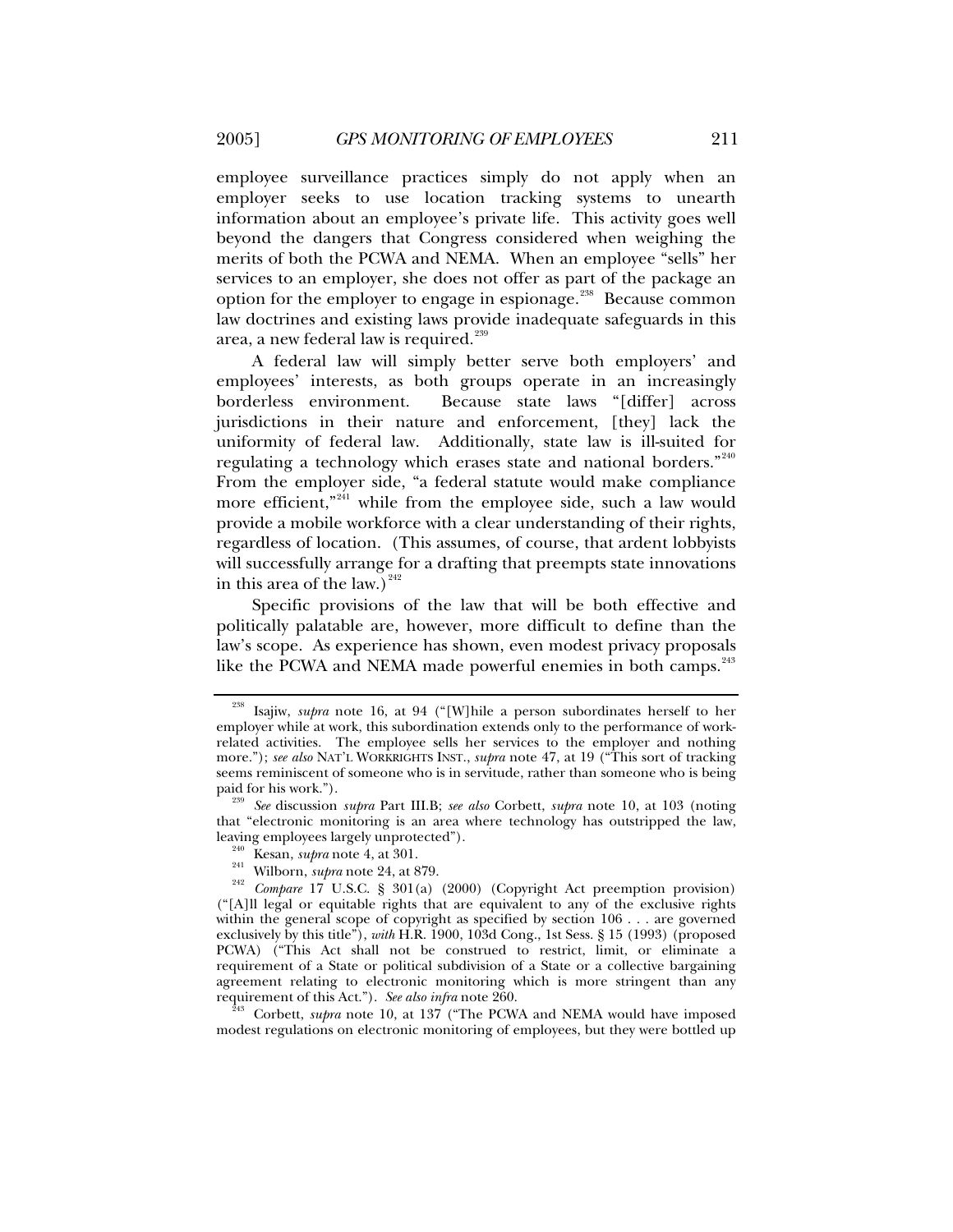<span id="page-49-0"></span>But, if used to prohibit GPS surveillance under limited circumstances, specifically when the employee is off the clock, many of the same provisions that failed as part of the PCWA and NEMA may still find their way into the federal code. The following describes how such a law might look.

### 1. Notice Requirement

First and foremost, employers need to let employees know that they are under watch. In terms of content, the notice should specify what location-based tracking devices are installed, where they are installed, and what they are capable of observing. Additionally, as the PCWA experience demonstrates, the notice requirement should not include both a detailed (seven part) individual notice before *every* instance of monitoring as well as an all-inclusive general announcement that the employer plans to monitor.<sup>[244](#page-49-1)</sup> A simple onetime provision of notice, with acknowledgment of the notice signed by the employee, should suffice. This practice will not only serve to inform the employee, but it also will provide the employer with some protection in the event that the employee tries to claim he did not know about the policy.[245](#page-49-2) Moreover, it will take the "guesswork" out of "[h]ow often, or on what system" an employer monitors its employees.<sup>[246](#page-49-3)</sup>

# 2. Technology Requirement

The employer should also either be required to provide employees with a technical and real<sup>[247](#page-49-4)</sup> power to turn off the devices in order to cloak their off-duty activities, or at least guarantee that any off-duty observations will not be used in employment decisions.<sup>[248](#page-49-5)</sup> Particularly when devices are not embedded in equipment of substantial value, the law should favor a system capable of being

in congressional committees by business groups."); *see also supra* notes 210–12, 220–

<span id="page-49-2"></span><span id="page-49-1"></span><sup>&</sup>lt;sup>244</sup> See H.R. 1900 § 4(a)–(b). <sup>245</sup> As noted, the provision of notice is a double-edged sword for the employee because it deprives him of any claim to a "reasonable expectation of privacy." *See supra* note 221. However, because employees are unlikely to succeed on tort claims that involve a showing of the employee's reasonable expectation of privacy, *supra*  Part III.B.1.b, this objection is moot.<br><sup>246</sup> ORWELL, *supra* note 1, at 4.<br><sup>247</sup> *Cf. supra* note 49.<br><sup>248</sup> See discussion *infra* Parts V.C.2, V.C.3.

<span id="page-49-5"></span><span id="page-49-4"></span><span id="page-49-3"></span>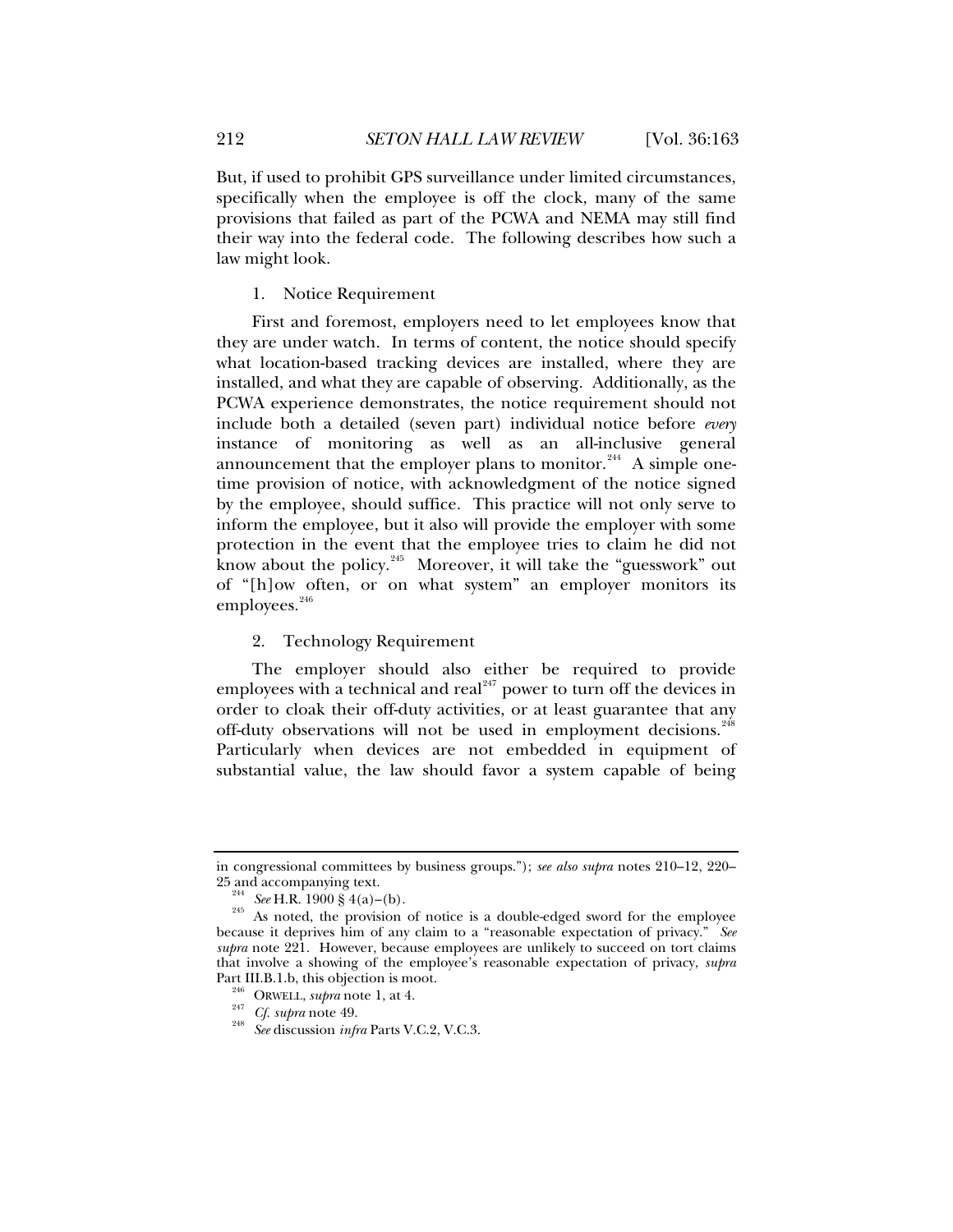<span id="page-50-0"></span>turned off—a feature that at least some systems currently offer. $249$ This will minimize the possibility that employers will use the devices to determine an employee's extracurricular interests. Workers, like the snowplow operators in Massachusetts, $250$  will likely chafe if employers use a record of when the GPS device was on and off to verify hours worked for payroll purposes. However, employee privacy protection legislation requires a critical balancing of interests as new technologies emerge that offer legitimate benefits to employers at the expense of employees' imagined right to privacy. $^{251}$  $^{251}$  $^{251}$  Concessions need to come from both sides to make such laws work.

#### 3. Exceptions Limited to Legitimate Business Interest

If an employer has a legitimate and significant business interest in monitoring an *asset* in the employee's possession after hours, the new law should allow limited surveillance for the sole purpose of protecting the asset. $252$  Information about an employee's legal, offduty activity, incidentally obtained as part of this exception to a general bar on after-hours monitoring, should not be used to discipline an employee. The law should prohibit an employer from expanding the scope of permissible monitoring by fabricating some attenuated link between the activity observed and the employer's amorphous interest in "reputation" or the like.<sup>[253](#page-50-5)</sup> Some reasonable limits must be placed on snooping. This solution merely provides non-unionized employees with a sensible protection similar to ones

<span id="page-50-1"></span><sup>249</sup> *See* Track Time with Comet Tracker, http://www.comettracker.com/time.html ("Workers log in to shifts and breaks using their phone. . . . See which workers are logged in and ready for work.").<br><sup>250</sup> *See supra* note 70 and accompanying text.<br><sup>251</sup> *See* Isajiw, *supra* note 16, at 96. 252 Note that this exception would be designed to allow employers to track the

<span id="page-50-4"></span><span id="page-50-3"></span><span id="page-50-2"></span>after-hours whereabouts of big-ticket items such as the company car, but not cheap, easily replaceable cell phones or other low-cost equipment—items that an employee would likely agree to replace if lost in exchange for a little privacy. 253 See *supra* note 90 and accompanying text for a discussion of the business

<span id="page-50-5"></span>interests that have justified employers' investigations of employees after hours. An example of suitable language for a business-relatedness provision comes from H.B. 2116, 187th Gen. Assem., Reg. Sess. (Pa. 2003): "An employer may not [use] data [collected] on an employee through electronic monitoring which is not relevant to the employee's *performance*." *Id.* (emphasis added). Drafters of new legislation could easily broaden this language to include permission to use data collected to protect company property. Alternatively, the law could borrow from the PCWA, which prohibited an employer from "tak[ing] any action against an employee on the basis of *personal* data obtained by electronic monitoring of such employee [while the employee was off-duty.]" H.R. 1900, 103d Cong. (1993) (emphasis added).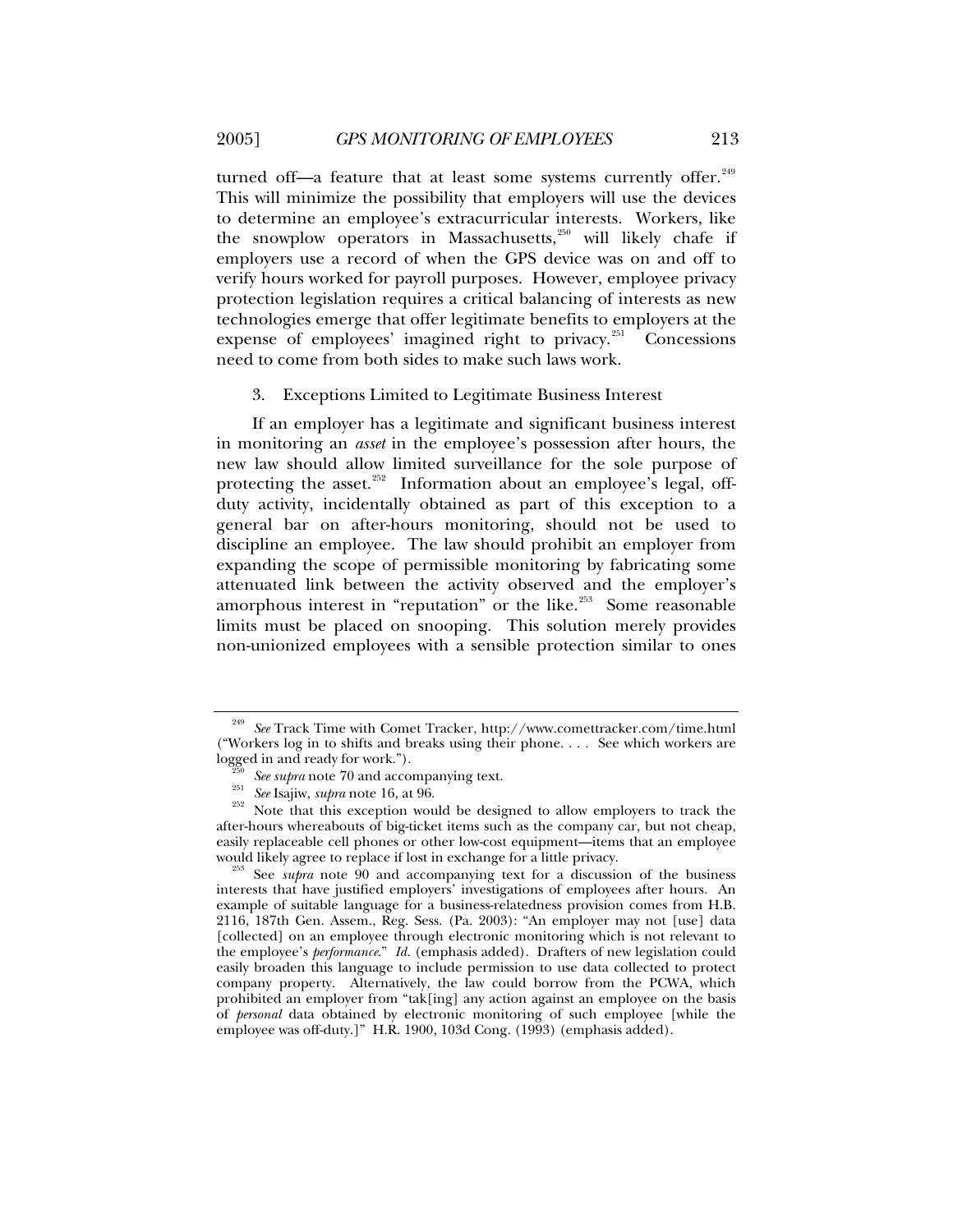that forward-thinking unions have already secured for their members.<sup>[254](#page-51-1)</sup>

## 4. Employee Access to Information

Employers should also provide interested employees with access to the information collected on their whereabouts. This provision would alleviate employee anxieties about a monitoring program and supply an inexpensive enforcement mechanism by empowering those with the greatest interest in making sure employers comply with the law with an ability to check for abuses. Providing employees with a "reasonable opportunity to review all personal data obtained by electronic monitoring of the employee,"<sup>[255](#page-51-2)</sup> as other electronic monitoring laws have proposed, would recognize employees' legitimate fears about how and what information might be used against them without placing onerous demands on employers, many of whom are already required under various laws to provide employees with access to their personnel files.<sup>[256](#page-51-3)</sup>

#### 5. Enforcement Provisions

Finally, the enforcement provisions should be structured to minimize the burdens placed on employers who, in an unregulated world, could have enjoyed largely unfettered use of this technology. Like NEMA, a new law should provide both a floor for damages and a cap on the amount, $257$  thus making employers more certain of the liability they risk if found in violation of the law's strictures. Similarly, "significant but not onerous,"[258](#page-51-5) civil damages and the absence of criminal penalties would help overcome employers' fears that this law

<span id="page-51-5"></span><span id="page-51-4"></span><sup>37</sup> Recall that "damages under NEMA . . . [had] both a floor of \$5,000 and a twotier cap of \$20,000 per employee and \$500,000 per violation." Frayer, *supra* note 214,

<span id="page-51-0"></span>

<span id="page-51-3"></span><span id="page-51-2"></span><span id="page-51-1"></span><sup>&</sup>lt;sup>254</sup> See, e.g., *supra* note 85.<br><sup>255</sup> H.R. 1900 § 7.<br><sup>256</sup> See, e.g., CAL. LAB. CODE § 1198.5(a) (West 2003) ("Every employee has the right to inspect the personnel records that the employer maintains relating to the employee's performance or to any grievance concerning the employee."); ME. REV. STAT. ANN. tit. 26, § 631 (2003) ("The employer shall, upon written request from an employee or former employee, provide the employee, former employee or duly authorized representative with an opportunity to review and copy the employee's personnel file."); MASS. GEN. LAWS ch. 149, § 52C (West 2004) ("Any employer receiving a written request from an employee shall provide the employee with an opportunity to review his personnel record within five business days of such request."). In total, "eighteen states make provision for employees to have access to their personnel files." Matthew W. Finkin, *Information Technology and Worker's Privacy:* 

<sup>&</sup>lt;sup>258</sup> Dempsey Testimony, *supra* note 222.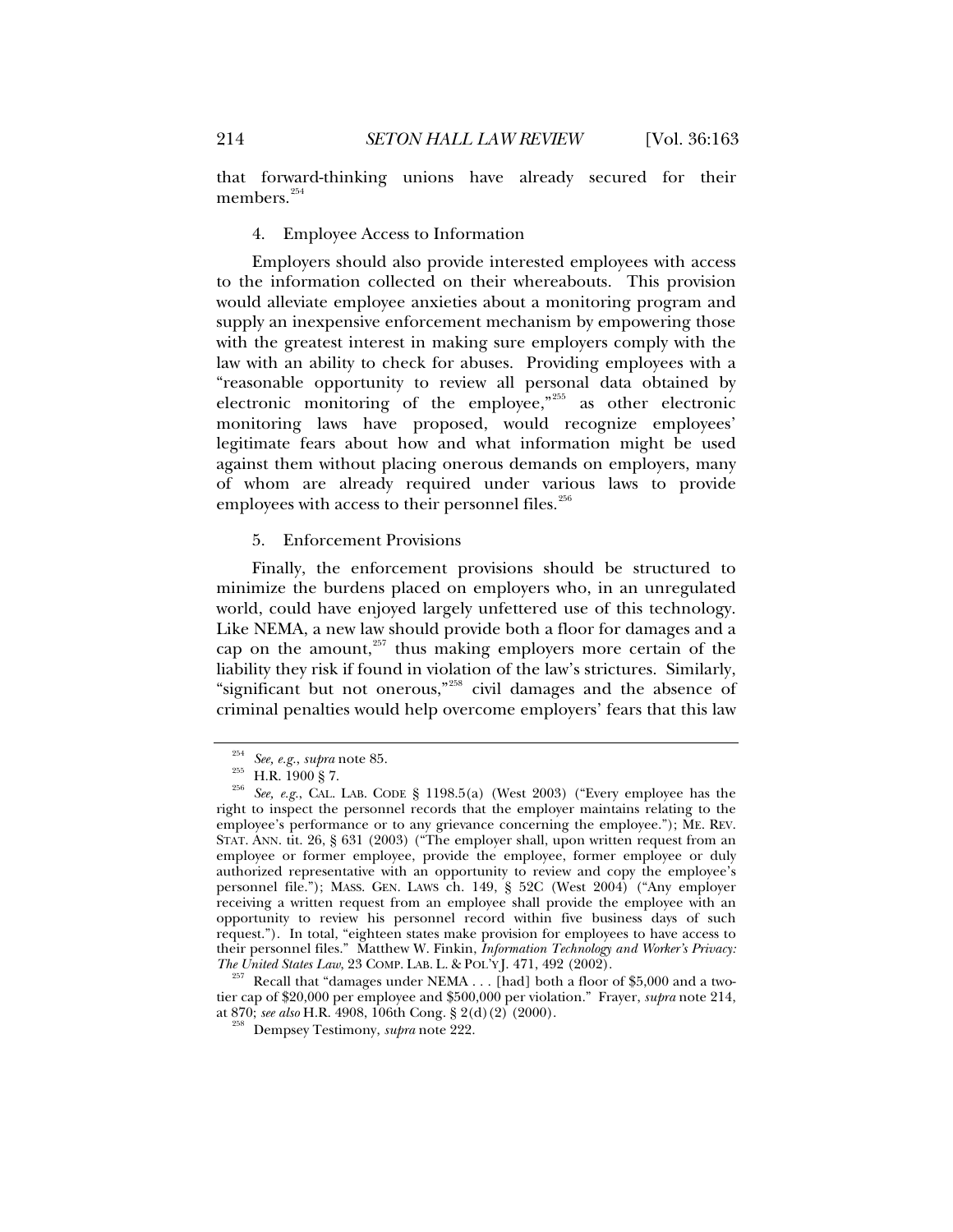will open them up to vast amounts of costly, needless litigation—a concern that has derailed past efforts to create employee privacy rights.<sup>[259](#page-52-0)</sup> A narrow range of reasonable damages may also facilitate settlement and will prevent employees from dreaming up outrageous values for "privacy rights" that they might not have otherwise.<sup>[260](#page-52-1)</sup> A conservative statute of limitations, a year or less, for example, could further limit the uncertainty regarding liability. $261$ 

Administration of the statute, depending on the assigned agency, could also impact how burdensome employers find new restrictions. Given the nature of the law, the Department of Labor ("DOL") and the Equal Employment Opportunity Commission ("EEOC") may be the most obvious choices for the job. However,

<span id="page-52-0"></span><sup>259</sup> *See supra* note 225. Punitive damages, even if capped as they are under Title VII and the ADA, *see* 42 U.S.C. § 1981a (2000), should not be included as this would defeat the goal to provide employers with a known set of consequences for monitoring employees after hours.<br><sup>260</sup> Related to damages, the statute would have to address whether a court can

<span id="page-52-1"></span>award additional tort damages for violating a statutory duty. In the context of employment law, "the workers' compensation statute expressly excludes private tort remedies by employees against employers for workplace injury in most situations [while] statutes like Title VII, since the 1991 Civil Rights Act, expressly create tort liability." Drummonds, *supra* note 115, at 961. Professor Drummonds' article provides a cautionary tale of how courts can "create, or refuse to create, new torts out of statutory duties" when a statute remains silent on the tort remedy. *Id.* at 995.<br><sup>261</sup> The statute of limitations for other employment laws is particularly brief. For

<span id="page-52-2"></span>example, under Title VII, once the alleged unlawful employment action occurs, an employee has 180 days to file a charge. 42 U.S.C.  $\S 2000e-5(e)(1)$  (2000). If the aggrieved party files with a state-sponsored Fair Employment agency in lieu of the EEOC, the filing period is extended to between 240 and 300 days. *Id.*; EEOC v. Commercial Office Prods. Co., 486 U.S. 107, 112–13 (1980); Michael Selmi, *The Value of the EEOC: Reexamining the Agency's Role in Employment Discrimination Law*, 57 OHIO  $\overline{S}$ T. L.J. 1, 7 & n.24 (1996) (noting that although the law states that the period for a state filing lasts 300 days, the state is assured a waivable 60-day investigation period that must conclude before the statute runs).

One remaining area of uncertainty involves attorney's fees and the costs of litigation. Because the "significant but not onerous" amount at stake might be less than the cost of representation, forcing employees to bear the costs of litigation—win or lose—might discourage them from pursuing justice. Thus, attorney's fees and costs should at least be awarded to victorious plaintiffs. However, to limit the flood of potential lawsuits to the most meritorious claims, and make the law more palatable for employers, the law might award attorney's fees to the prevailing party, as opposed to only including them in the package created for a victorious plaintiff. *Compare* 42 U.S.C. § 2000e-5(k) (2000) (allowing "the court, in its discretion, [to grant] the prevailing party, other than the [EEOC] or the United States, a reasonable attorney's fee" in a Title VII case), *with* 29 U.S.C. § 216(b) (2000) (allowing "[t]he court . . . in addition to any judgment awarded to the plaintiff or plaintiffs, [to grant] a reasonable attorney's fee to be paid by the defendant" in a Fair Labor Standards Act case), *and* 29 U.S.C. § 626 (2000) (incorporating into the ADEA, by reference, the remedies in 29 U.S.C. § 216).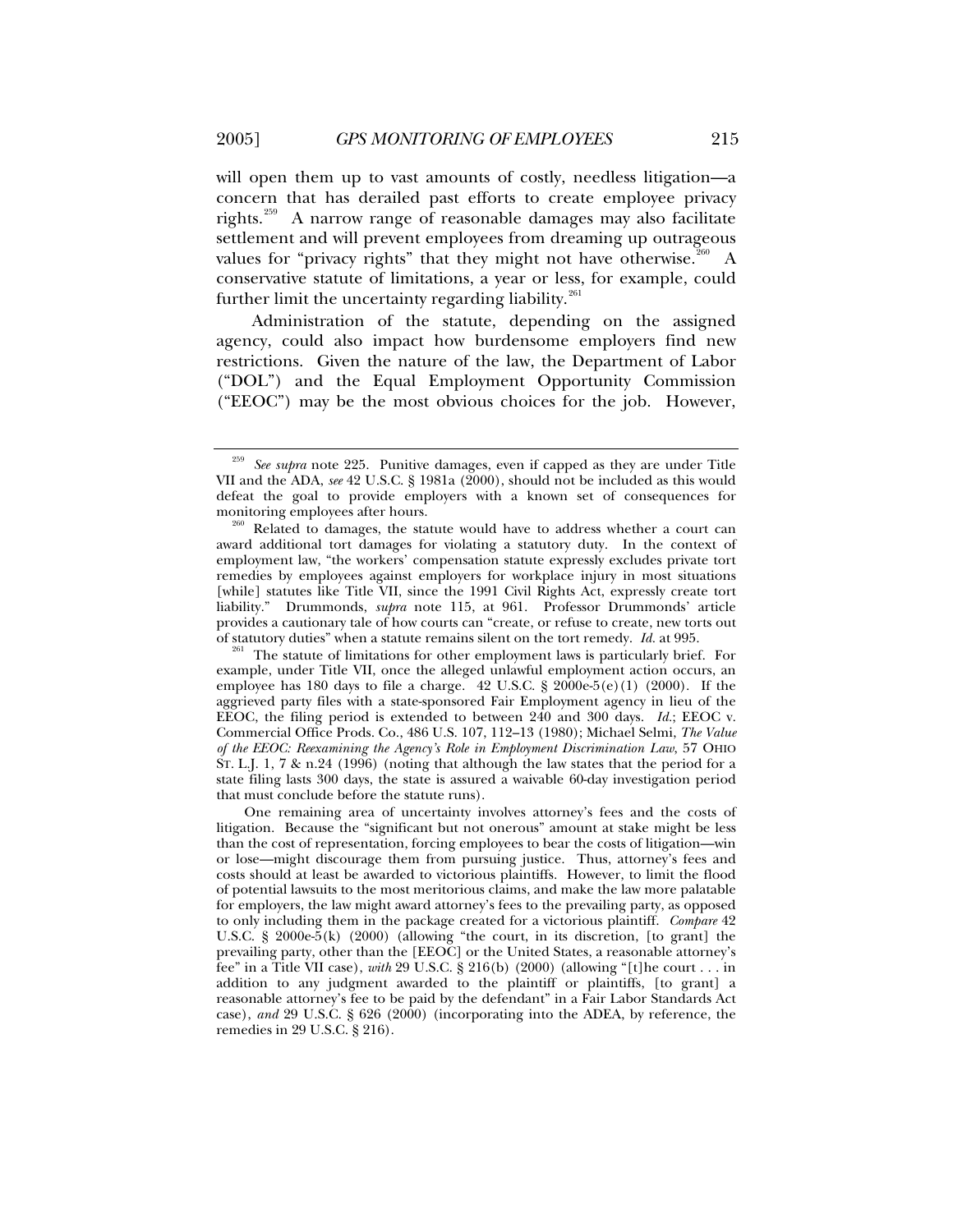because of the nature of the technology involved, the law may fit within the jurisdiction of the FCC. Each agency could have a legitimate claim to regulate in this field.

If responsibility lands with the DOL, then the agency role might be limited to rulemaking and optional investigatory activities, because, consistent with other DOL-administered statutes, plaintiffs could be allowed to file directly in court (similar to the procedures for filing the previously discussed tort actions and wrongful discharge claims<sup>[262](#page-53-0)</sup>), without having to secure agency approval first.<sup>[263](#page-53-1)</sup> In contrast, the EEOC, responsible for administration of the nation's anti-discrimination laws, consistently takes a more active role in lawsuits. In addition to offering employers guidance on how to comply with discrimination laws, $264$  the EEOC screens cases and performs initial investigations in an attempt to assess the validity of a claim.[265](#page-53-3) When the EEOC determines that cause exists to believe that the employer has violated the law, it attempts to reconcile the employer's and employee's interests and proceeds to trial if common ground cannot be reached.<sup>[266](#page-53-4)</sup> If, however, the EEOC does not find cause, then the aggrieved employee receives a "right to sue" letter and has ninety days to pursue the case in federal court, without

<span id="page-53-1"></span><span id="page-53-0"></span><sup>262</sup> *See* discussion *supra* Part III.B.1. 263 *See, e.g.*, 29 U.S.C. § 1132(1), (3) (2000) (Employee Retirement Income Security Act); 29 U.S.C. § 2617 (2000) (Family and Medical Leave Act). In several instances though, statutes administered by the DOL are enforced through complaints filed with the department rather than plaintiff-initiated lawsuits. *See, e.g.*, 38 U.S.C. § 4322 (2000) (Uniformed Services Employment and Reemployment

<span id="page-53-2"></span>Rights Act).<br><sup>264</sup> Although employers in practice give credence to EEOC guidelines, perhaps because "good faith reliance on EEOC interpretations is a defense to a Title VII action," the EEOC does not have substantive rulemaking authority in all the areas it oversees. 42 U.S.C. § 2000e-12(b)(1) (2000); John S. Moot, *An Analysis of Judicial Deference to EEOC Interpretive Guidelines*, 1 ADMIN. L.J. 213, 214 n.8 (1987). While Congress endowed the EEOC with such power to aid in enforcement of the ADA, *see*  42 U.S.C. § 12116 (2000), and the ADEA, *see* 29 U.S.C. § 628 (2000), it limited the EEOC's authority under Title VII to procedural regulations, *see* Richard A. Bales, *Compulsory Employment Arbitration and the EEOC*, 27 PEPP. L. REV. 1, 4–5 & n.33 (1999) (citing 110 CONG. REC. H2575 (statement of Rep. Celler)); *see also* 42 U.S.C. § 2000e-5 (2000) (describing the EEOC's role in enforcing Title VII, which does not include authority to issue regulations); 29 C.F.R. § 1601.1–.93 (2004) (procedural regulations applicable to Title VII enforcement). Legislators would need to consider which model to follow if they assigned enforcement responsibilities for the monitoring law proposed here to the EEOC.

<span id="page-53-4"></span><span id="page-53-3"></span>Since 1999, the EEOC has also offered an alternative dispute resolution mediation option that "has been highly successful in resolving charges . . . ." The U.S. Equal Employment Opportunity Commission, History of the EEOC Mediation Program, http://www.eeoc.gov/mediate/history.html (Nov. 19, 2003). 266 Selmi, *supra* note 261, at 9.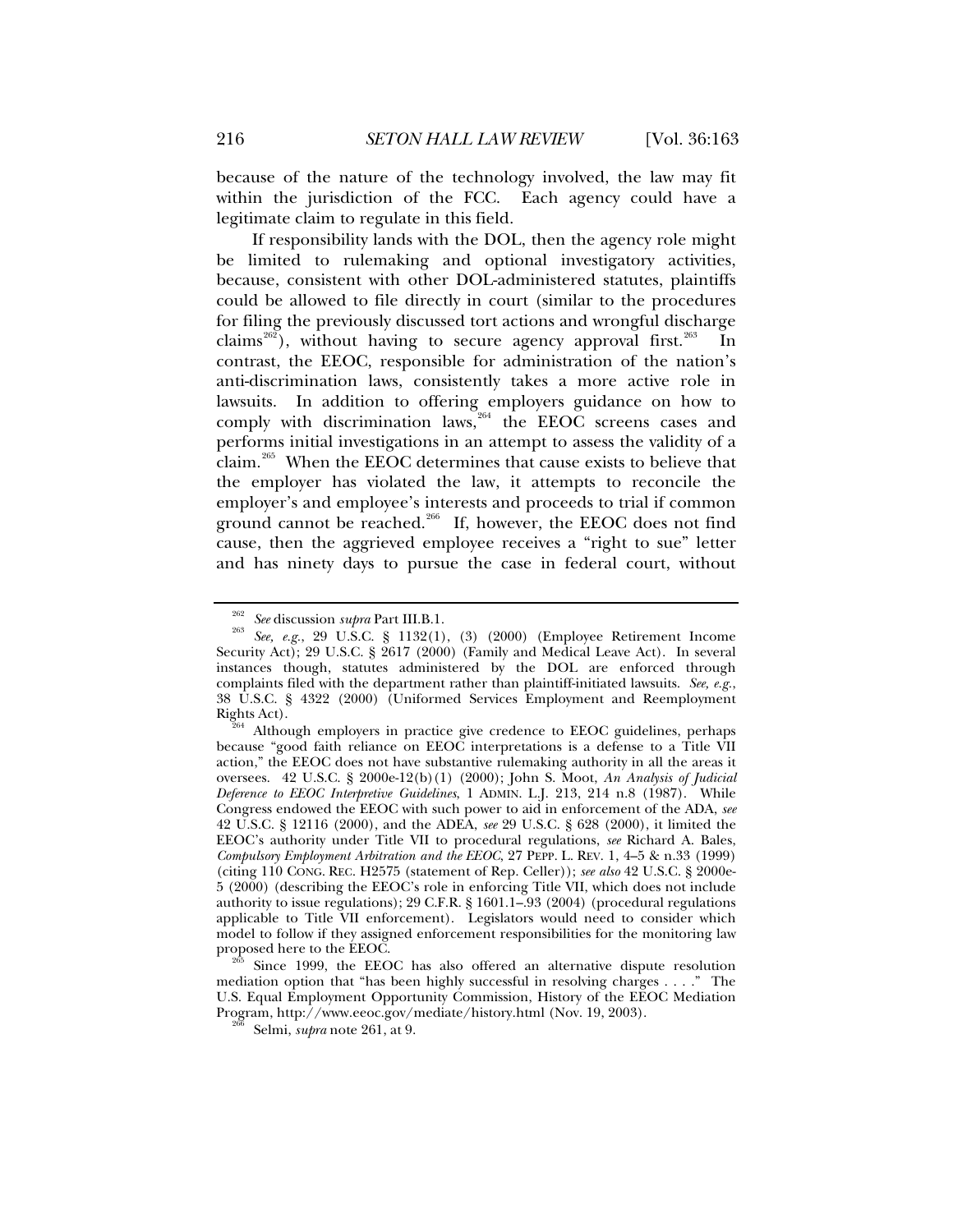prejudice.<sup>[267](#page-54-0)</sup> The process benefits employees who have free access to the materials collected through the EEOC's investigatory process if and when a federal suit becomes necessary. It also *might* appeal to employers, who would rather not litigate these matters if possible although the process can be intrusive and expensive for them, as they must comply with EEOC subpoenas and site-visit requests, as well as expend additional legal fees to defend themselves, first during the administrative process, and second, in federal court lawsuits.

In creating the EEOC to manage discrimination complaints, "Congress recognized that the judicial system is not always the most efficient or best medium for resolving employment disputes,"<sup>[268](#page-54-1)</sup> and the same principle would seem to apply to the after-hours surveillance law proposed here. Additionally, the EEOC, with its long history of separating legitimate business needs from pretexts for discrimination, might be in the best position to identify justifiable uses of monitoring technology. However, the EEOC has been characterized as a cumbersome roadblock to the timely resolution of discrimination claims.<sup>[269](#page-54-2)</sup> Some have also argued that the EEOC administrative process is impotent, fails to keep employment disputes out of court, and only adds a wasteful layer of bureaucracy to the filing process.<sup>[270](#page-54-3)</sup> Adding another statute to its administrative load may only further stretch its already limited resources.

Alternatively, the FCC already regulates consumer privacy in the telecommunications industry, $271$  and both the Automobile Association of America and the Cellular Telecommunications and Internet

<span id="page-54-0"></span>Id. For a more detailed discussion of the EEOC's operating procedures, see Mary Kathryn Lynch, *The Equal Employment Opportunity Commission: Comments on the Agency and Its Role in Employment Discrimination Law*, 20 GA. J. INT'L & COMP. L. 89 (1990) and Selmi, *supra* note 261, at 1–12.

<sup>&</sup>lt;sup>208</sup> Anthony P. Zana, *A Pragmatic Approach to EEOC Misconduct: Drawing a Line on* 

<span id="page-54-3"></span><span id="page-54-2"></span><span id="page-54-1"></span>*Commission Bad Faith in Title VII Litigation, 73 MISS. L.J. 289, 320 (2003).*<br><sup>269</sup> *See generally Selmi, supra* note 261.<br><sup>270</sup> *See id.* at 10 ("[T]hese procedures amount to a rather strange and vacuous process—one where thousands of claims are filed at no financial cost to the plaintiff, few are truly investigated, fewer still resolved, and none of which is binding on any of the parties."). Selmi also asserts that "[the EEOC's] procedures lead to a large amount of litigation that would be unnecessary in many instances if claims were not initially processed by the agency." *Id.* at 11.<br><sup>271</sup> See Wireless Communications and Public Safety Act of 1999, 42 U.S.C. § 222

<span id="page-54-4"></span><sup>(2000) (</sup>placing restrictions on telecommunications carriers' use or disclosure of customer proprietary network information ("CPNI")). *But see* U.S.W., Inc. v. FCC, 182 F.3d 1224 (10th Cir. 1999) (vacating FCC regulations, 47 C.F.R. § 64.2005, drafted in accordance with § 222, which required that telecommunications carriers secure affirmative customer permission to use CPNI, as opposed to requiring that customers opt out of an assumed approval to use CPNI; regulations violated First Amendment free speech protections).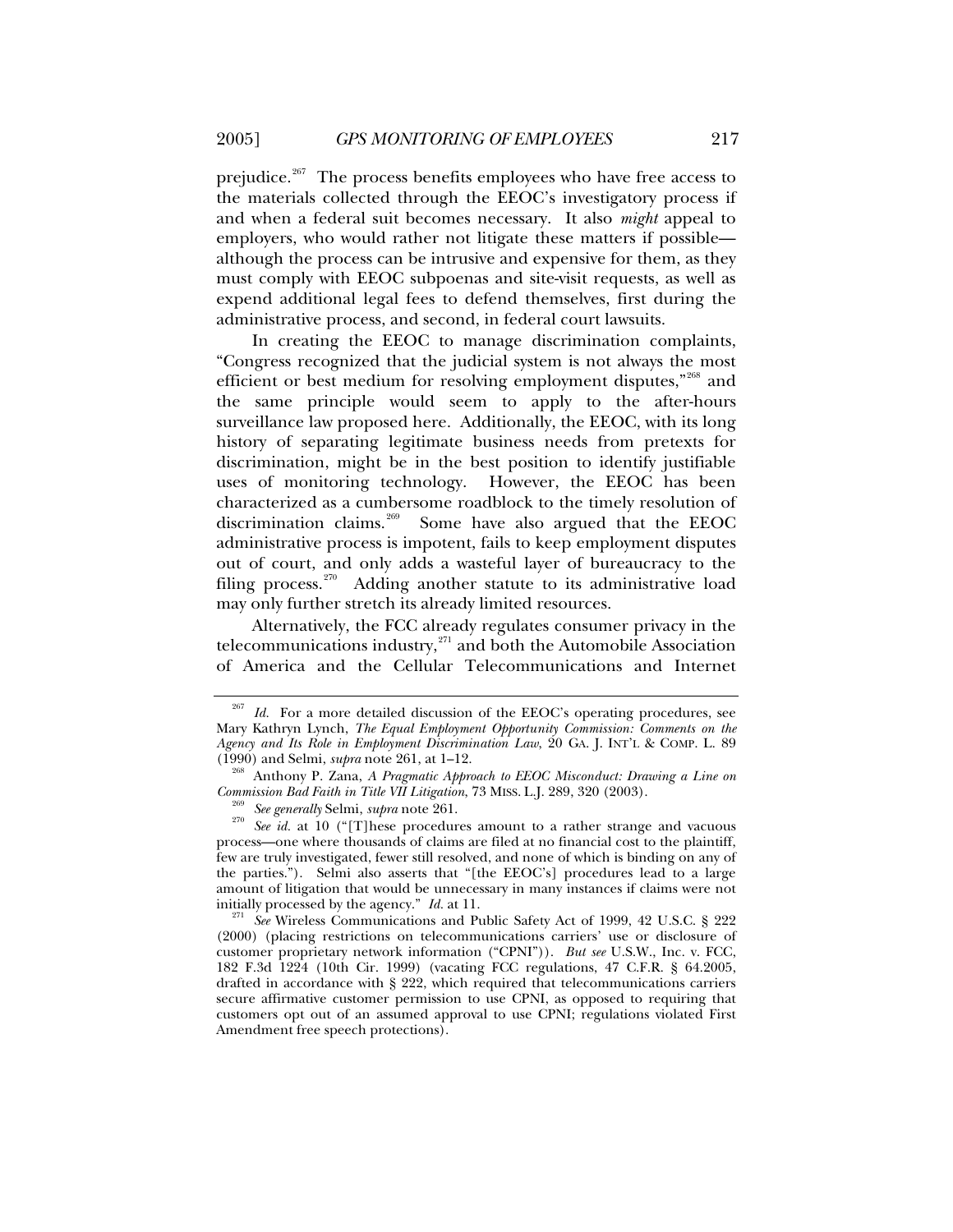<span id="page-55-0"></span>Association have asked the FCC to regulate GPS tracking devices. Thus, the FCC may also assume responsibility.<sup>[272](#page-55-1)</sup> Unlike the DOL and the EEOC, the FCC has experience with implementing laws that limit how personal information can be collected and used against people.<sup>[273](#page-55-2)</sup> Therefore, the FCC might be in a better position to weigh the interests of both employers and employees in determining appropriate limits for the use of GPS surveillance systems in the context of employment.

As this discussion illustrates, Congress will have to debate the merits of each agency's claim to oversee administration of this law. Given the mix of technology and employment issues present in the proposed legislation, no one agency clearly trumps the others in its abilities to execute the statute's provisions. Additionally, how Congress reacts to GPS surveillance in other areas might also impact the suitability of a particular agency. For example, if the FCC administers a statute dealing with customer privacy protections, an idea proposed in the Location Privacy Protection Act of  $2001$ ,<sup>[274](#page-55-3)</sup> then oversight in the employment context might be a natural extension of the agency's responsibilities. Then again, ultimately, this proposal deals with an employment issue, and the technology used to track employees today might not fall under the jurisdiction of the FCC of tomorrow. The appropriate solution is unclear at the time of this Article's publication.

#### *D. Responses to Criticisms of the Proposal*

Two aspects of this proposal will, admittedly, draw the ire of several commentators. First, some employment law scholars believe that, in light of an imagined end to Congressional interest in employment law, demonstrated by the lack of any new provisions since 1993, future attempts to legislate in this arena will fail. Second,

<span id="page-55-1"></span><sup>272</sup> White, *supra* note 40, at 14; Petition of the Cellular Telecommunications Industry Ass'n for a Rulemaking to Establish Fair Location Information Practices, WT No. 01-72, (FCC Nov. 22, 2000), *available at* http://svartifoss2.fcc.gov/prod/ ecfs/retrieve.cgi?native\_or\_pdf=pdf&id\_document=6512158796 (requesting that the FCC adopt location information privacy principles under its rulemaking authority provided by Congress in 42 U.S.C. §  $222(f)$ , (h)). Additionally, White notes that the Location Privacy Protection Act of 2001, *see supra* note 194, also proposed the FCC as the appropriate administrative agency to regulate location-based services in the consumer context. White, *supra* note 40, at 14; *see also* S. 1164, 107th Cong. § 2(6) (2001) ("It is in the public interest that the Federal Communications Commission establish comprehensive rules to protect the privacy of customers of location-based services applications . . . .").

<span id="page-55-3"></span><span id="page-55-2"></span><sup>&</sup>lt;sup>273</sup> See, e.g., 47 C.F.R. § 64.2005 (2005).<br><sup>274</sup> S. 1164, 107th Cong. § 2(6) (2001).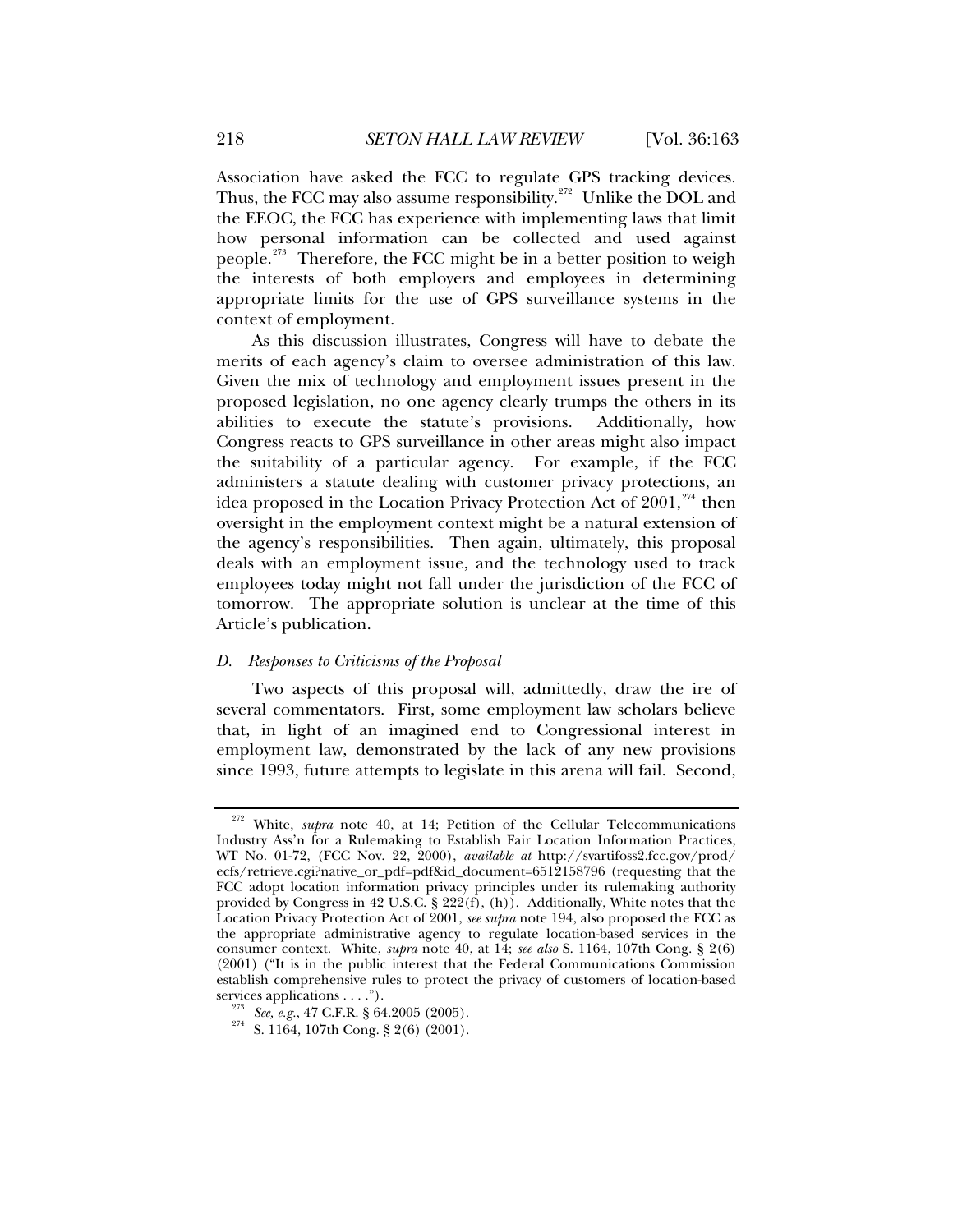some scholars object to the continued piecemeal development of very specific worker protections. However, neither critique should

discourage the pursuit of the proposal presented here. Although failure and backlash from industry have characterized recent attempts to legislate on employment matters,<sup>[275](#page-56-0)</sup> the narrow scope of a statute providing after-hours protection against employee surveillance does not threaten employer interests in the same way that more general restrictions on all employee monitoring did. Employers objected to the "modest regulations" in the PCWA and NEMA because the provisions prohibited a broad range of monitoring activities that infringed on the employers' ability to run legitimate training and quality assurance programs,<sup>[276](#page-56-1)</sup> and not because modern employers were stubbornly aligned in absolute opposition to any further regulation of the employer-employee relationship. $277$  During working hours, employers have a variety of business needs that electronic monitoring devices can serve most efficiently. Indeed, even GPS devices, when used within the limits of employers' business interests, have tremendous value as tools to improve efficiency in numerous areas. $278$  The after-hours protection called for in this Article simply does not tread on similar interests that employers will be willing to fight tooth and nail to defend.

Likewise, complaints that a law focused only on covert, afterhours surveillance will further fragment the already scattered body of employment law are without merit. In reality, as the discussion in the preceding paragraph illustrates, broad worker privacy protections are not politically feasible. Although, given the effort that will likely go into its passage, a comprehensive statute establishing workplace privacy rights would be ideal from the employees' perspective, if past

<span id="page-56-0"></span><sup>275</sup> Corbett, *supra* note 10, at 96 (warning that "despite the success of past employment legislation, resorting to this method of regulation too often can generate significant backlash"). Corbett argues that "[r]egardless of whether an epoch in employment law history has passed, at this point in time, individual employment rights legislation is not an appropriate response to these emerging problems." *Id.* at 95. Corbett calls instead for a "retrofit" of the common law to address a variety of workplace privacy invasions. *Id.* at 152–61.

<span id="page-56-1"></span>address a variety of workplace privacy invasions. *Id.* at 152–61. 276 *See* Laabs, *supra* note 211; *see also* Julie A. Flannagan, Note, *Restricting Electronic Monitoring in the Private Workplace*, 43 DUKE L.J. 1256, 1278 (1994) ("[M]onitoring is an important tool to assist in proper training and to instill adherence to quality and safety guidelines.").

<span id="page-56-2"></span>Contra Corbett, *supra* note 10, at 134–35 (advising against worker privacy protections based on legislation because "employers do not like to be regulated, and they will oppose employment law, particularly legislation, which provides a concrete target when it is introduced in a legislature"). 278 See discussion *supra* Part II.C for examples of how GPS tracking systems can

<span id="page-56-3"></span>serve legitimate business interests.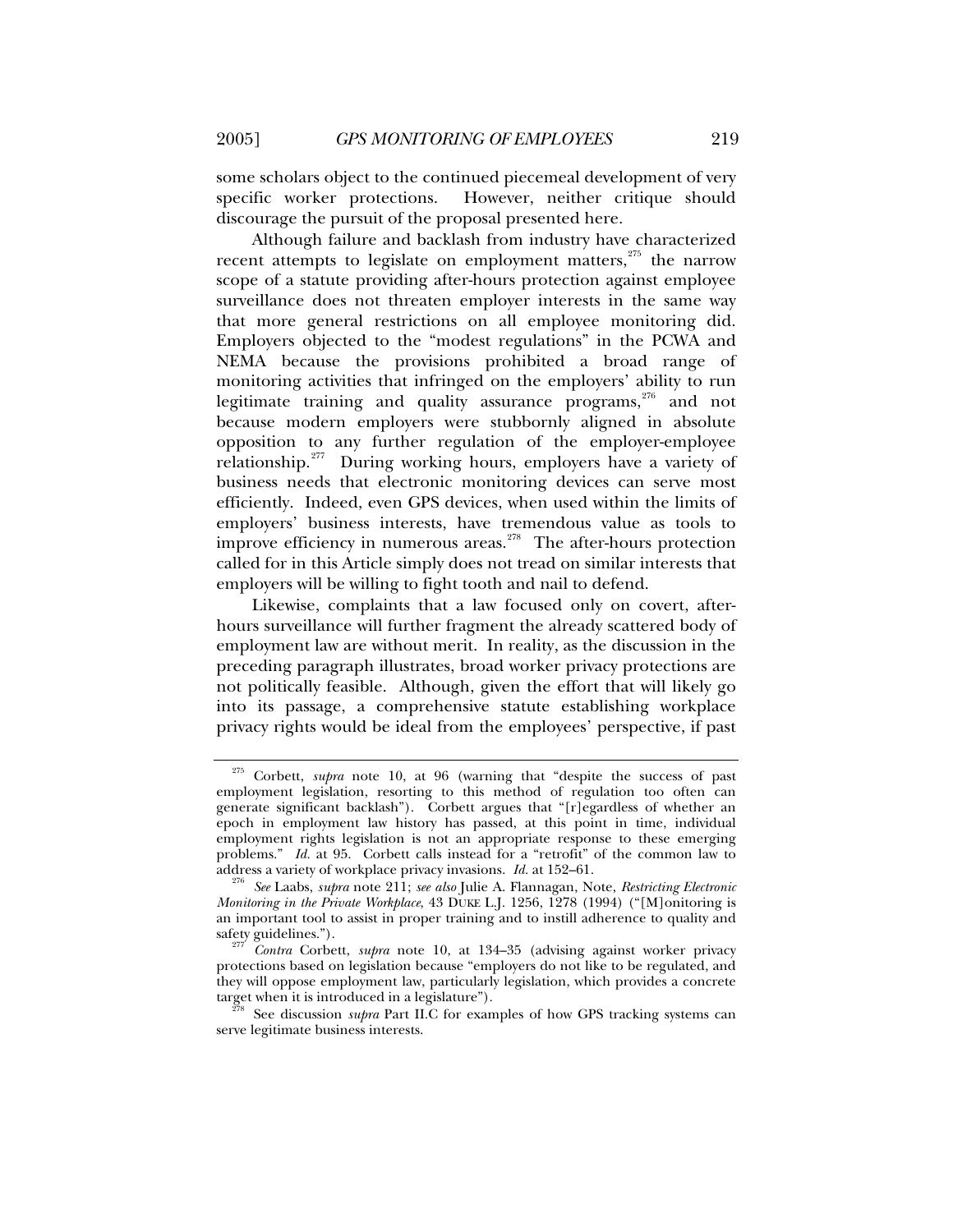<span id="page-57-0"></span>experience is any indicator, employees may just have to settle for remedying the most egregious intrusions. Additionally, while efforts should be made to define "electronic surveillance" as broadly as possible to accommodate new technology, we cannot realistically foresee every technological development that might be used to invade an employee's after-hours solitude in the future.<sup>[279](#page-57-1)</sup> The immediate concern is to prevent after-hours tracking of employees using GPS devices. If a more expansive definition of "electronic surveillance" will rouse employer opposition, then the proposal should stay focused on the problem at hand and remain open to amendment in the event of future technological changes.<sup>[280](#page-57-2)</sup>

#### VI. CONCLUSION

GPS surveillance tools pose a new, immediate threat to the personal autonomy of employees, the likes of which we have not seen before.<sup>[281](#page-57-3)</sup> As we explore the exciting new benefits this technology can offer, we must also embrace *some* limits on how employers use it to spy on employees. Moreover, we cannot delay this endeavor, for "individuals internalize each incremental step of encroachment, and thereby lose any sense that privacy was once possible in the encroached upon area."<sup>[282](#page-57-4)</sup> Protection must be provided before our

<span id="page-57-1"></span><sup>279</sup> *See* Jill Yung, Comment, *Virtual Spaces Formed by Literary Works: Should Copyright or Property Rights (or Neither) Protect the Functional Integrity and Display of a Website?*, 99 NW. U. L. REV. 495, 507 n.66, 522, 536 (2004) (describing how, despite Congress' best efforts to draft a copyright law capable of addressing future technological advancements, the law has struggled to encompass issues arising in a new forum for publication: the Internet). *But see* Wilborn, *supra* note 24, at 852 (Wilborn warns that "[a]ny legislation which defines protection in terms of specific types of monitoring equipment will inevitably be rendered obsolete by newer employee-monitoring technology falling outside the scope of the legislation. Device-specific privacy protection legislation enacted by Congress in the past has had only a limited effect in protecting the privacy rights of private-sector employees.").<br><sup>280</sup> Some might argue that new legislation should offer sweeping protections in

<span id="page-57-2"></span>case employee rights advocates suffer another winless decade like the one experienced from 1993 until the present. However, because recent, overly-ambitious proposals share some of the blame for their own failures, this Article proposes a fairly

<span id="page-57-3"></span><sup>&</sup>lt;sup>281</sup> See LANE, *supra* note 8, at x ("Employer surveillance tools no longer necessarily discriminate between work-related and personal activities, and the steady expansion

<span id="page-57-4"></span>of workplace surveillance is threatening the privacy of our homes."). 282 Shaun B. Spencer, *Reasonable Expectations and the Erosion of Privacy*, 39 SAN DIEGO L. REV. 843, 844 (2002). In the context of employment, we have recently witnessed evidence of internalized encroachments. J.D. Fay, vice president of corporate affairs for @Road Inc. (a provider of fleet monitoring and other locationbased services), reminds us that " $[w]$ hen sales groups were [first] deployed with pagers [and later, cellphones], they were out in the field thinking . . . "My boss can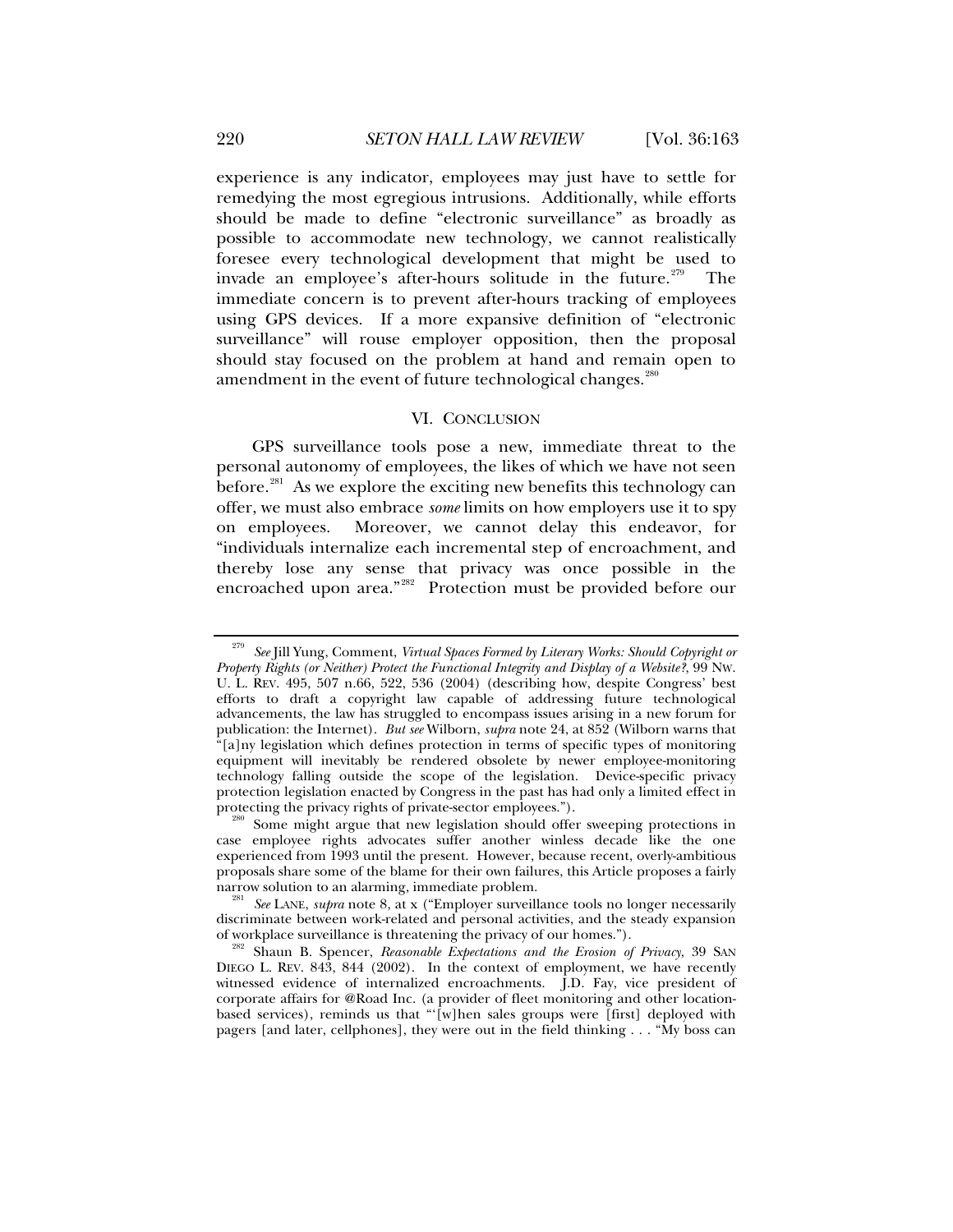notion of a personal identity, separate from our identity as an employee, fades completely.<sup>[283](#page-58-0)</sup>

Although some might object to yet another law addressing "a particular, narrowly defined invasion,"[284](#page-58-1) because more general protections against employee monitoring have failed to win approval, this Article advocates only for a solution to the most egregious form of employee surveillance: the after-hours location-based tracking of employees. Such protection represents a realistic attempt to establish at least some employee privacy protections. My proposal is a small step, but it is nonetheless a step in the right direction. Moreover, it would establish the line beyond which employer surveillance clearly goes too far. This would be a significant accomplishment in a field that has not seen much of a legislative response to the increasing threats to worker dignity and autonomy posed by technological advances.<sup>[285](#page-58-2)</sup> Additionally, this proposal recognizes that employers have significant and legitimate interests that GPS tracking technologies can serve. Employees cannot realistically expect the law to completely disregard the lobbying power behind these interests, just as employers cannot expect employees to welcome Big Brother with open arms. As is often the case in the law, balancing these interests is an essential part of finding an appropriate place for GPS surveillance technology in the private workplace.

As an aside, even though the law currently poses few obstacles to the practice, employers should still carefully consider the decision to track a mobile workforce. Such activities could extend employer liability not otherwise imputable to the employer. Recall that under

call me at any time and he expects me to call him back!" Now we wouldn't dream of working without them'...." Teicher, *supra* note 47 (alterations in original).

<span id="page-58-0"></span><sup>&</sup>lt;sup>283</sup> See LANE, *supra* note 8, at 241 ("The challenge that we face today is not so much how to protect privacy in the workplace . . . but how to protect the personal and household privacy of people who are also workers."); *see also* 139 CONG. REC. S6123 (1993) (statement of Sen. Paul Simon in support of S. 984) ("Unless we begin now to define privacy—and in particular workplace privacy—as a value worth protecting, . . . new technologies will be upon us before we are ready for them.").

<span id="page-58-1"></span><sup>&</sup>lt;sup>1</sup> Rod Dixon, *With Nowhere to Hide: Workers Are Scrambling for Privacy in the Digital Age*, 4 J. TECH. L. & POL'Y 1, ¶ 48 (Spring 1999), http://grove.ufl.edu/~techlaw/ vol4/issue1/dixon.html (complaining that "[a] number of federal statutes regulate aspects of employee privacy, but each addresses only a particular, narrowly defined invasion. For example, separate federal statutes regulate the use of polygraph testing, credit reports, and medical examinations by employers. Similarly, over half of the states have statutes regulating the use of polygraphs in employment; at least fourteen limit employer drug testing plans; and nearly two dozen forbid adverse employment actions based on off-duty tobacco use. No statute, however, deals with the issue of employee privacy in a comprehensive way."). 285 Corbett, *supra* note 10, at 93.

<span id="page-58-2"></span>